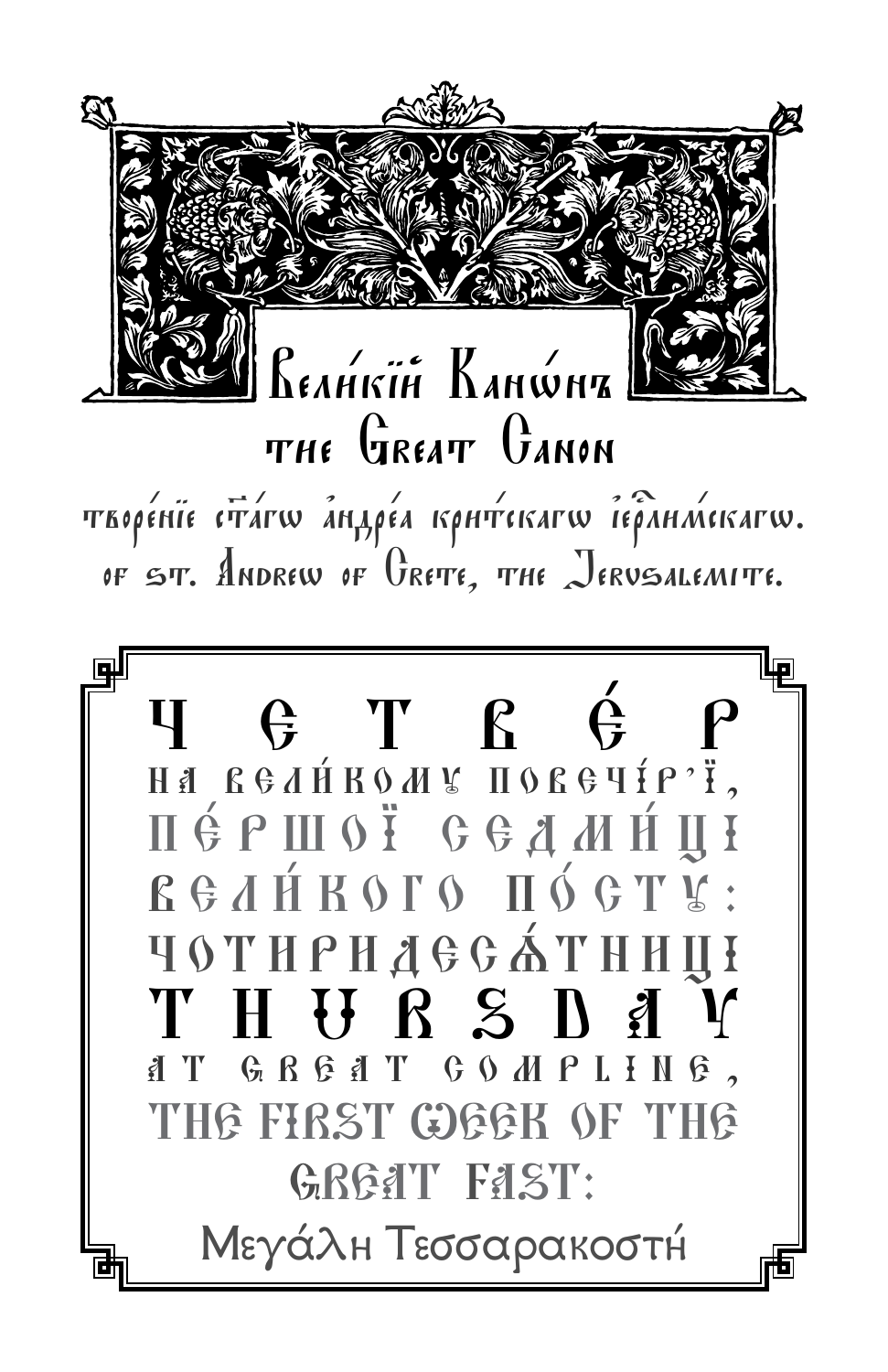

 $\Pi$ KINA  $\vec{a}$ , raack  $\vec{a}$ .

 $i\rho M$   $\acute{o}$   $cR$ :

гомічни́к і покрови́тель став мені́ на спасі́ння. Це Бог мій - і просла́влю Його́, Бог отця́ мого́ - і звели́чу Його́; сла́вно бо просла́вився.

(Вих 15: 2, 1; Пс 117: 14)

 $n\rho$ ип $k$ к $n$ :

\* Поми́луй мене́, Бо́же, поми́луй мене́.

[ гнче Бо́жий, Ти взяв гріхи́ всіх — візьми́ і з ме́не  $\bm{M}$ тяжки́й тяга́р гріхо́вний і, як милосе́рдний, подай мені сльози зворушення.

(Йн 1: 29)

\* Поми́луй мене́, Бо́же, поми́луй мене́.

о Те́бе припада́ю, Ісу́се — згріши́в я пе́ред LToбо́ю, очи́сти мене́, візьми́ з ме́не тяжки́й тяга́р гріхо́вний і, як милосе́рдний, пода́й мені́ сльози зворущення.

\* Поми́луй мене́, Бо́же, поми́луй мене́.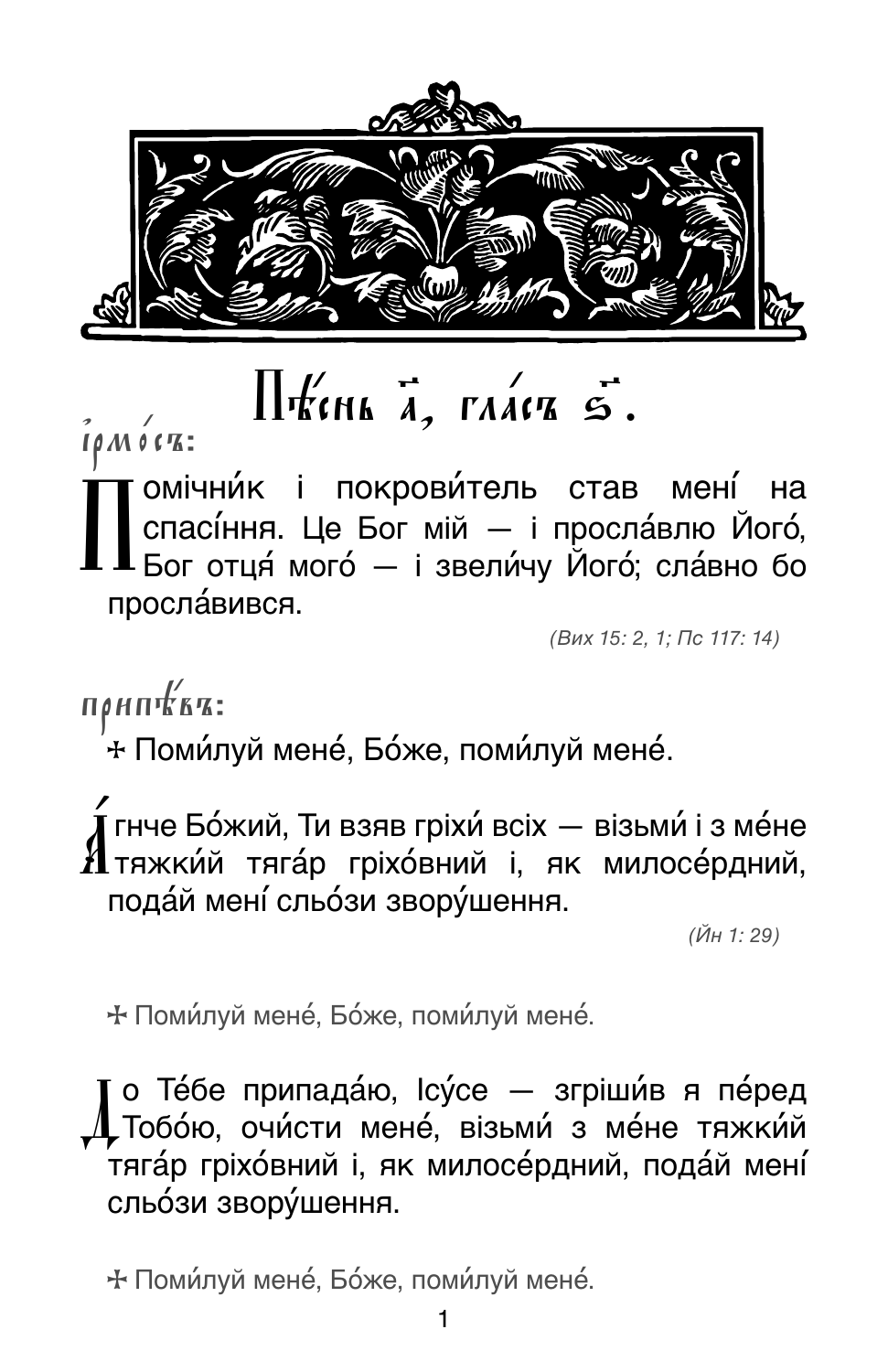

### $O$ de 1, tn 6.

irmos:

I e has become Helper and Protector for me<br>unto salvation. He is my God – and I glorify<br> unto salvation. He is my God — and I glorify **L**Him, God of my fathers  $-$  and I exalt Him, for He is greatly glorified.

(Ex 15: 2, 1; Ps 117: 14)

refrain:

**e** Have mercy on me, O God, have mercy on me.

Lamb of God, who take away the sins of all, I take from me the heavy yoke of sin, and as You are compassionate give me tears of compunction.

(Jn 1: 29)

**e** Have mercy on me, O God, have mercy on me.

Jesus, I fall down at Your feet. I have sinned against You: be merciful to me. Take from me the heavy yoke of sin, and as You are a compassionate God, accept me in repentance.

**e** Have mercy on me, O God, have mercy on me.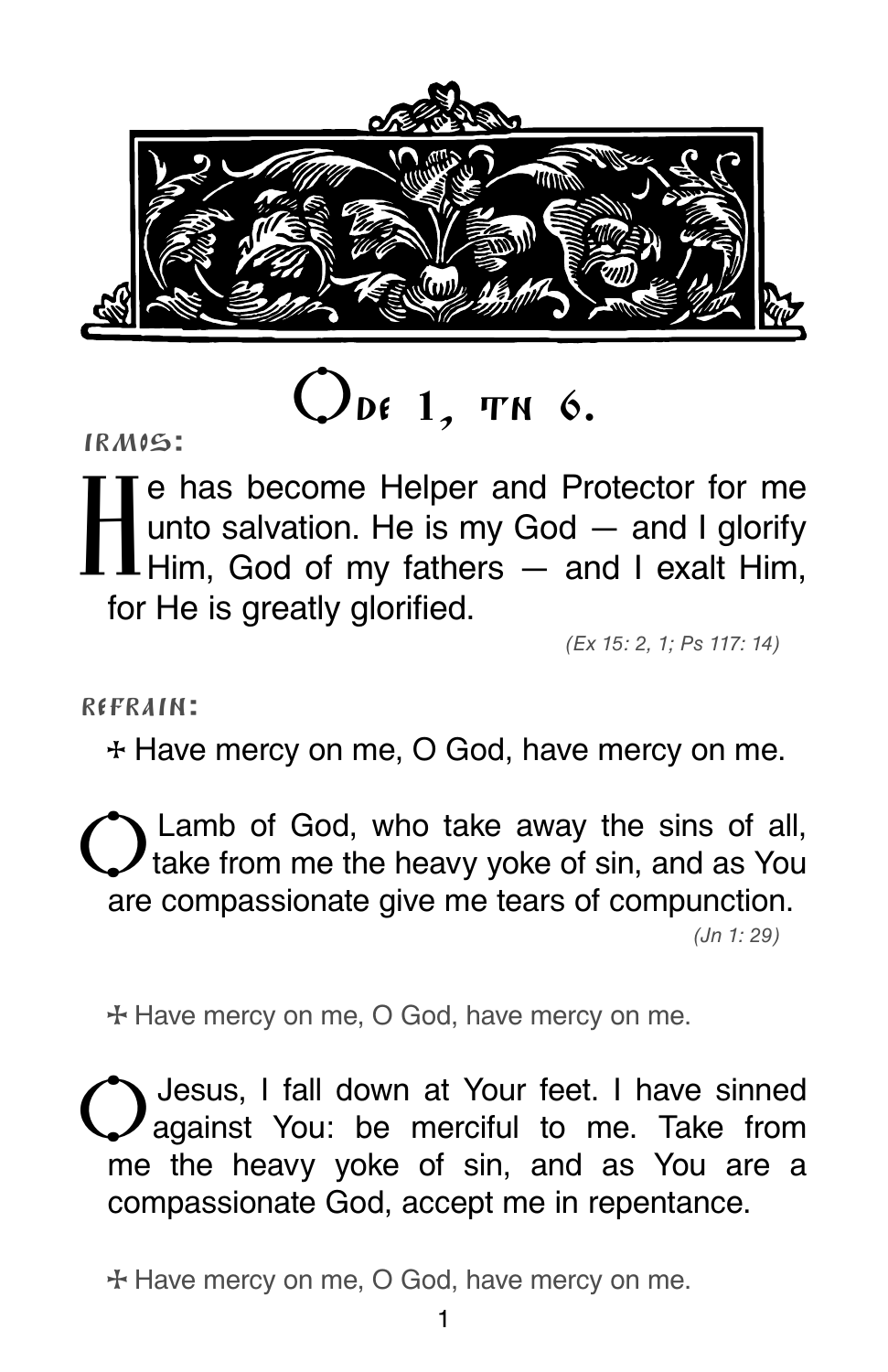Че увійди́ на суд зі мно́ю, вно́сячи мої́ дія́ння,  $\prod$ дослі́джуючи слова́ і виправля́ючи по́мисли, а у щедро́тах спаси́ мене́, Всеси́льний, не́хтуючи моїми провинами.

\* Поми́луй мене́, Бо́же, поми́луй мене́.

Гокая́ння час, прихо́джу до Те́бе, Сотвори́теля  $\mathbf 1$ мого́ — візьми́ з ме́не тяжки́й тяга́р гріхо́вний милосе́рдний, пода́й мені сльози **AK** i. – зворущення.

\* Поми́луй мене́, Бо́же, поми́луй мене́.

**Г**ага́тство душе́вне, Спа́се, я змарнува́в у блу́ді,  ${\bf h}$ тому́ не ма́ю плоді́в благочести́вих; і голо́дний, я кли́чу: «О́тче милосе́рдний, поспіши́ мене́ поми́лувати!»

 $($ Лк 15: 13, 17)

### $\div$

ПРПЕНЫА:

+ Преподо́бна ма́ти Марі́є, моли́ Бо́га за нас.

**) хили́вшись пе́ред Боже́ственним Христо́вим**  $\bf{U}$ зако́ном, ти приступи́ла до Ньо́го, поки́нувши нестримне прагнення насолод, і всі чесноти, як єдину, з благоговінням Ти виконала.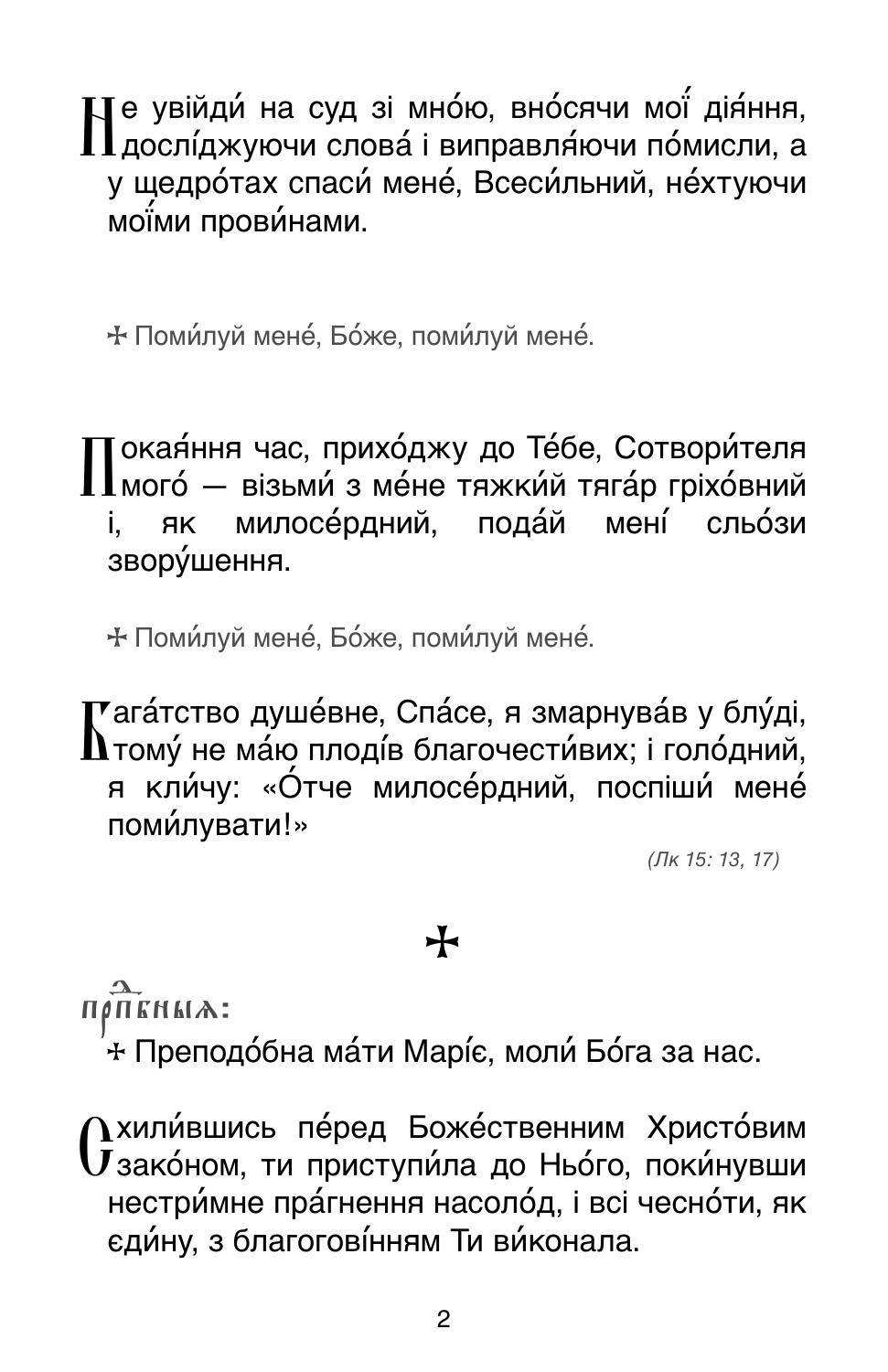Do not enter into judgement with me, bringing before me the things I should have done — examining my words and correcting my impulses. But in Your pity overlook such things, and save me, O Allpowerful.

**e** Have mercy on me, O God, have mercy on me.

It is time for repentance: I come to You, my Creator.<br>Take from me the heavy yoke of sin, and in Your compassion give me tears of compunction.

**e** Have mercy on me, O God, have mercy on me.

I have wasted the substance of my soul in sin – and I I am barren of the virtues of piety. In my hunger I cry: "Grant mercy to me, O Lord, my Saviour!" (Lk 15: 13, 17)

### **e**

ven. mary:

**e** Venerable Mother Mary, pray to God for us.

Powing before the laws of Christ, you have drawn  $\mathbf{\Omega}$  near to Him, forsaking the ungovernable longings of sensual pleasure; and you have most reverently accomplished all the virtues as if they were one.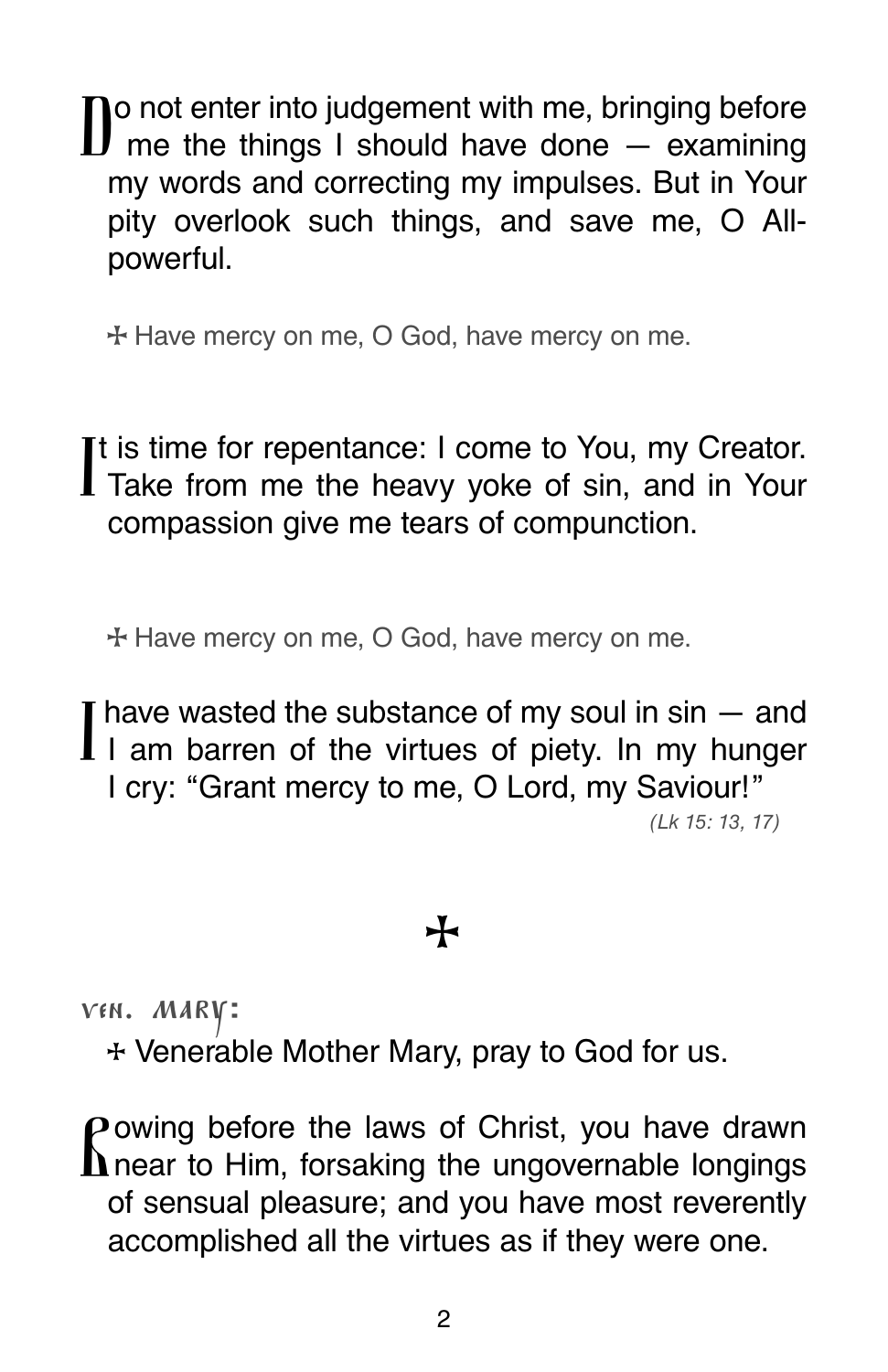

+ Сла́ва Отцю́, і Си́ну, і Свято́му Ду́хові.

TO YENK:

 $\dot{\bm{\mathsf{T}}}$ рисносу́щна Тро́йце, в одини́ці поклоня́єма  $\prod$ — зніми́ з ме́не важки́й тяга́р гріхі́в мої́х і як милосе́рдна пода́й мені́ сльо́зи розчу́лення.

\* І ни́ні, і повсякча́с, і на ві́ки вікі́в. Амі́нь.

**КГРОДНЧЕНЪ:** 

(<sup>▼</sup>огоро́дице, наді́є і засту́пнице тих, хто Тебе́  ${\bf h}$ прославляє — зніми з мене важкий тяга́р гріхів моїх і як Влади́чиця чи́ста, прийми́ мене́, шо ка́юся.



### $\prod_{k} f'_{k}$

 $\int$  $\int$  $\rho$  $M$  $\int$  $\int$  $\sigma$  $K$ :

Миайте, знайте, що Я є Бог, Що ма́нну<br>Марие́м посла́в і во́ду із ка́меня ви́точив у<br>Давнину́ в пусти́ні лю́дям Мої́м десни́цею єдиною і силою Моєю.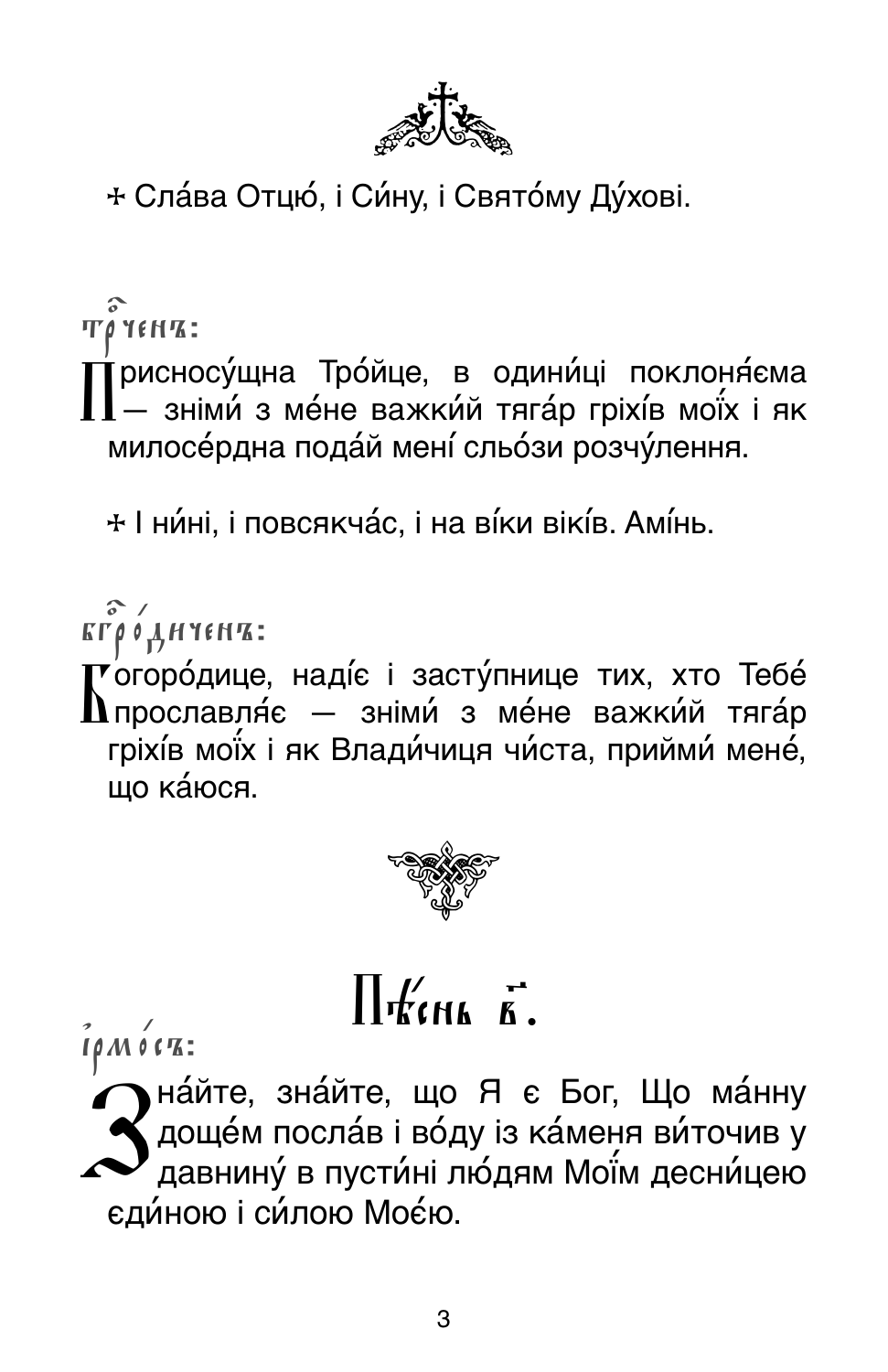

+ Glory to the Father and to the Son and to the Holy Spirit.

TRIADICON:

Trinity beyond being, worshipped in unity, take from  $\mathbf I$  me the heavy yoke of sin, and in Your compassion grant me tears of contrition.

+ Both now and ever and unto the ages of ages. Amen

THEOTOKION:

I other of God, the help and protection of those  $\Lambda$ who sing praise to you, take from me the heavy voke of sin, and, pure Lady, accept me in repentance.





 $IRMOS$ :

ee, see, that I am God, who of old in the desert rained down manna and made springs of water flow from the rock for My people, by My right hand alone and by My power.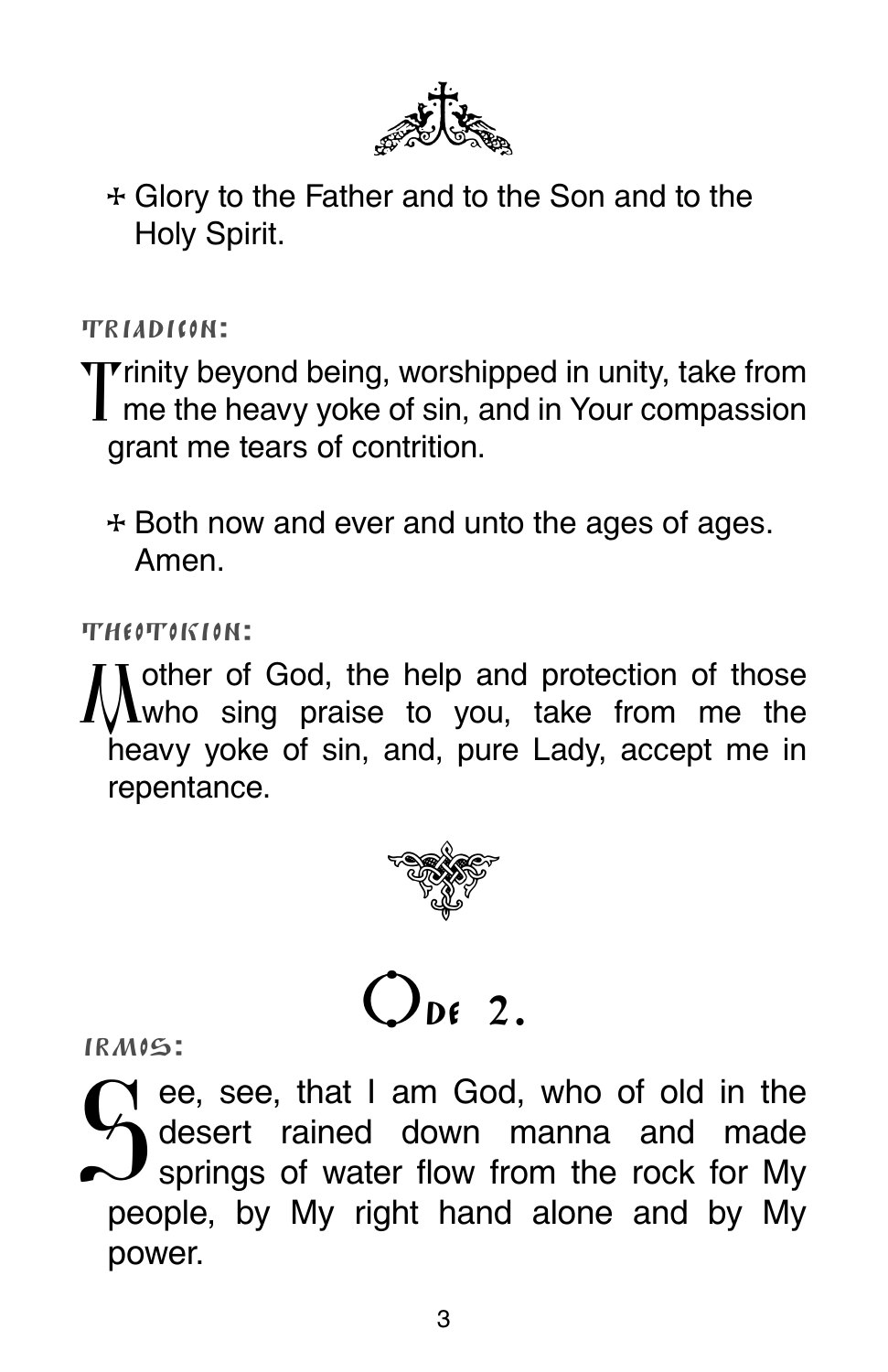$n\rho$ ип $k$ ва: \* Поми́луй мене́, Бо́же, поми́луй мене́.

 $\blacktriangledown$ би́в я му́жа собі́ на ра́ну, а юнака́ — собі́ на  $\mathbf 0$ біду́, рида́ючи, голоси́в Ламе́х. А ти, душе́, не тремти́ш, хоч забрудни́ла ті́ло й оскверни́ла розум?

 $(BVT 4:23)$ 

\* Поми́луй мене́, Бо́же, поми́луй мене́.

 $\mathsf P$ хитри́лася б ти, душе́, збудува́ти ве́жу і<br> $\mathsf \Lambda$ поста́вити тверди́ню свої́м пожада́нням, коли́ б Творе́ць не зміша́в за́мисли твої́ й не звали́в до землі хитрування твої!

 $(DVT 11: 3-4)$ 

\* Поми́луй мене́, Бо́же, поми́луй мене́.

 $\sum_{2}$ як наслі́дував я пе́ршого вби́вцю Ламе́ха<br> $\sum_{2}$ — я ду́шу уби́в немо́в му́жа, а ро́зум немо́в юнака, і як той Каїн-убивця, убив я тіло своє, немов брата, пожадливими бажаннями.

 $(BVT 4:23)$ 

\* Поми́луй мене́, Бо́же, поми́луй мене́.

 $\boldsymbol{U}$ оли́сь Госпо́дь посла́в доще́м вого́нь, і спали́в  $\mathbf{\mathbf{\Lambda}}$ у гні́ві нестя́мне беззако́ння содо́млян; а ти, душе, розпали́ла вого́нь геє́нський, і в ньо́му бу́деш спа́лена.

 $(ByT 19: 24)$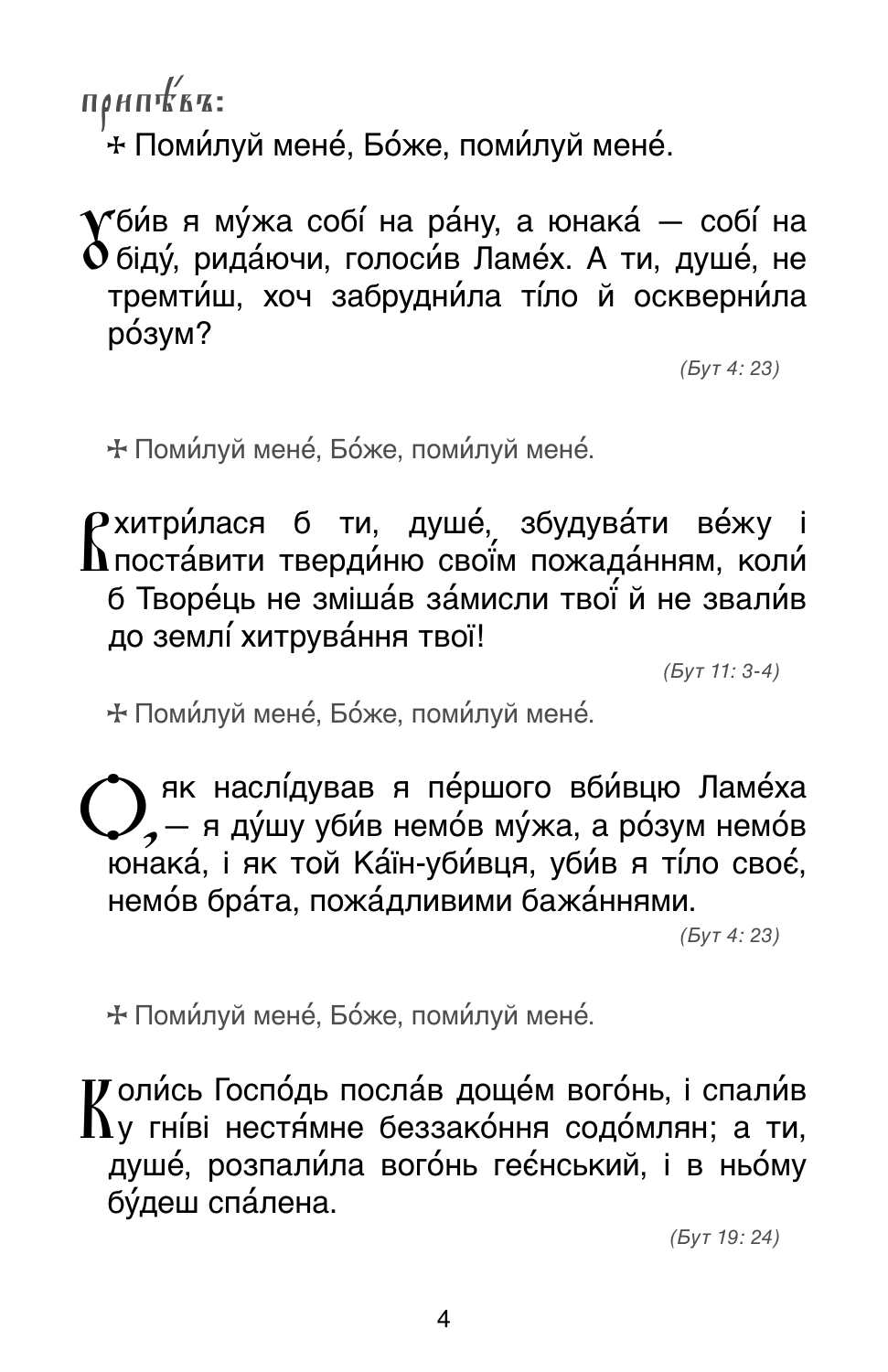refrain:

**e** Have mercy on me, O God, have mercy on me.

"I have killed a man to my bruising and a young I man to my hurt"  $-$  said Lamech, as he cried aloud lamenting. O my soul, do you not tremble then, for you have defiled your flesh and stained your mind?

(Gn 4: 23)

**e** Have mercy on me, O God, have mercy on me.

soul, you cleverly planned to build a tower, and to construct a fortress for your lusts; but the Creator confounded your plans and dashed your constructions to the ground.

(Gn 11: 3-4)

**e** Have mercy on me, O God, have mercy on me.

 $\bigodot$ h, how I have emulated Lamech, the murderer of old, slaying my body like the man  $-$  and my mind like the young man. And with longings for sensual pleasures I have slain my body as a brother, like Cain the murderer.

(Gn 4: 23)

**e** Have mercy on me, O God, have mercy on me.

 $P$  oused to anger by their transgression, the Lord **L** once rained down fire from the Lord and burnt up the men of Sodom. And you, O soul, have kindled the fire of Gehenna, in which you will burn with them.

(Gn 19: 24)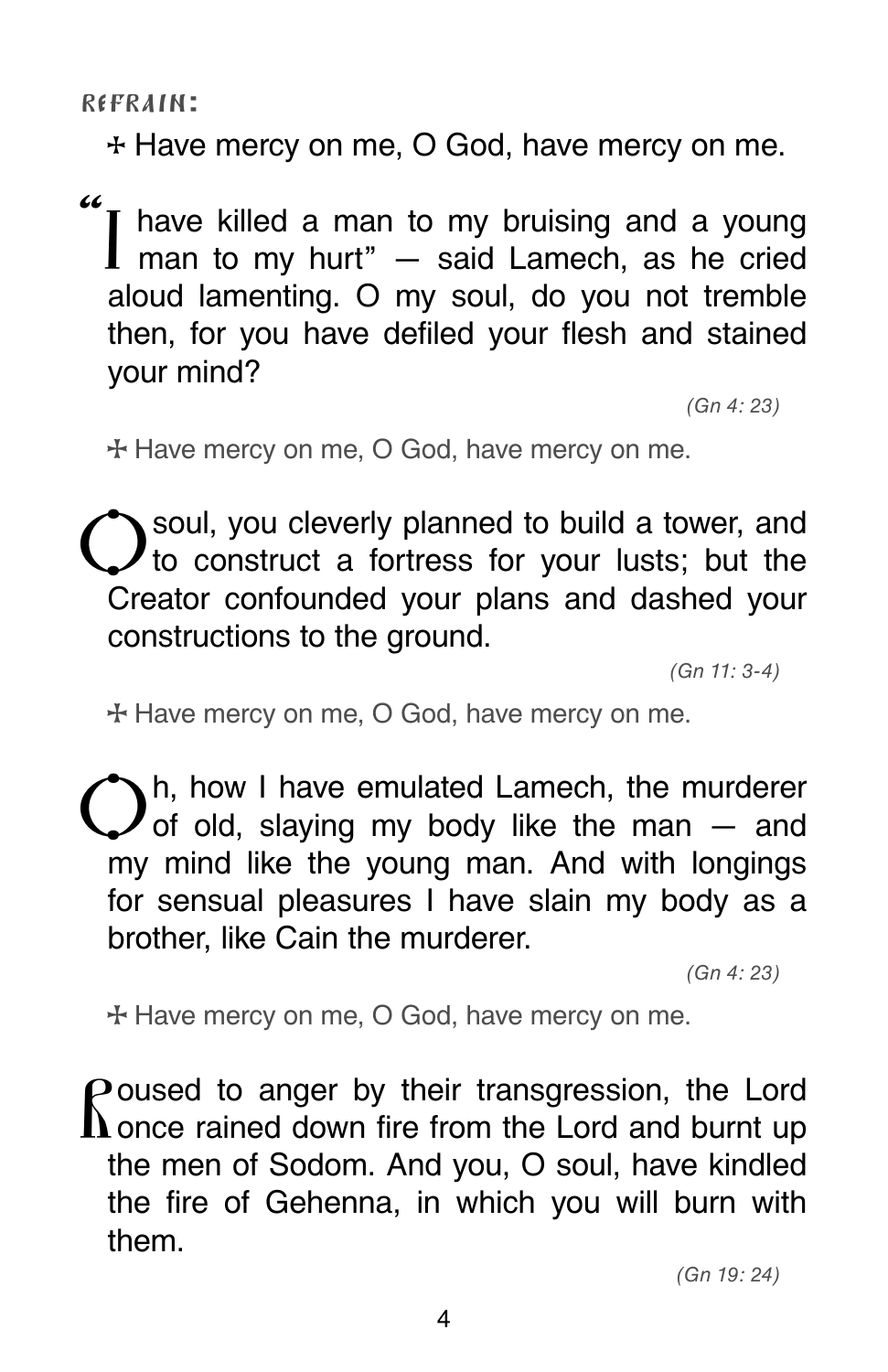\* Поми́луй мене́, Бо́же, поми́луй мене́.

Поби́тий я, синяка́ми покри́тий: ось стрі́ли<br>Пворо́жі, що зра́нили мою́ ду́шу і ті́ло; це ра́ни, нагноєння, та стру́пи голосять про вда́ри свавільних моїх пристрастей.

### ╈

ПОПЕНЫА:

+ Преподо́бна ма́ти Марі́є, моли́ Бо́га за нас.

Тотопа́ючи в безо́дні зла, Марі́є, ти ру́ки свої́ простягла́ до милосе́рдного Бо́га, і Він, як Петрові, чоловіколюбно руку Божественну простя́г, всіля́ко шука́ючи твого́ наве́рнення.



+ Сла́ва Отцю́, і Си́ну, і Свято́му Ду́хові.

*Τρ ΥεΝ Έ*:

₹езнача́льна, несотво́рена Тро́йце, нерозді́льна  $\mathbf{\Lambda}$ Єди́нице. Прийми́ мене́, що ка́юся, спаси́ мене́, грі́шного, бо я - Твоє́ творі́ння; не відки́нь мене, але поми́луй і ви́зволи від вогне́нного засудження.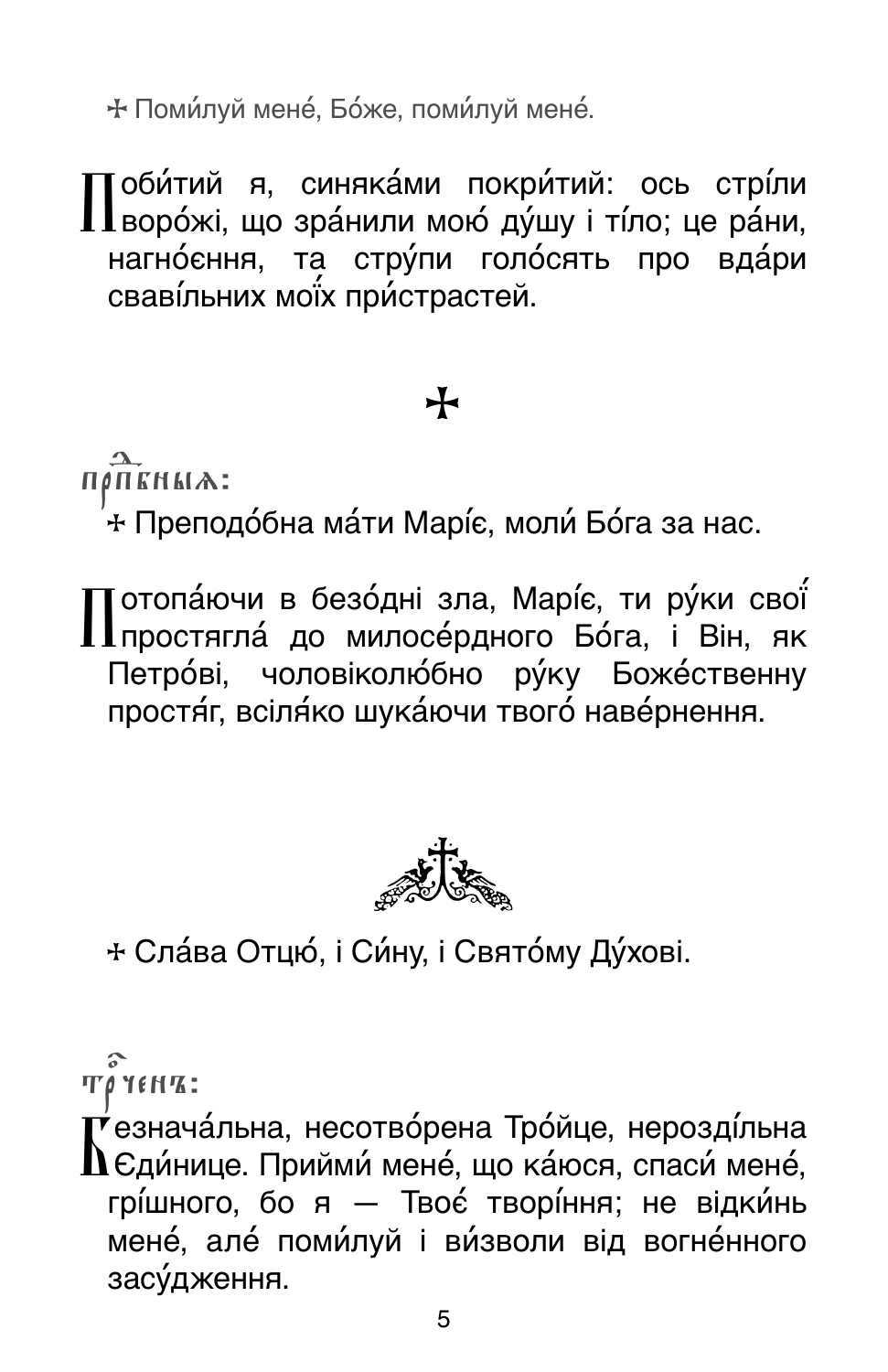**e** Have mercy on me, O God, have mercy on me.

I am wounded, I am struck: see the arrows of the enemy which have pierced my soul and my body; see the wounds, the festering sores, and the maimings — cry the blows of my freely-chosen passions.

#### **e**

ven. mary:

**e** Venerable Mother Mary, pray to God for us.

 $C$  unk in the abyss of wickedness, O Mary, you  $\tilde{L}$  lifted up your hands to the merciful God. And as to Peter, in His love for mankind, He stretched out His divine hand to you, seeking in every way your conversion.



**e** Glory to the Father and to the Son and to the Holy Spirit.

triadicon:

Uncreated Trinity without beginning, undivided **Ill** Unity: accept me in repentance, and save me, a sinner. I am your creation, do not reject me, but spare me and deliver me from the fire of condemnation.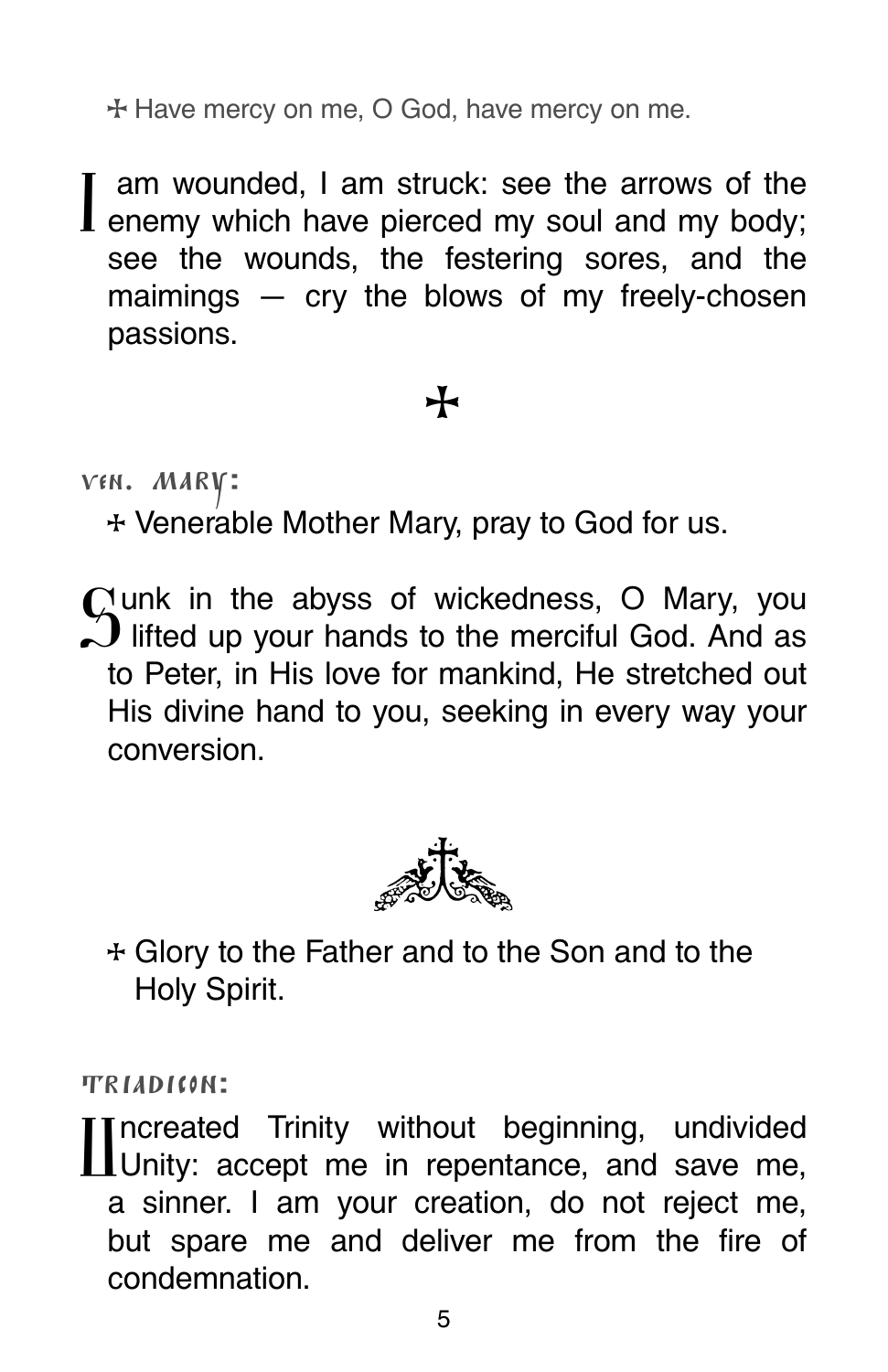\* І ни́ні, і повсякча́с, і на ві́ки вікі́в. Амі́нь.

**КГРОДНЧЕНЪ:** .<br>Гречи́ста Влади́чице Богороди́телько, наді́є  $\blacksquare$  Для тих, хто до Те́бе прибіга́є, і пристано́вище тих, хто в бурі, моли всемилостивого Творця Твого́ Си́на Твої́ми молитвами і мене́ i. поми́лувати.



### $\prod$  KCHL  $\vec{r}$ .

 $I \rho M$   $0$   $C$ <sup> $K$ </sup>:

**≁**тверди́, Го́споди, на ка́мені за́повідей<br>) Твої́х захи́тане се́рце моє́ бо Ти єди́ний<br>) святи́й і Госпо́дь.

 $n\rho$ ип $k$ ка:

,<br>'∻ Поми́луй мене́, Бо́же, поми́луй мене́.

́а́вній єгиптя́нці Ага́рі уподі́бнилася ти,  $\Lambda$ душе́ моя́, і ста́ла рабо́ю добросваві́льно, ́й породи́ла ново́го Ізмаї́ла — свою́ зухва́лість.  $(BVT 16:15)$ 

\* Поми́луй мене́, Бо́же, поми́луй мене́.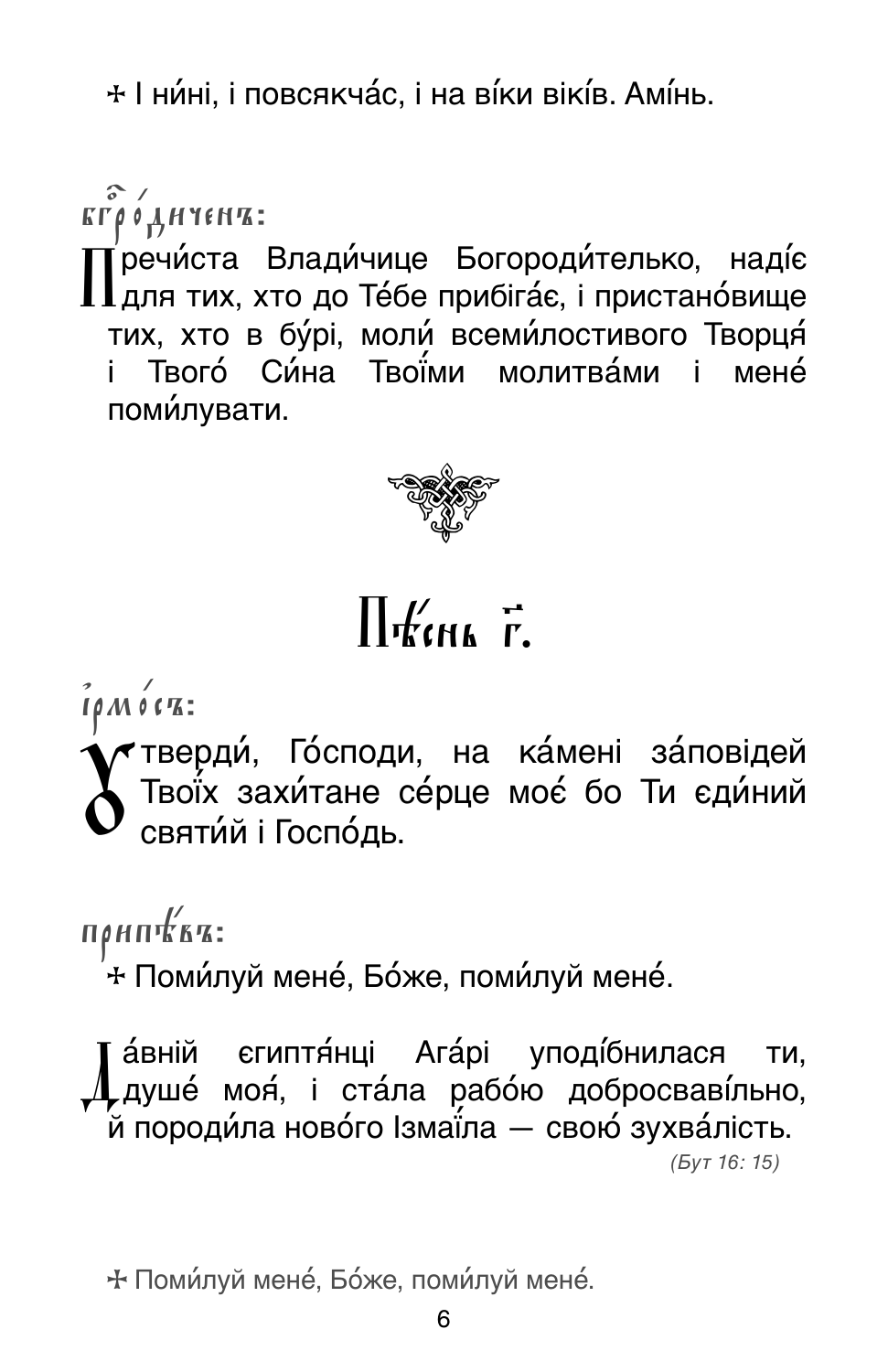**e** Both now and ever and unto the ages of ages. Amen.

 $THCOIT$ okion:

I ost pure Lady, Mother of God, the hope of **T** those who run to you and the haven of the storm-tossed, through your prayers grant that your merciful Creator and Son may be merciful even to me.



## ODE 3.

irmos:



Lord, establish my wavering heart on<br>the rock of Your commandments, for You<br>alone are bely and Lord the rock of Your commandments, for You alone are holy and Lord.

refrain:

**e** Have mercy on me, O God, have mercy on me.

soul, you have become like Hagar the Egyptian of old: your free choice has been enslaved and you have given birth to a new Ismael — stubborn wilfulness.

(Gn 16: 15)

**e** Have mercy on me, O God, have mercy on me.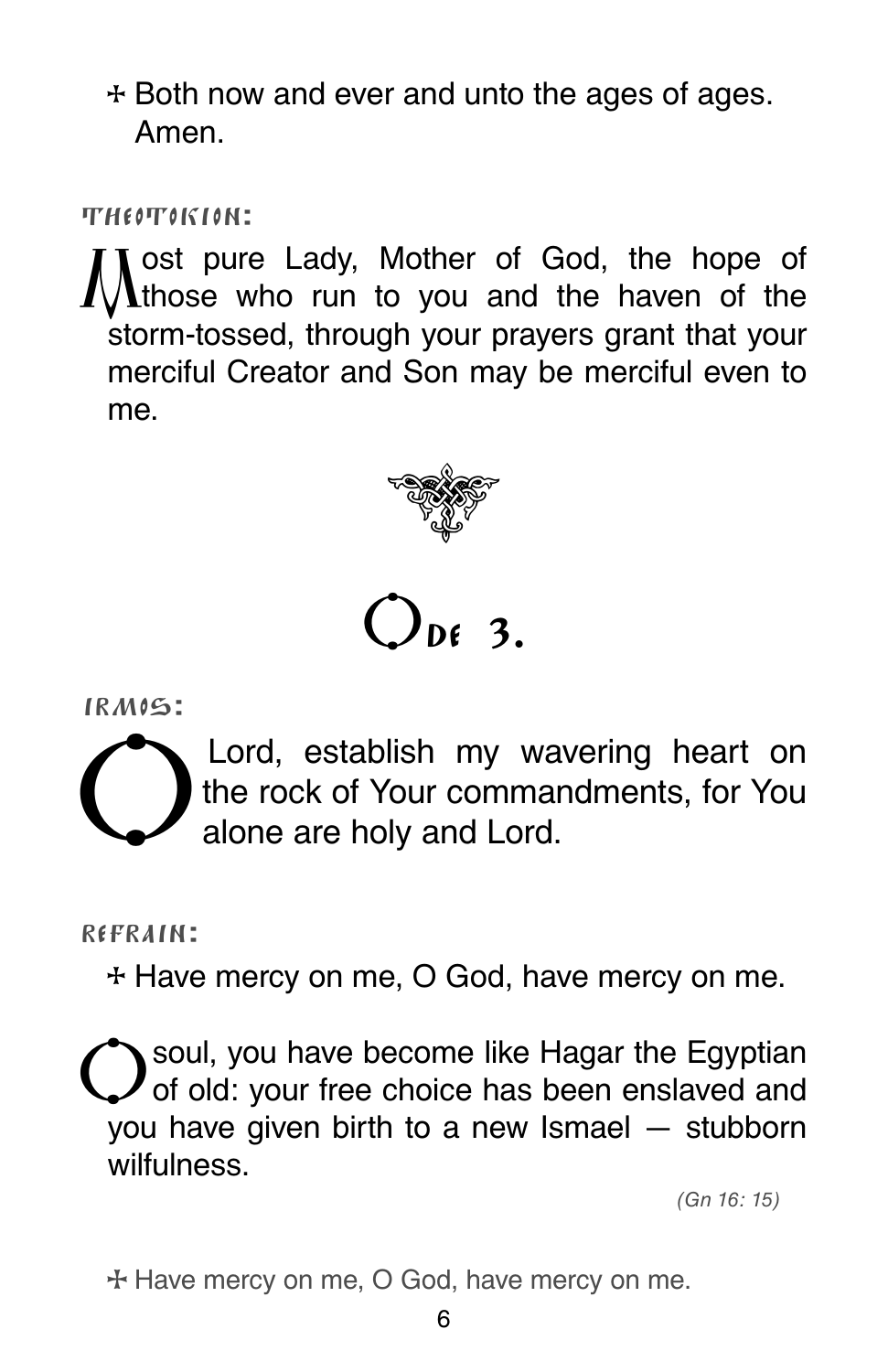$\mathbf{T}$ и зна́ла, душе́ моя́, про лі́ствицю Я́кова, що<br> $\mathbf{T}$ з'яви́лася від землі́ до не́ба, чому́ ж ти не маєш твердого сходу благочестя?

(Бут 28: 12)

**e** Помилуй мене, Боже, помилуй мене.

Овяще́ника Бо́жого і царя́ усамі́тненого<br>О́(Мелхиседе́ка), Христо́ву подо́бу, наслі́дуй, душе моя, твоїм життям у світі серед людей. (Євр 7: 1-4; Бут 14: 18)

**+ Поми́луй мене́, Бо́же, поми́луй мене́.** 

 $\prod$ аверни́ся і плач, окая́нна душе́, до́ки не<br>Пприйшо́в кіне́ць торжества́ життя́, до́ки Господь не зачинив двері чертога.

**e** Помилуй мене, Боже, помилуй мене.

Не зроби́ся сто́впом соля́ним, душе́,<br>Поберну́вшись наза́д, бі́йся при́кладу содомля́н і ряту́йся на горі́ в Сиго́рі.

(Бут 19: 26)

**e** Помилуй мене, Боже, помилуй мене.

не відкинь, Владико, моління тих, що оспівують Тебе, але будь милосердним, Чоловіколюбче, і пода́й про́щення тим, що з ві́рою про́сять.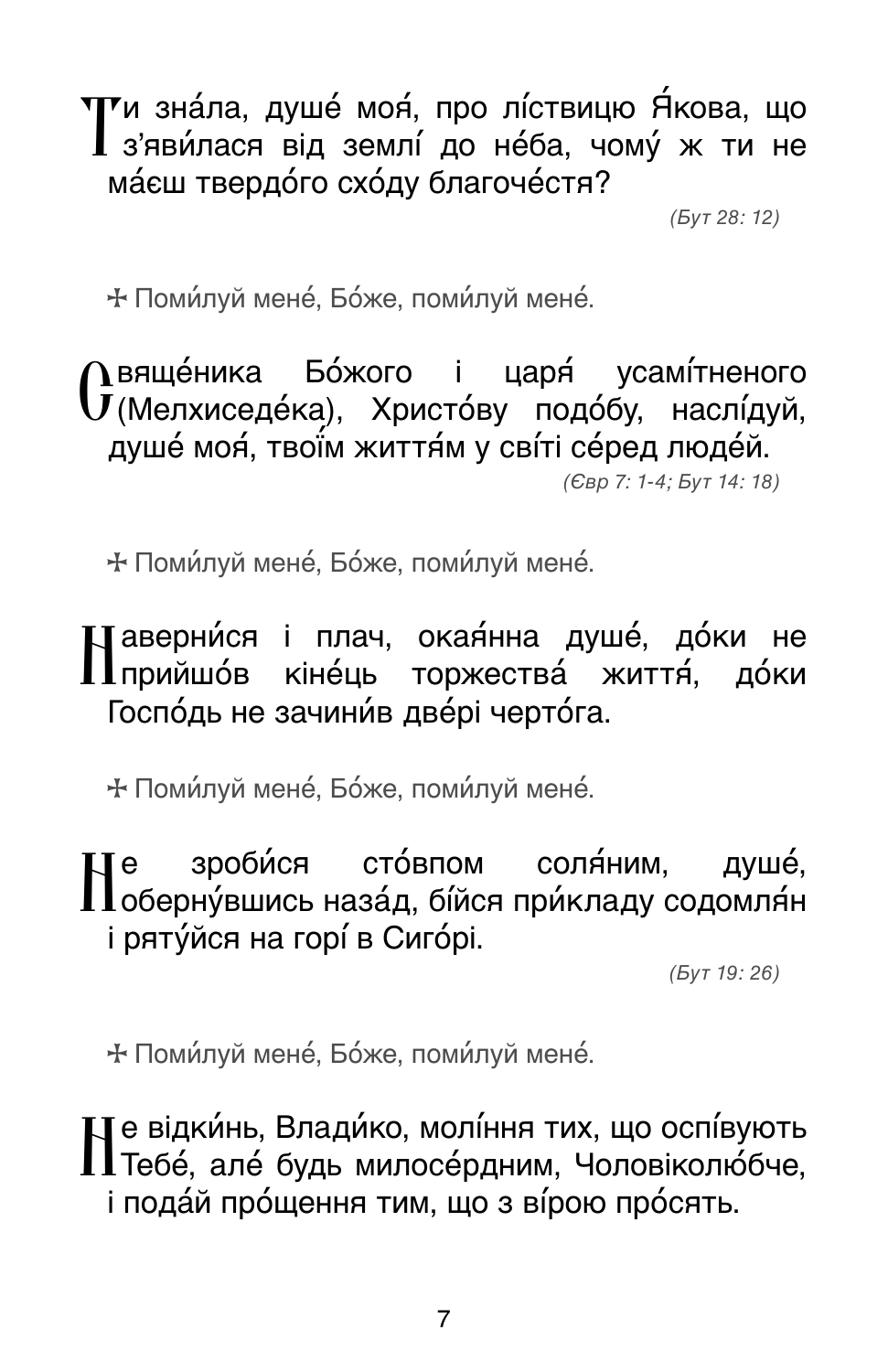y soul, you know the ladder of Jacob, appearing from earth to heaven. Why do you not have a secure step of piety?

(Gn 28: 12)

**e** Have mercy on me, O God, have mercy on me.

Tollow the example of the one set apart as Priest of T God and King, the symbolic representation of the life of Christ in the world among mankind.

(Heb 7: 1-4; Gn 14: 18)

**e** Have mercy on me, O God, have mercy on me.

Turn back, wretched soul, and lament, before the festival of life comes to an end — before the Lord shuts the door to the bridal chamber.

**e** Have mercy on me, O God, have mercy on me.

**To not look back, O soul, and become a pillar of salt. J** May the precedent of Sodom make you fearful, and may you go up to refuge in Segor.

(Gn 19: 26)

**e** Have mercy on me, O God, have mercy on me.

Master, do not reject the prayer of those who sing praise to You, but, O Lover of mankind, be merciful and grant forgiveness to those who ask with faith.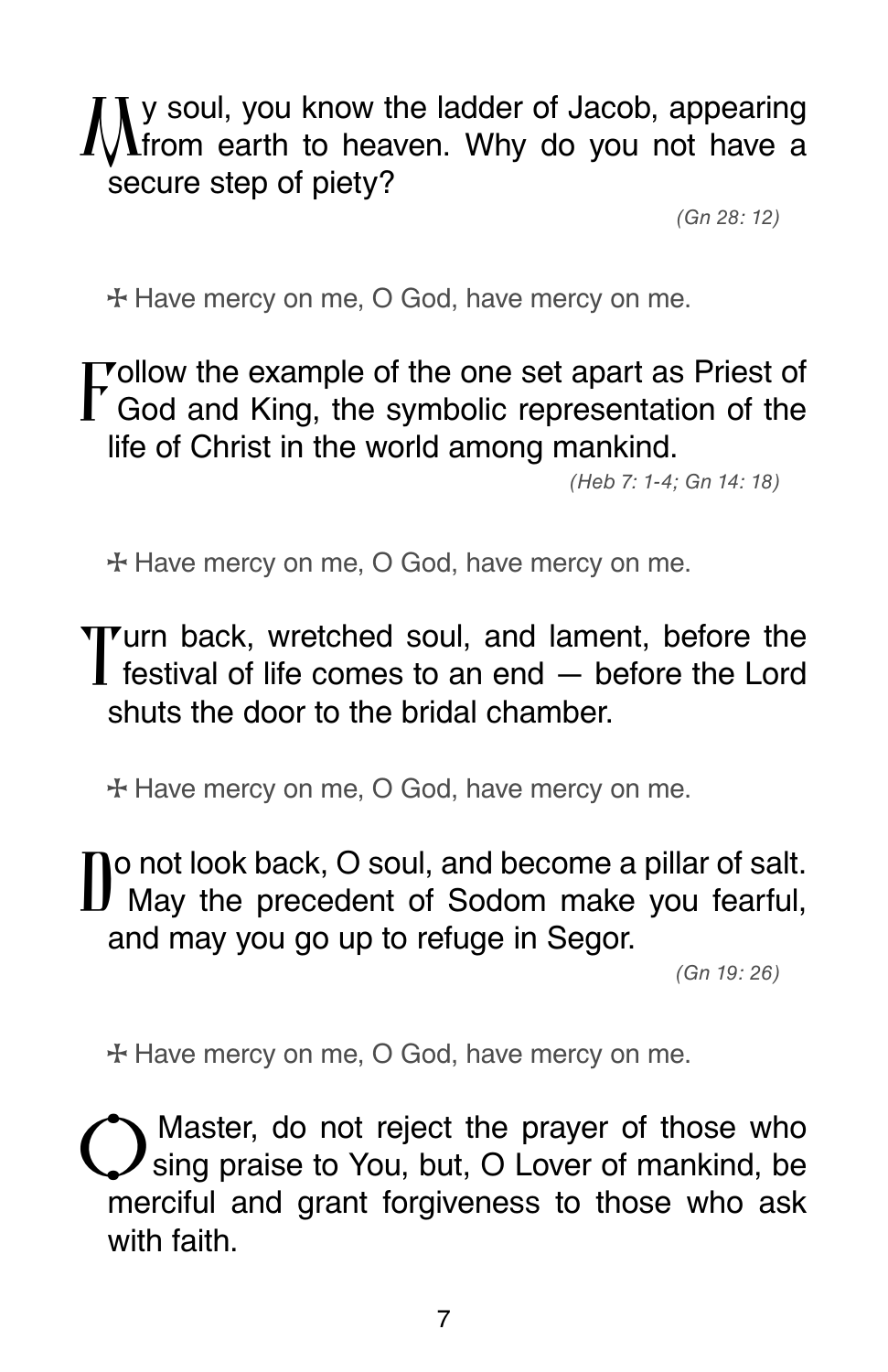

+ Сла́ва Отцю́, і Си́ну, і Свято́му Ду́хові.

*Τργεηπ***:** 

үгро́йце про́стая, несотво́реная, безнача́льне<br>Пество́, сла́вима у трьох Осо́бах, спаси́ нас, хто з ві́рою поклоняється Твої́й держа́ві.

\* І ни́ні, і повсякча́с, і на ві́ки вікі́в. Амі́нь.

 $\overbrace{\text{R}\Gamma\rho}^{\text{max}}$   $\overbrace{\text{R}}^{\text{max}}$ 

Рід Отця́ безлі́тного Си́на, Ти, Богороди́телько,<br>Дпороди́ла безму́жно в лі́ті. О ди́вне чу́до: залишаючись Дівою, грудьми годуєш.



## $\prod$  Kenk  $\vec{A}$ .

 $i\rho M$   $o$   $cR$ :

вістку про Те́бе і убоя́вся.» Сла́ва си́лі Твої́й, Господи.

 $(AB 3: 2)$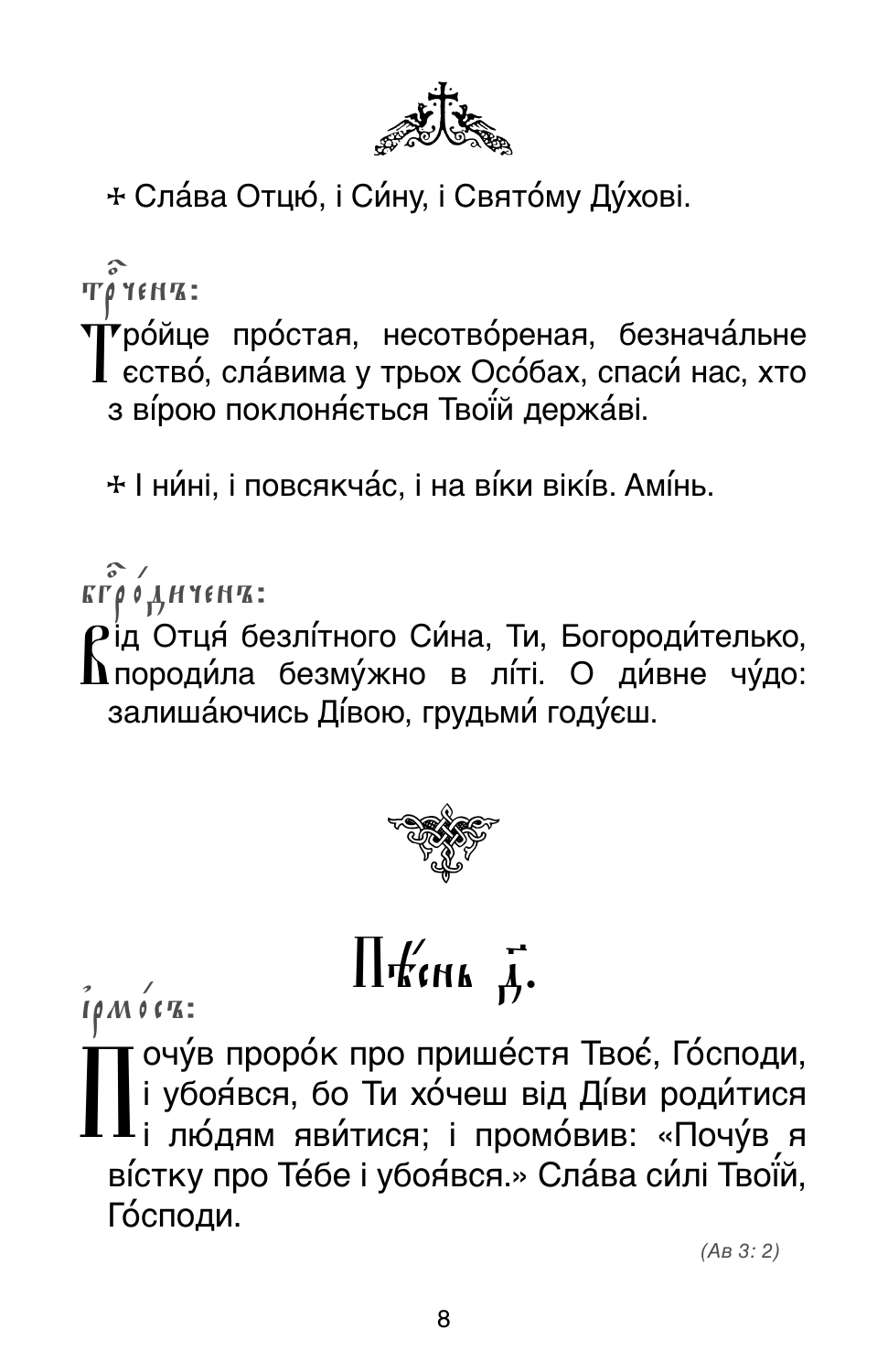

+ Glory to the Father and to the Son and to the Holy Spirit.

TRIADICON:

C imple Unity, uncreated Nature without beginning,  $\mathfrak{D}$  praised in a Trinity of Persons, save us who in faith worship Your power.

+ Both now and ever and unto the ages of ages. Amen

THEOTOKION:

Mother of God, strange wonder: without  $\boldsymbol{J}$  knowing a man you have conceived within time the Son, who is from the Father outside time, remaining a Virgin while giving suck.





IRMOS:

The prophet heard of Your coming, O Lord, and he was afraid  $-$  how You were to be born of a Virgin and revealed to mankind; and he said: "I have heard the report of You, and I was afraid." Glory to Your power, O Lord.

 $(Hb 3:2)$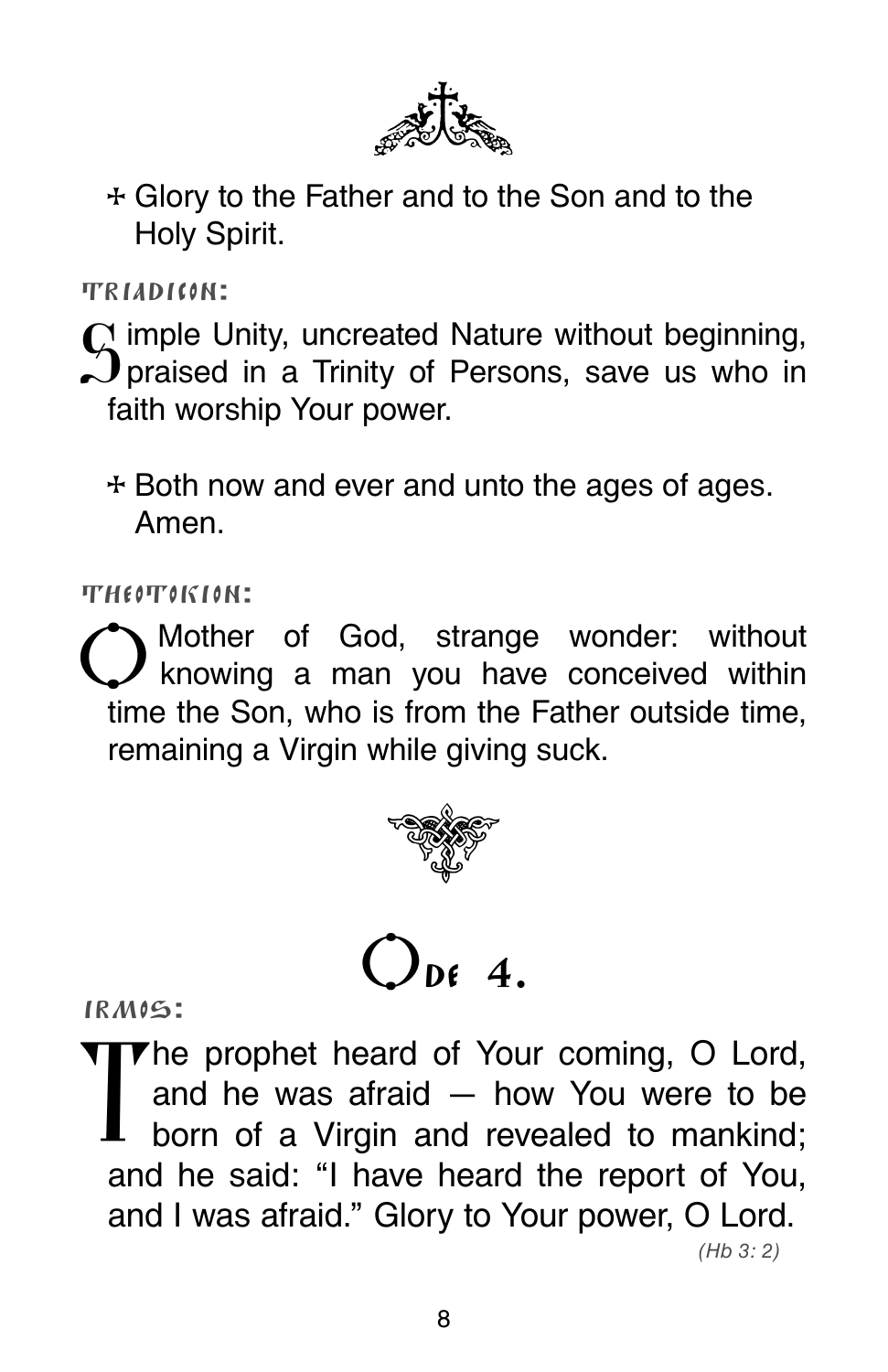прип $k$ ви: \* Поми́луй мене́, Бо́же, поми́луй мене́.

 $\mathbf T$ ас життя́ мого́ коро́ткий, перепо́внений I хворобами та лукавством, але прийми мене в покаянні і прикли́ч до ро́зуму, щоб не бу́ти мені́ за здобиччю та їжею чужому. Зми́луйся, Спа́се, Сам на́ді мно́ю.

 $(bvr 47: 9)$ 

\* Поми́луй мене́, Бо́же, поми́луй мене́.

 $\blacktriangledown$ бра́ний у ца́рську гі́дність, віне́ць та багряни́цю,  $\mathbf \delta$ чолові́к пра́ведний та ве́льми бага́тий — розкішні має́тки та числе́нні ота́ри - вмить зубо́жів втра́тивши бага́тство, сла́ву та ца́рство.

\* Поми́луй мене́, Бо́же, поми́луй мене́.

 $\blacktriangle$ кщо́ він, бі́льше всіх бу́дучи пра́ведним і  $\mathbf \Lambda$ чи́стим, не уни́кнув сі́тей і па́стки споку́сника, то що ти роби́тимеш, гріхолю́бна й окая́нна душе, коли щось несподіване тебе спіткає?

\* Поми́луй мене́, Бо́же, поми́луй мене́.

а́рна й пуста́ високомо́вність моя́, тепе́р і  $\Lambda$ се́рцем я жорсто́кий, та ра́зом з фарисе́єм не осуди́ мене́; пода́й мені́ смире́ння ми́таря й до ньо́го зараху́й мене́, єди́ний милости́вий і праведний Судде.

 $($ Лк 18:9-14)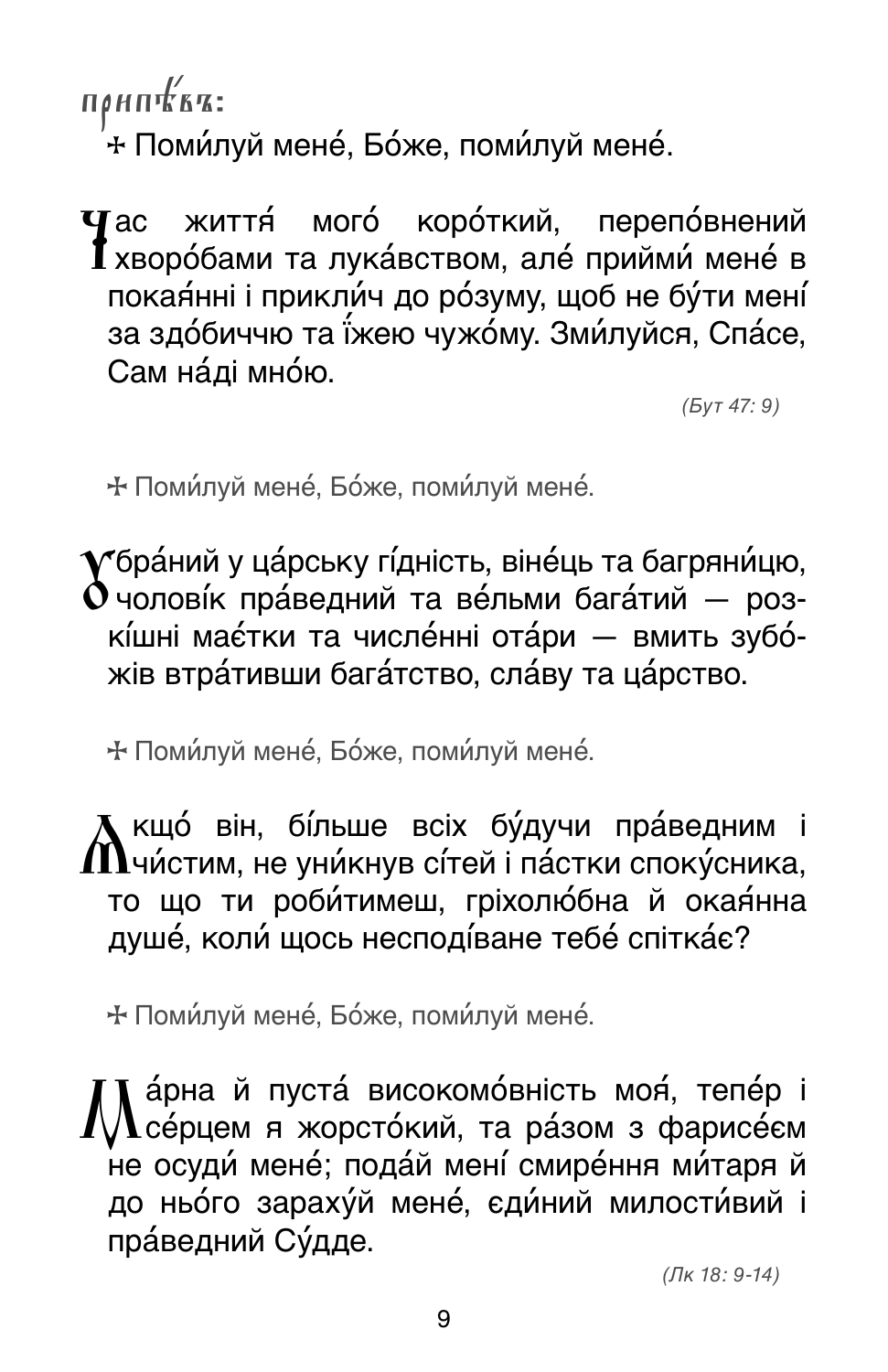refrain:

**e** Have mercy on me, O God, have mercy on me.

The time of my life is short, filled with trouble<br>I and evil. But accept me in repentance and call me back to knowledge. Do not let me become the possession or the food of the enemy; but, O Saviour, take pity on me Yourself.

(Gn 47: 9)

**e** Have mercy on me, O God, have mercy on me.

I man of great wealth and righteous, of royal dignity,  $\boldsymbol{\mathit{H}}$  clothed in diadem and purple, abounding in riches and cattle, became suddenly a beggar, stripped of wealth, glory and kingship.

**e** Have mercy on me, O God, have mercy on me.

If he who was righteous and blameless above all  $\mathbf I$  did not escape the snares and pits of the deceiver, what will you do, wretched and sin-loving soul, when some unexpected misfortune befalls you?

**e** Have mercy on me, O God, have mercy on me.

Tow I begin to speak boastfully, with rashness of heart, to no purpose and in vain. O just Judge, who alone have pity, do not condemn me with the Pharisee, but grant me the humility of the Tax Collector and number me with Him.

(Lk 18: 9-14)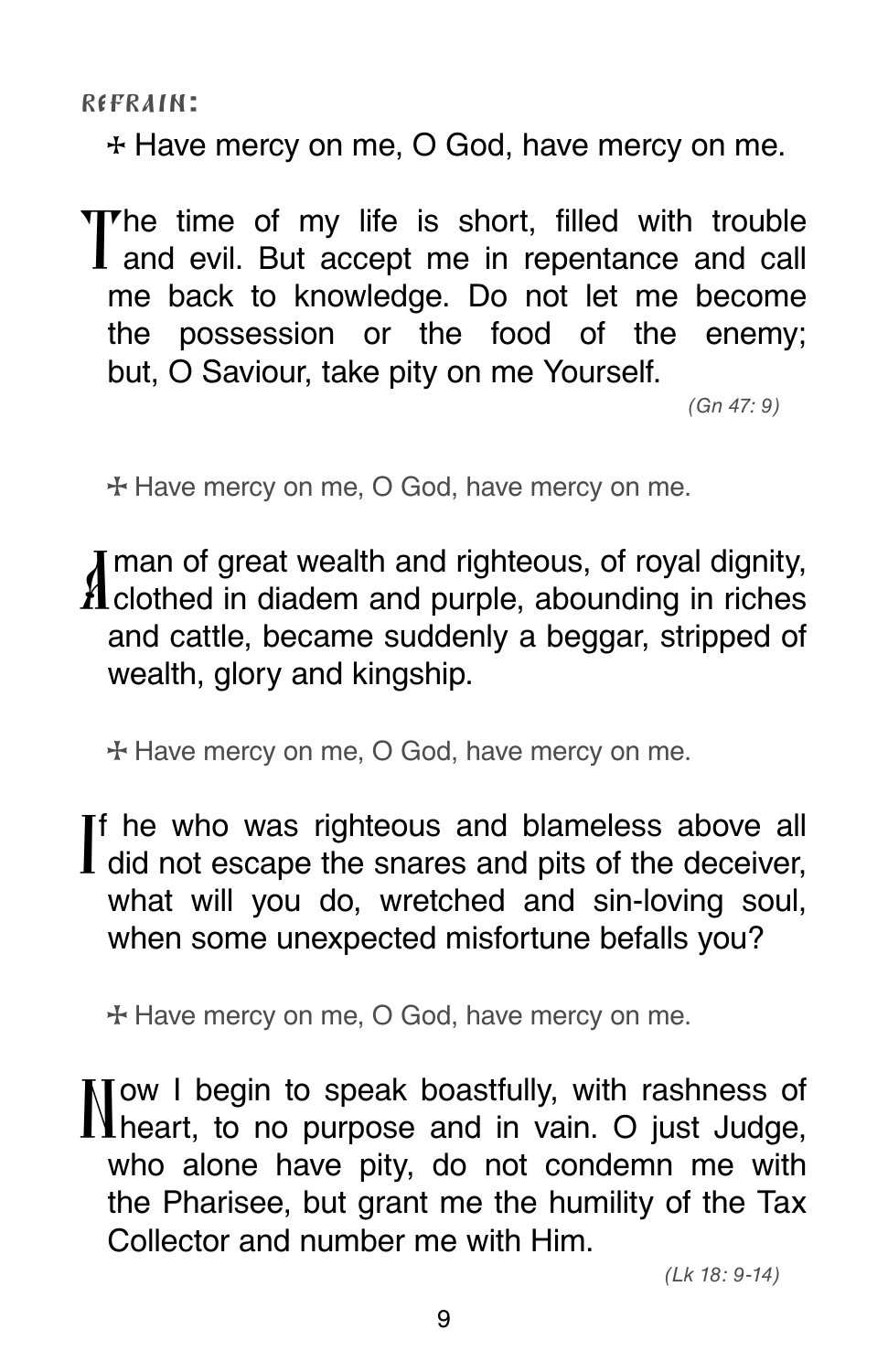\* Поми́луй мене́, Бо́же, поми́луй мене́.

Пна́ю. Милосе́рдний. що згріши́в  $A<sub>c</sub>$  $\boldsymbol{\mathcal{S}}$ оскверни́вши со́суд моє́ї пло́ті, та прийми́ мене в покаянні і закли́ч до ро́зуму, щоб не став я здобиччю і поживою для чужинця; Ти Сам, Спасе, змилуйся наді мною.

\* Поми́луй мене́, Бо́же, поми́луй мене́.

у́шу мою́, Милосе́рдний, оскверни́в  $\mathbf{a}$ Гпристрастями, став я сам собі ідолом, але прийми мене в покаянні і прикли́ч до розуму, щоб не бу́ти мені́ за здо́биччю та ї́жею чужо́му. Зми́луйся, Спа́се, Сам на́ді мно́ю.

\* Поми́луй мене́, Бо́же, поми́луй мене́.

.<br>| е послу́хав я Твого́ го́лосу і пору́шив Писа́ння Плвое, Законода́вче, не зва́жив - але́ прийми́ мене в покаянні і прикли́ч до розуму, щоб не бу́ти мені́ за здо́биччю та ї́жею чужо́му. Зми́луйся, Спа́се, Сам на́ді мно́ю.

ПОПЕНЫА:

\* Преподо́бна ма́ти Марі́є, моли́ Бо́га за нас.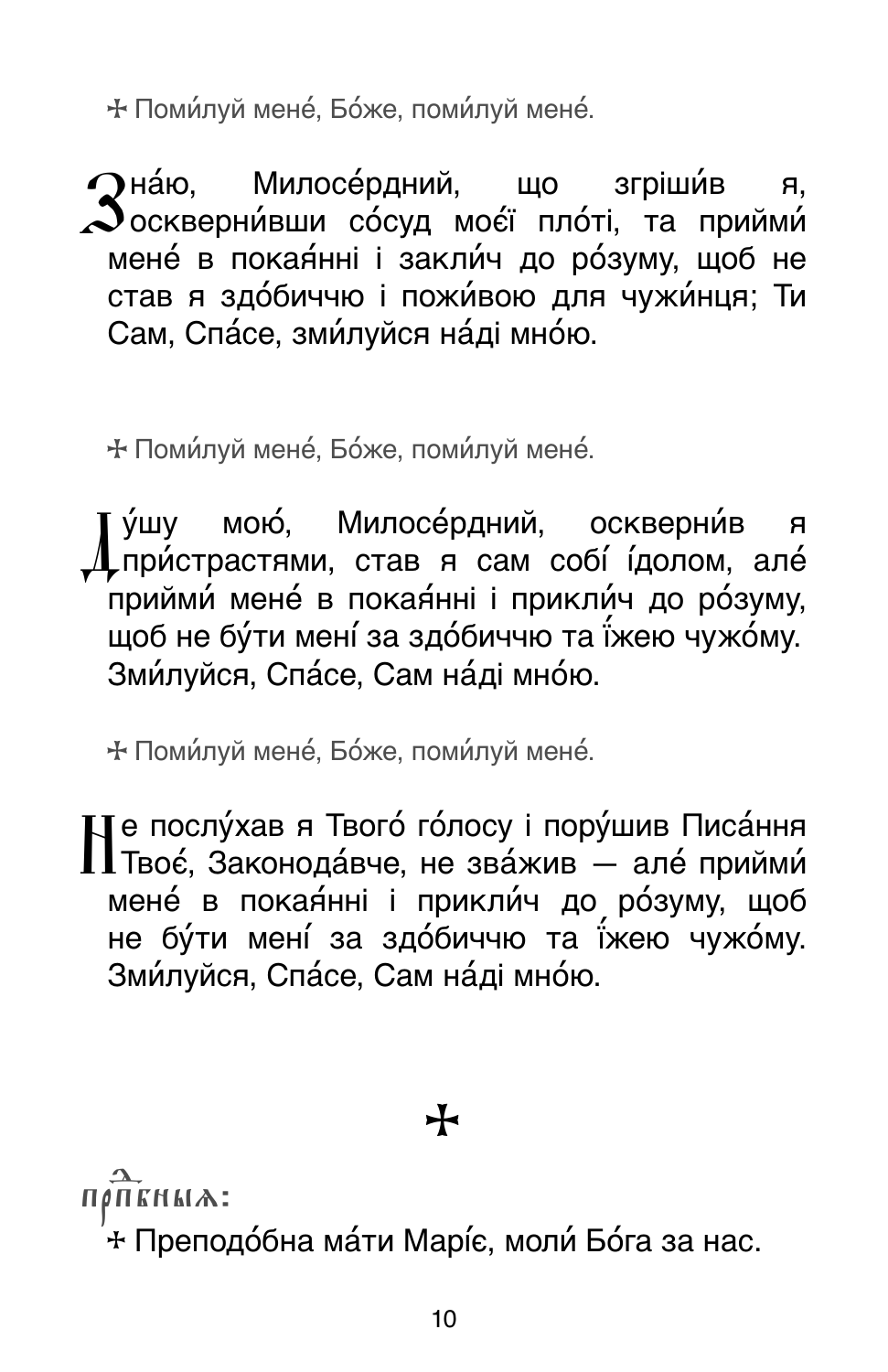**e** Have mercy on me, O God, have mercy on me.

CO Merciful One, I know that I have sinned, that I have shown contempt for the vessel of my flesh. But accept me in repentance and call me back to knowledge. Do not let me become the possession or the food of the enemy; but, O Saviour, take pity on me Yourself.

**e** Have mercy on me, O God, have mercy on me.

I have become my own idol, utterly defiling my soul<br>I with the passions. But accept me in repentance and call me back to knowledge. Do not let me become the possession or the food of the enemy; but, O Saviour, take pity on me Yourself.

**e** Have mercy on me, O God, have mercy on me.

I have not listened to Your voice, I have not heeded Your Scriptures, O Giver of the Law. But accept me in repentance and call me back to knowledge. Do not let me become the possession or the food of the enemy; but, O Saviour, take pity on me **Yourself** 

**e**

ven. mary:

**e** Venerable Mother Mary, pray to God for us.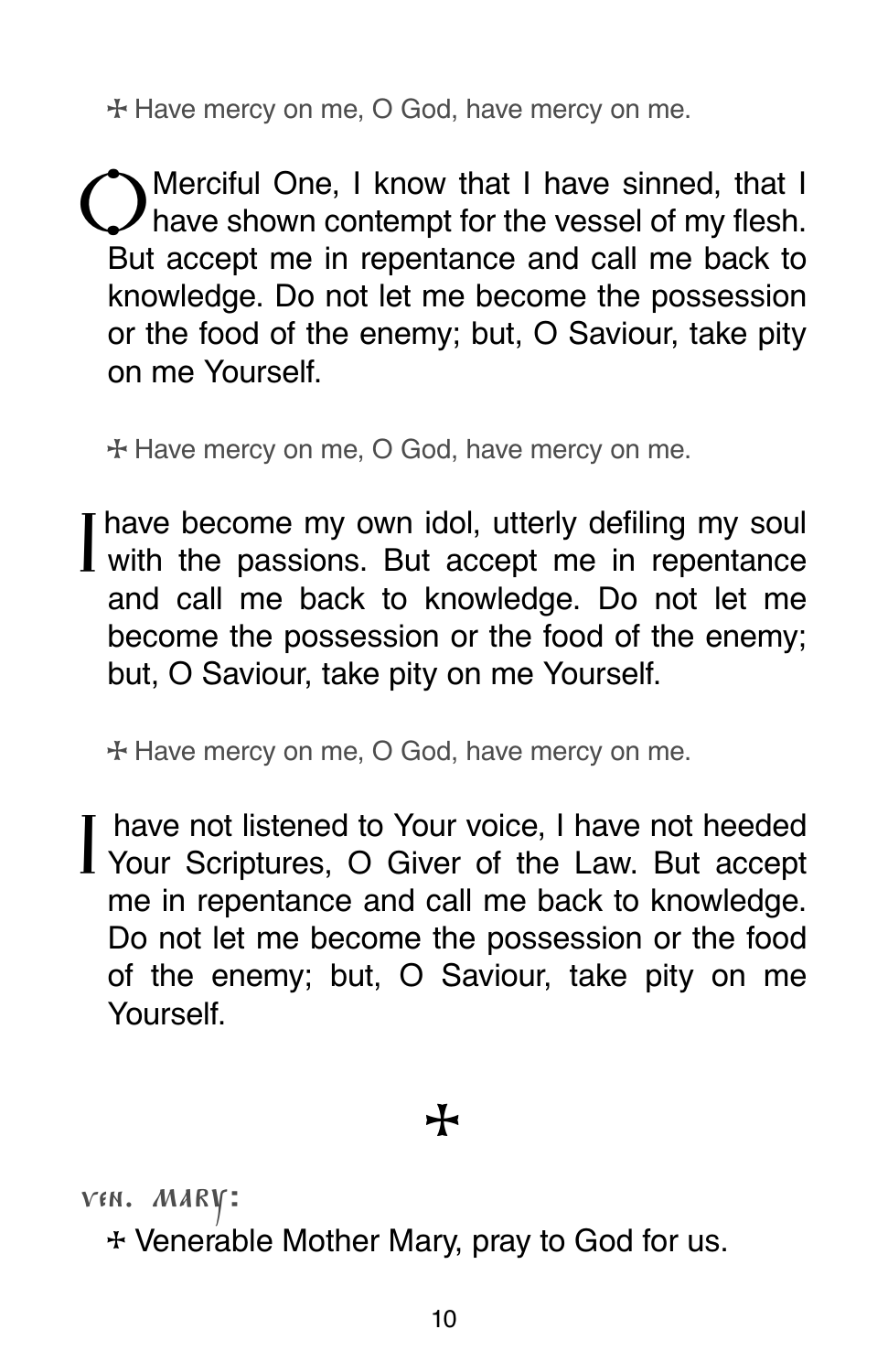$\P^\blacktriangledown$ и впа́ла у глибину́ вели́кого неподо́бства і була́ П нестриманою, але думкою благою вийшла че́рез дія́льність, підня́вшись до найви́щих чесно́т, і цим здивува́ла, Маріє, а́нгельську приро́ду.



+ Сла́ва Отцю́, і Си́ну, і Свято́му Ду́хові.

Τργεκα:

∐́ерозді́льне єство́м, незли́тне в Осо́бах<br>∏триєди́не Божество́, богосло́влю Тебе́, як єдиноца́рствене і співпресто́льне. Возно́шу Тобі пісню величну, що у вишніх триславно співається.

\* І ни́ні. і повсякча́с. і на ві́ки вікі́в. Амі́нь.

**КГРОДНЧЕНЪ:** 

маро́джуєш і ді́вствуєш, і залиша́єшся за́вжди́ 1 за єством Дівою: бо Народжений оновлює зако́ни приро́ди, утро́ба неродю́ча наро́джує. Бог, де хо́че, то перемагаеться поря́док природи. Бо Він чинить, як хоче.

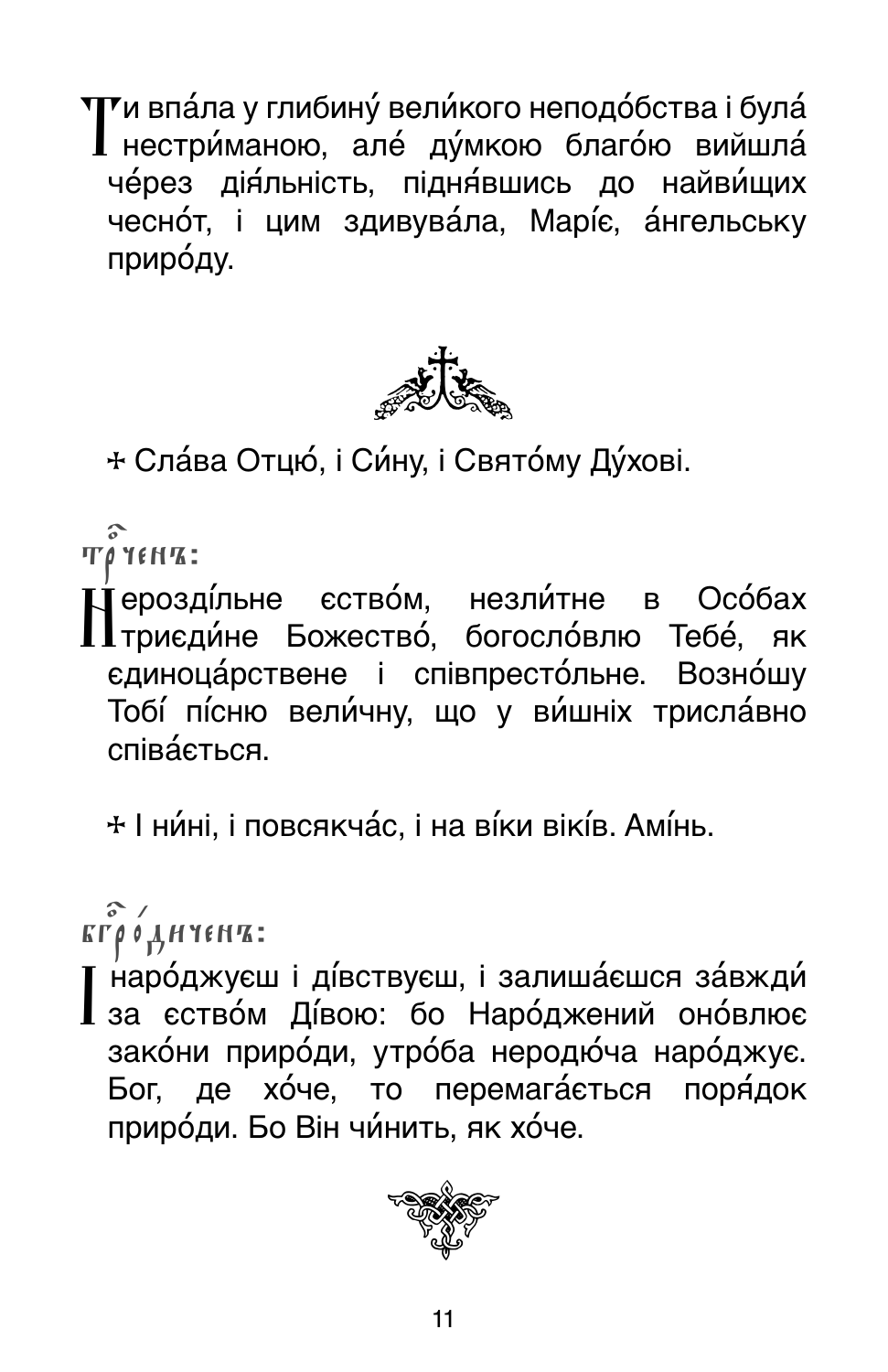You were brought down into the depth of great  $\mathbf 0$  iniquities, yet not held fast; but with better intent you perceptibly ascended to the height of virtue, beyond all expectation; and the angelic nature was amazed, O Mary.



**e** Glory to the Father and to the Son and to the Holy Spirit.

triadicon:

Undivided in Essence, unconfused in Persons, I confess You as God: the Trinity in one Godhead, equal in kingship and throne; and I raise to You the great threefold song that is sung in the highest.

**e** Both now and ever and unto the ages of ages. Amen.

theotokion:

 $\mathbf V$ ou give birth and are a virgin, and in both you  $\mathbf 0$  remain by nature Virgin. He who is born makes new the laws of nature, and the womb brings forth without labour pains. When God so wills, the natural order is overcome; for He does whatever He wishes.

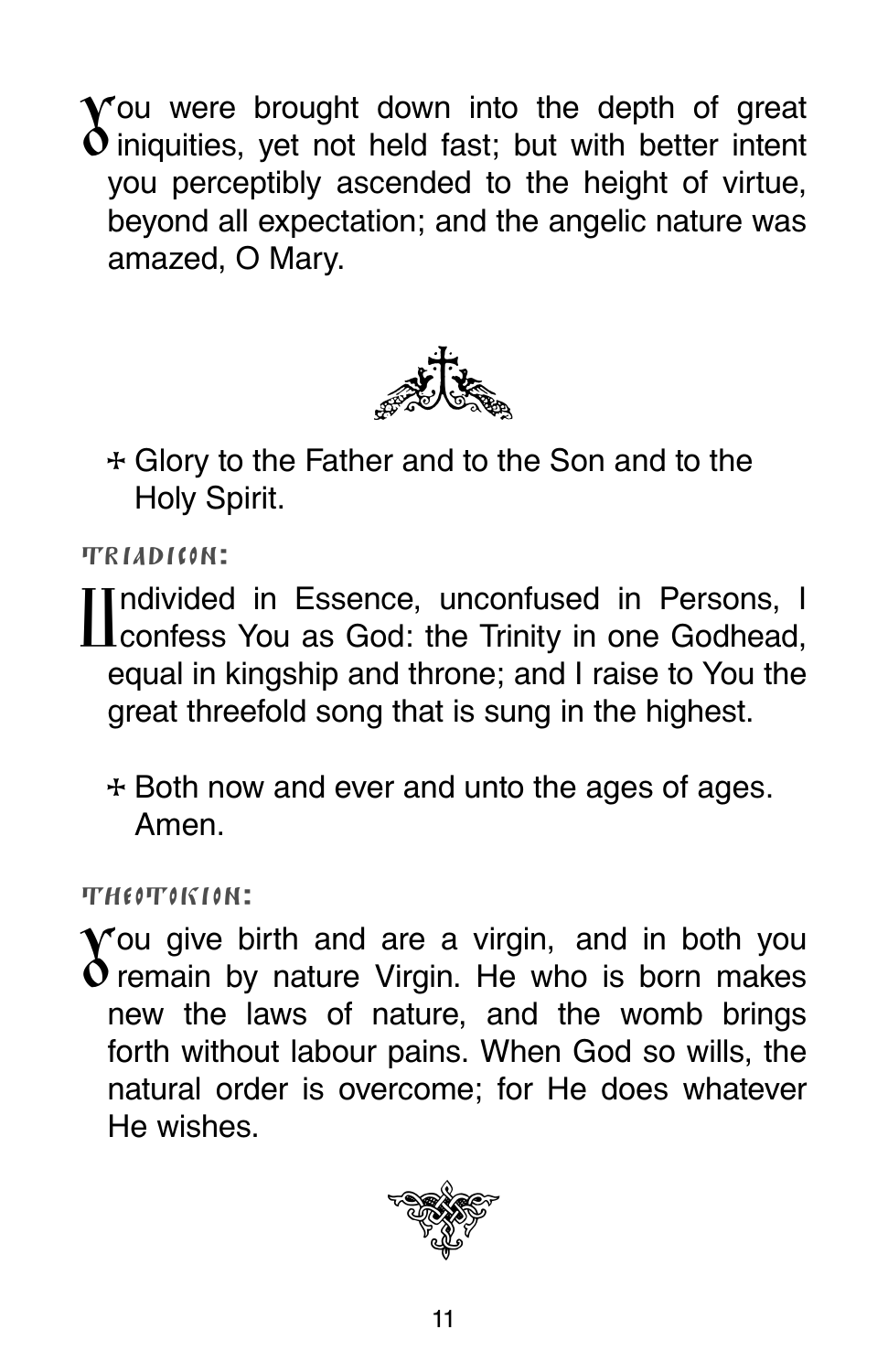## $\prod$  Kink  $\vec{\epsilon}$ .

 $\int$  $\int$  $\rho$  $M$  $\int$  $\int$  $\Gamma$  $K$ :

лисед.<br>О ід мо́чі до ра́нку, Чоловіколю́бче —<br>Д Просвіти́ — молю́ся; і наста́в і мене́ на<br>Д повелі́ння Твої́ й навчи́ мене́, Спа́се, творити волю Твою.

 $n\rho$ ип $k$ к $n$ : \* Поми́луй мене́, Бо́же, поми́луй мене́.

∐аслі́дуй, о душе́, додо́лу нахи́лену— прийди́ і<br>∏припади́ до ніг Ісу́сових, щоб Він тебе́ ви́правив і ти прямо ходи́ла стежи́нами Госпо́дніми.

 $($ Лк 13:11)

\* Поми́луй мене́, Бо́же, поми́луй мене́.

 $\blacktriangle$  кщо́ Ти, Влади́ко, глибо́кий коло́дязь, то  $\bf{\Omega}$ ви́точи мені́ во́ду з пречи́стих Твої́х жил, щоб я, немов та самаря́нка, напи́вшися, бі́льше не пра́гнув, бо Ти виливаеш струмки життя́.

 $(\check{M}H4: 13-15)$ 

\* Поми́луй мене́, Бо́же, поми́луй мене́.

**Цеха́й сльо́зи мої́ ста́нуть мені́ Силоа́мом,** Пвлади́ко Го́споди, щоб омити сердечні очі й мені, і духовно побачити Тебе, Світло предвічне.

(Йн 9: 7; Бут 1: 2-19)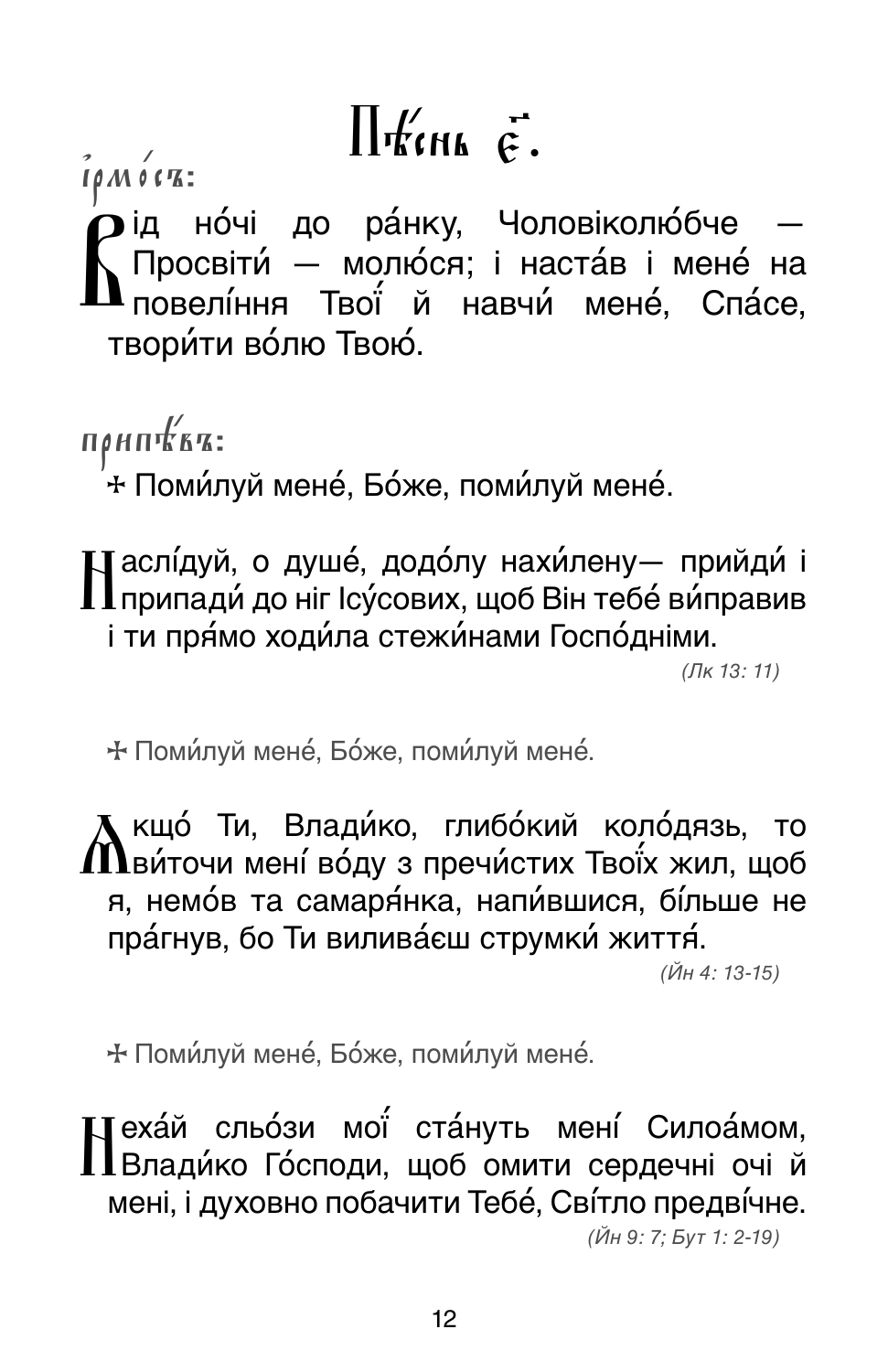# $Q_{\text{DE}}$  5.

**From the night I seek You early, O Lover of<br>F mankind: give me light, I pray You, and guide<br>me also in Your commandments, and togeh** mankind: give me light, I pray You, and guide me also in Your commandments, and teach me, O Saviour, to do Your will.

refrain:

**e** Have mercy on me, O God, have mercy on me.

soul, imitate the woman who was bowed down to the ground: fall at the feet of Jesus, so that He may make you straight again, and you will walk uprightly on the paths of the Lord.

(Lk 13: 11)

**e** Have mercy on me, O God, have mercy on me.

 $\Omega$  ince You are a deep well, O Master, make springs  $\tilde{L}$  gush forth for me from Your pure veins  $-$  so that like the woman of Samaria I may drink and thirst no more; for from You flow the streams of life.

(Jn 4: 13-15)

**e** Have mercy on me, O God, have mercy on me.

aster and Lord, may my tears be to me as Siloam, so that I also may wash clean the eyes of my heart, and with my mind behold You, the preeternal Light.

(Jn 9: 7; Gn 1: 2-19)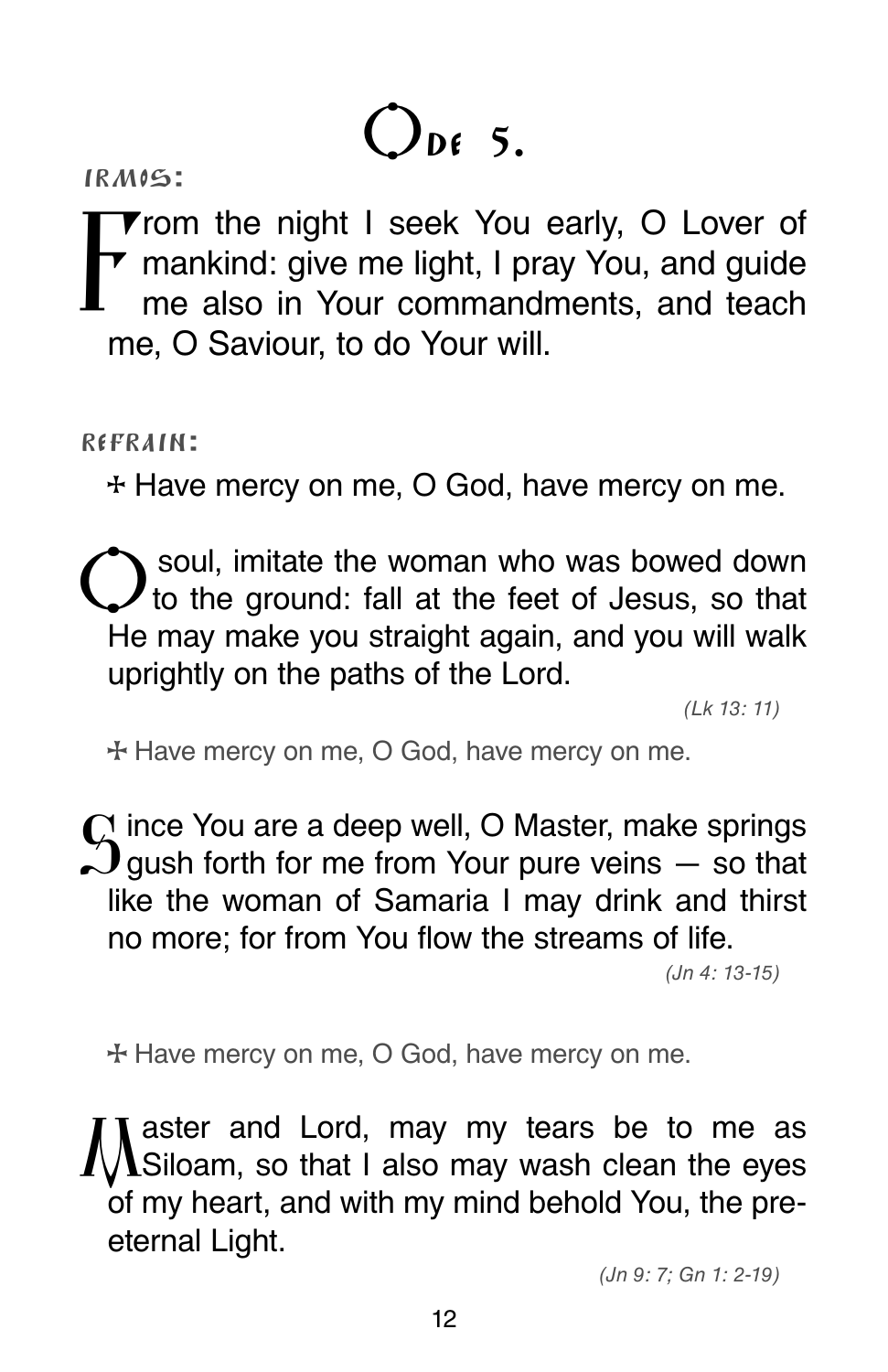ПОПЕНЫА:

+ Преподо́бна ма́ти Марі́є, моли́ Бо́га за нас.

 $\mathbf{T}$ и чи́стим пра́гненням побажа́ла вклони́тися<br>Да́реву життя́, всеблаже́нна — й сподоби́лася бажаного; сподоби ж і мене досягти небесної сла́ви



+ Сла́ва Отцю́, і Си́ну, і Свято́му Ду́хові.

Τργεκα:

 $\vec{\mathrm{Q}}$ ла́вимо Тебе́, Тро́йце, єди́ного Бо́га: Свят,<br> $\overline{\mathrm{U}}$ свят, свят — О́тче, Си́не та Ду́ху — про́стая сущність, Єдиниця, Якій вічно поклоняємось.

\* І ни́ні, і повсякча́с, і на ві́ки вікі́в. Амі́нь.

 $\overline{\kappa} \overline{\Gamma} \rho$   $\overline{\phi}$   $\overline{A}$  $\overline{H}$  $\Upsilon \epsilon \overline{H} \overline{\kappa}$ :

 $\bigcirc$  Те́бе, нетлі́нна і безму́жна Ма́ти Ді́во,  $\boldsymbol{\mathcal{S}}$ зодягну́вся в мою́ приро́ду Госпо́дь, що віки́ сотворив, і приєднає Собі людську істоту.

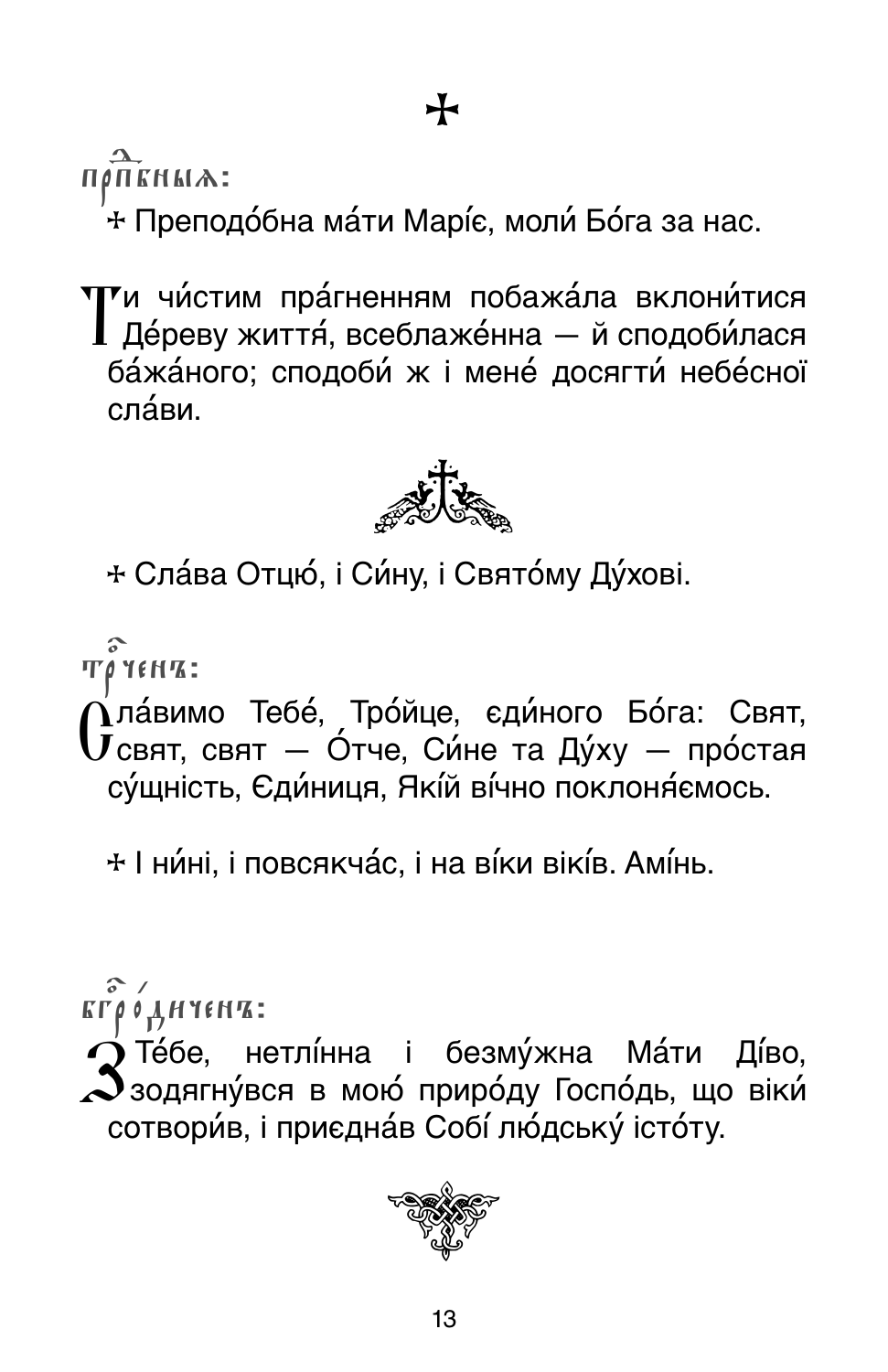ven. mary:

**e** Venerable Mother Mary, pray to God for us.

All-blessed one, with a love beyond compare you<br>Allonged to venerate the wood of the Cross, and your desire was granted. Make me also worthy to attain the glory on high.



**e** Glory to the Father and to the Son and to the Holy Spirit.

TRIADICON:

We glorify You, O Trinity, the one God: Holy, holy, holy is the Father, the Son, and the Spirit, simple Essence and Unity, worshipped for ever.

**e** Both now and ever and unto the ages of ages. Amen.

theotokion:

Inviolate Virgin Mother without a husband, from you **I** God, the Creator of the ages, was clothed in my shape, and He took human nature to Himself.

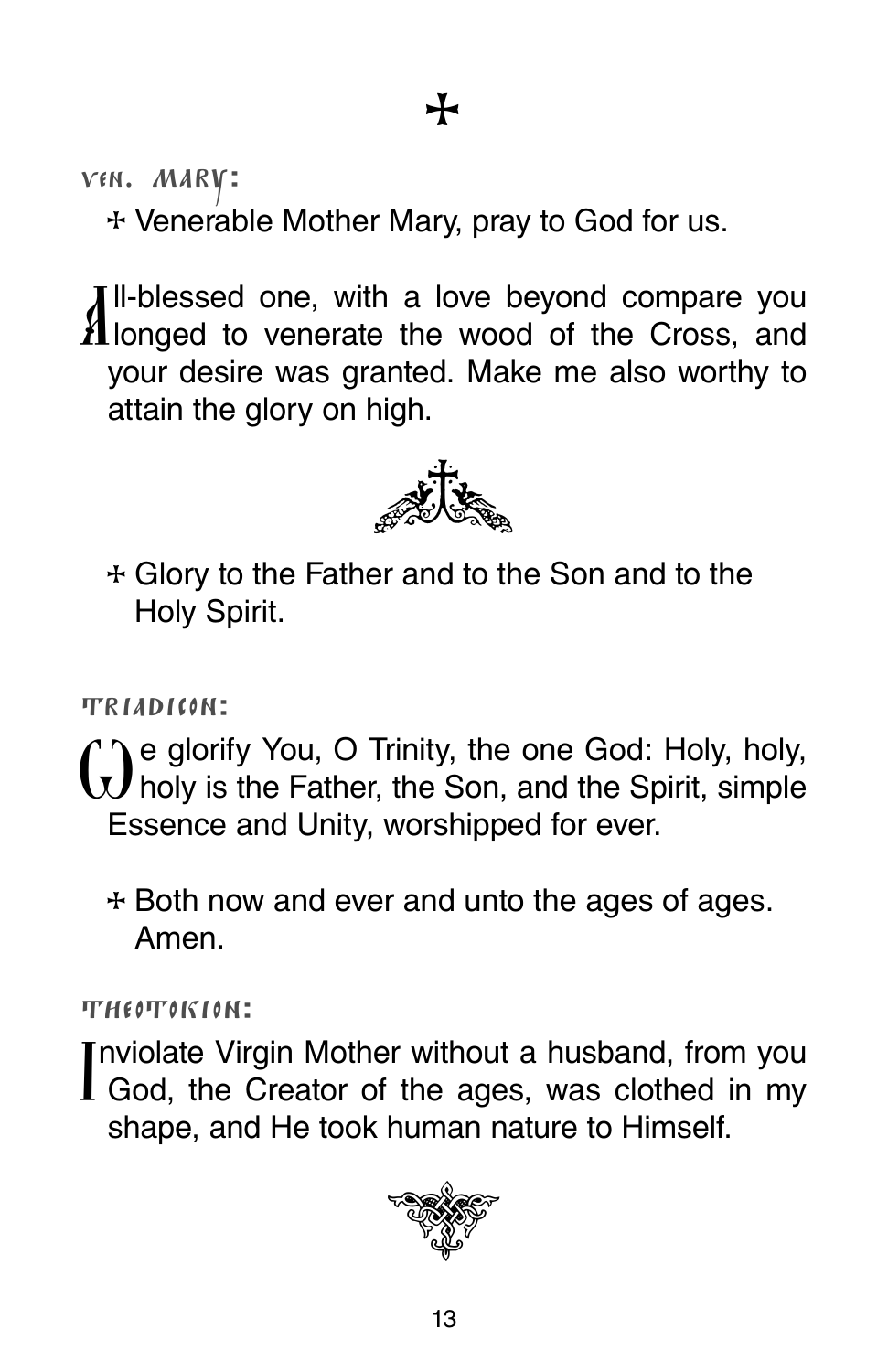## $\prod_{k=1}^{n}$

 $\mathbf \Sigma$ зива́в я всім се́рцем мої́м до милосе́рдного - ...<br>Бо́га, і почу́в Він мене́ із а́ду підзе́много і<br>ви́зволив із тлі́ння життя́ моє́.

 $n\rho$ ип $k$ к $n$ :

\* Поми́луй мене́, Бо́же, поми́луй мене́.

∩па́се мій, я ца́рська дра́хма, що її Ти згуби́в  $\bar{\mathbf{U}}$ вдавнину́, але́ засвіти́ Ти, о Сло́во, світи́льника Предте́чу Твого́, і шука́й і знайди́ Твого о́браза.

 $($ Лк 15:8)

\* Поми́луй мене́, Бо́же, поми́луй мене́.

∏ідніми́сь і побори́, як Ісу́с Амали́ка, пло́тські<br>∏при́страсті — і, як тих гаваони́тян, за́вжди́ перемагай облесливі помисли.

(Вих 17: 8; IcHaв 8: 21)

### ╋

ПРПЕНЫА:

+ Преподо́бна ма́ти Марі́є, моли́ Бо́га за нас.

oб погаси́ти по́лум'я при́страстей, ти, Марі́є, I пала́ючи душе́ю, непереста́нно пролива́ла **г**<br>сльо́зи; яки́х благода́ть пода́й і мені́, рабу́ TBOÉMV.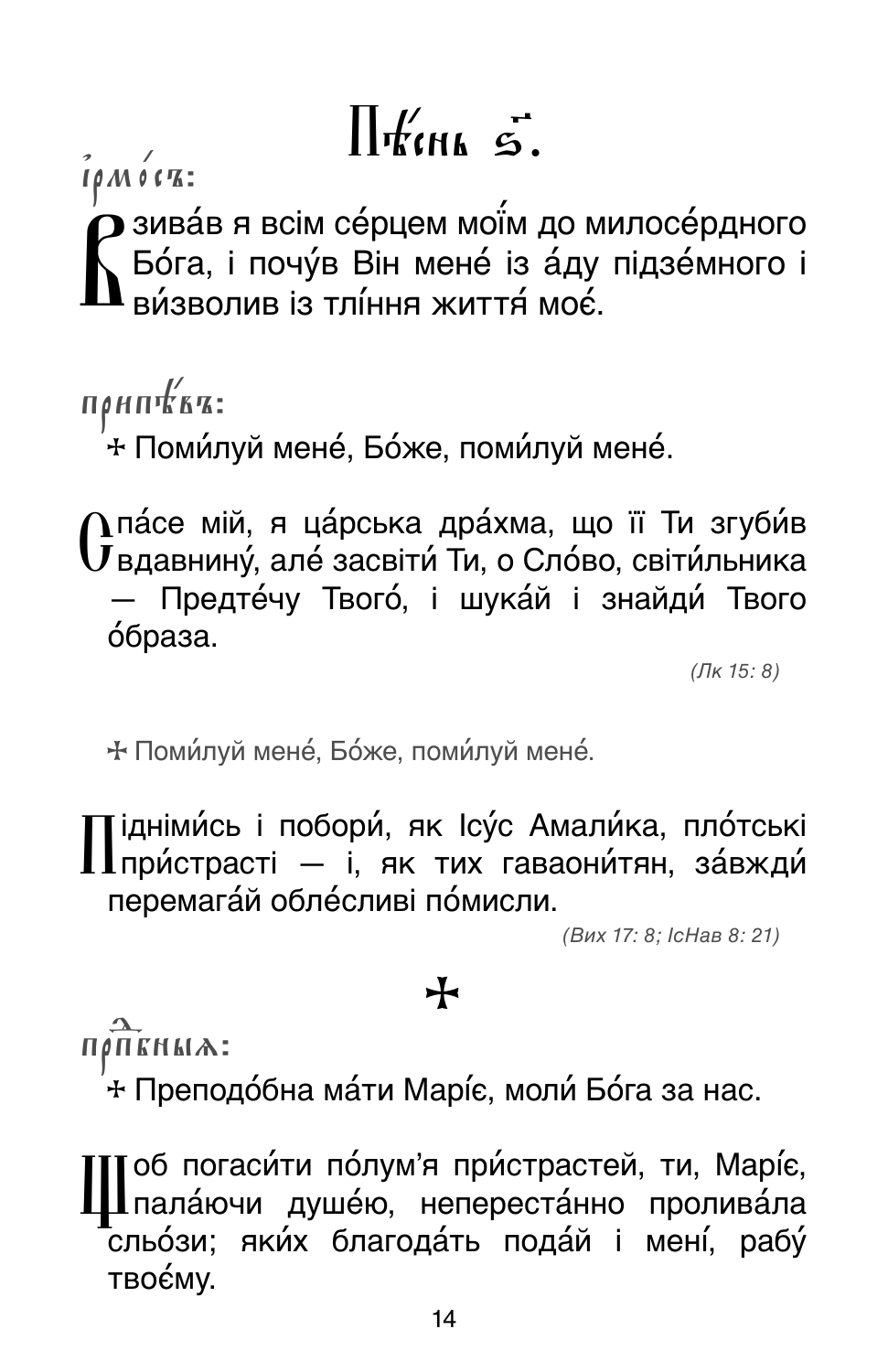# $Q_{\text{DE}}$  6.

 $\binom{1}{x}$  ith my whole heart I cried to the compassionate God, and He heard me compassionate God, and He heard me from the lowest depths of hell, and brought my life up from corruption.

refrain:

**e** Have mercy on me, O God, have mercy on me.

**C**Saviour, I am the coin marked with the likeness of old. But light Your lamp, Your Forerunner, O Word, and seek and find Your image.

(Lk 15: 8)

**e** Have mercy on me, O God, have mercy on me.

 $\mathbf P$  ise up and make war on the passions of the flesh,  $\mathbf{\Lambda}$  like Jesus against Amalek, ever gaining victory over the Gavaonites, your deceitful thoughts.

(Ex 17: 8; Jo 8: 21)

#### **e**

ven. mary:

**e** Venerable Mother Mary, pray to God for us.

In order to quench the burning of the passions,<br>I O Mary, with your soul on fire you have ever shed streams of tears. Grant the grace of these also to me, your servant.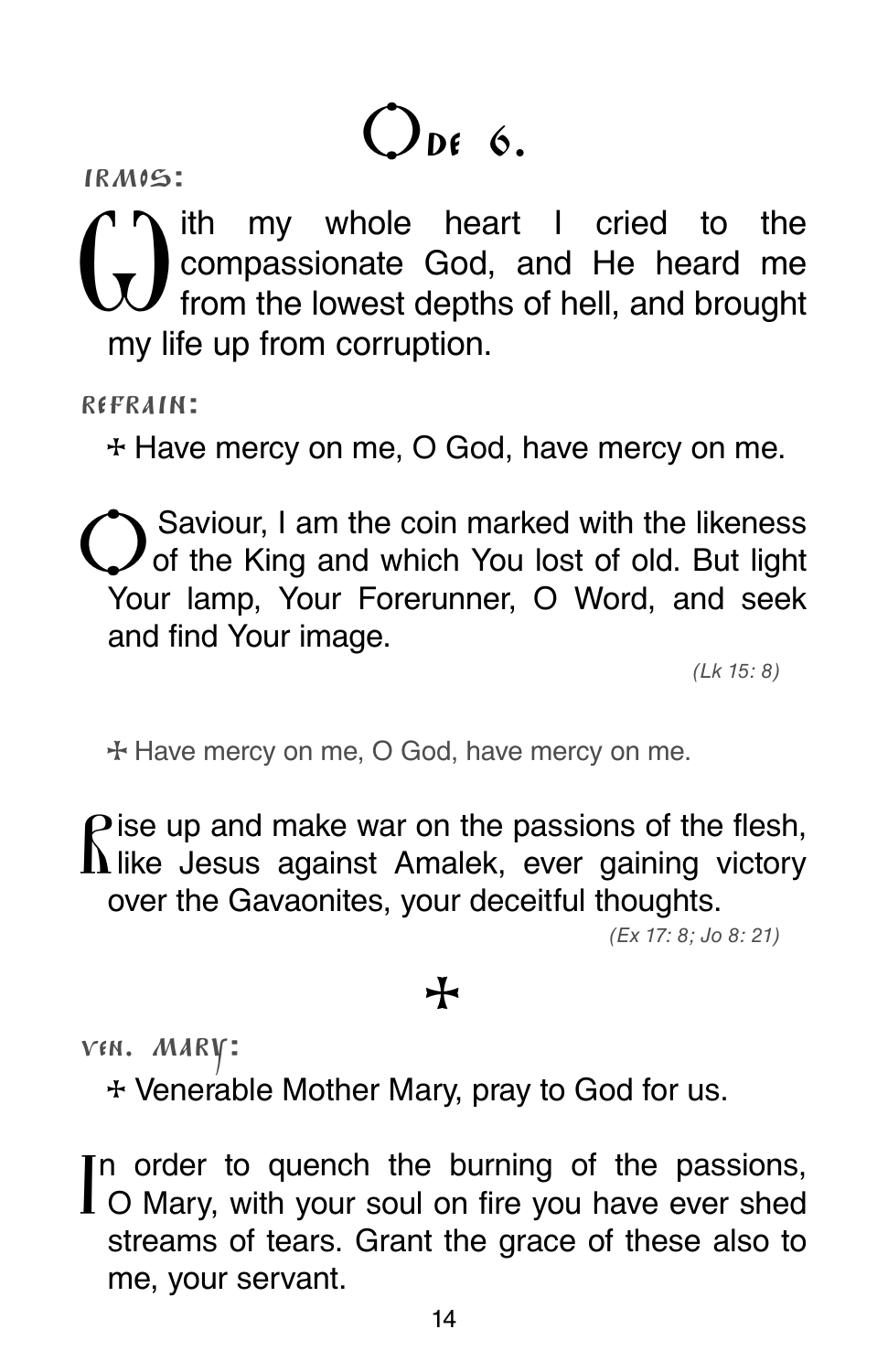$n\rho\overline{n}\overline{\kappa}$ HLIA:

\* Преподо́бна ма́ти Марі́є, моли́ Бо́га за нас.

 $\mathbb P$ о́істину безстра́сність небе́сну придба́ла<br> $\mathbf \Lambda$ ти незвича́йним життя́м на землі́, ма́ти, тому молися за тих, що оспівують тебе, щоб визволитися нам від пристрастей молитвами **TROIMM** 



+ Сла́ва Отцю́, і Си́ну, і Свято́му Ду́хові.

 $\tilde{\mathbf{u}}$   $\mathbf{v}$   $\mathbf{v}$   $\mathbf{v}$   $\mathbf{v}$   $\mathbf{v}$ 

Тробиця Я простая, нерозді́льная, розді́лена<br>Пв Осо́бах, і єство́м з'є́днана Єди́ниця, про це свідчить Отець, Син і Божественний Дух.

+ І ни́ні, і повсякча́с, і на ві́ки вікі́в. Амі́нь.

 $\tilde{\mathbf{r}}$   $\tilde{\mathbf{r}}$   $\rho$   $\delta$   $\mathbf{A}$   $\mu$   $\mathbf{r}$   $\epsilon$   $\mathbf{r}$   $\mathbf{r}$  :

❤ rpó́ба Твоя́ породи́ла нам Бо́га, Який<br>✔ уподі́бнився нам; моли́ Його́, як Творця́ всьо́го, Богоро́дице, щоб молитва́ми Твої́ми оправда́тися нам.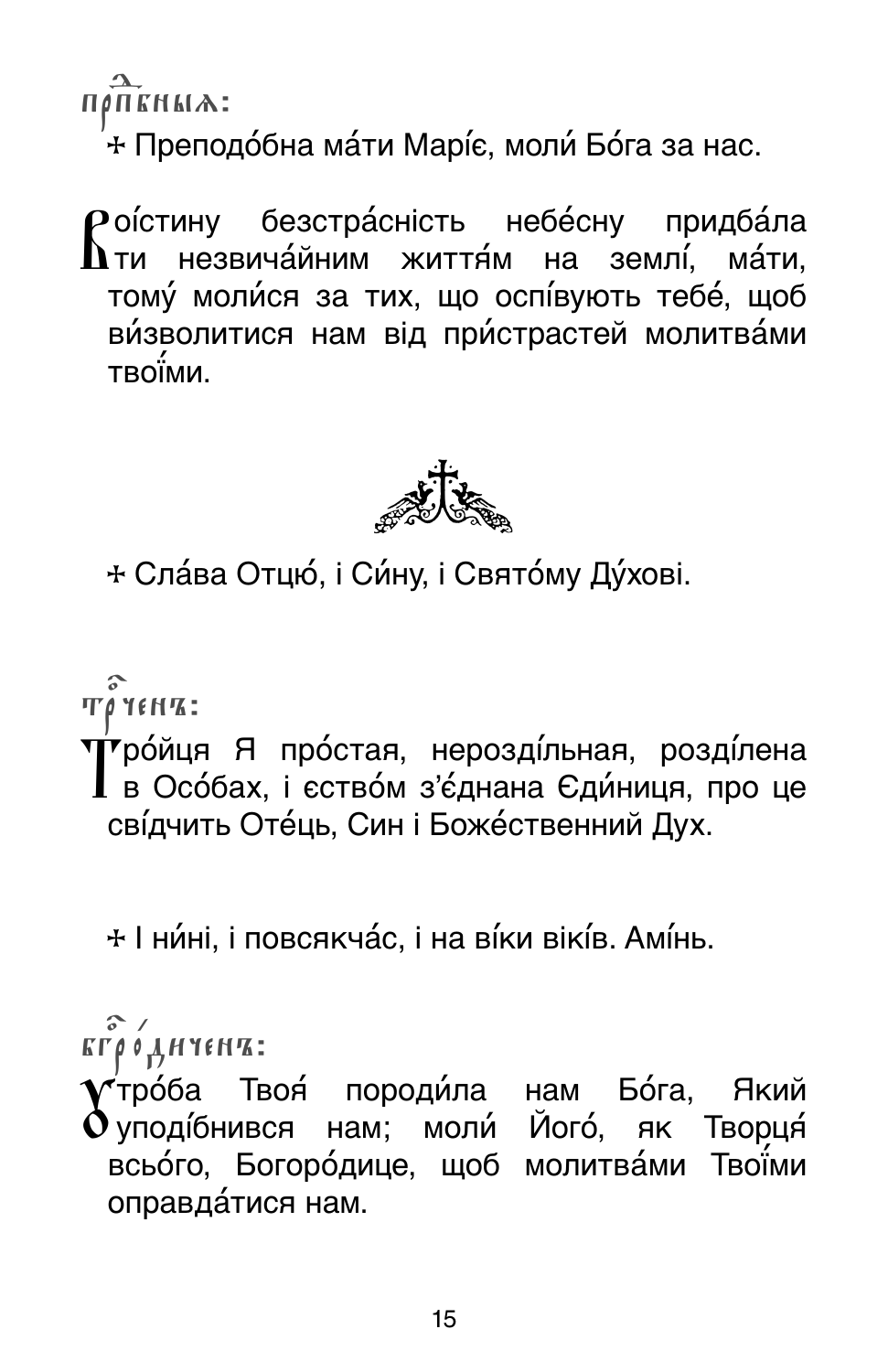ven. mary:

**e** Venerable Mother Mary, pray to God for us.

Ў Mother, you attained heavenly detachment through the excellence of your way of life on earth. Pray that those who sing praise to you may be delivered from passions through your intercessions.



**e** Glory to the Father and to the Son and to the Holy Spirit.

#### triadicon:

- I am Trinity, simple and undivided, divided in<br>I Persons, and I am Unity from the beginning, by Nature one — says the Father and the Son and the divine Spirit.
	- **e** Both now and ever and unto the ages of ages. Amen.

#### theotokion:

Your womb gave birth to God for us, fashioned in  $\Omega$  our shape. Pray to Him as the Creator of all, O Mother of God, that through your prayers we may be justified.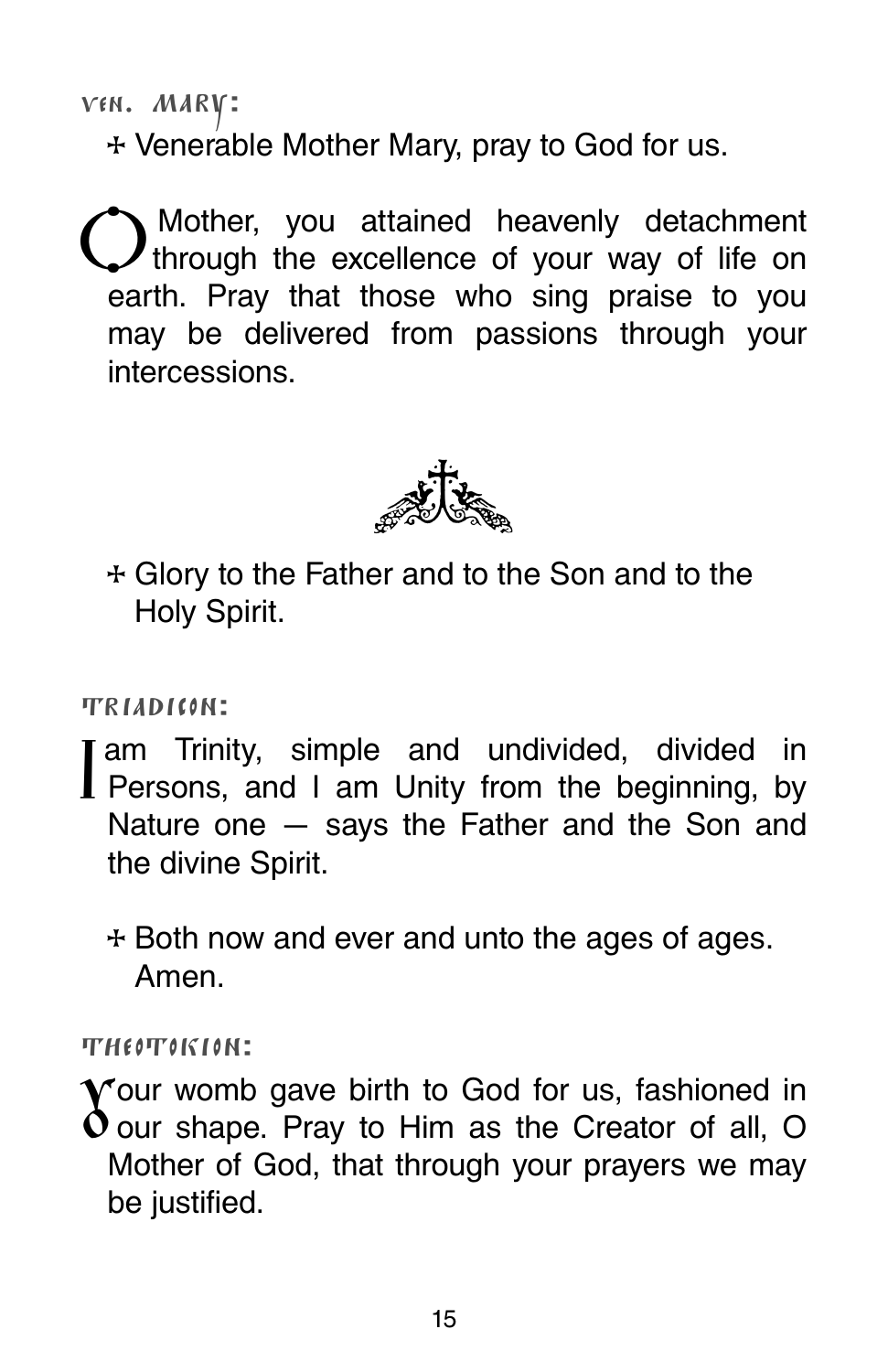

 $K$ <sup>o</sup> $H$  $\overrightarrow{A}$  $K$ <sup> $\overrightarrow{a}$ </sup>:

Гуше́ моя, душе́ моя́, уста́нь, чому́ ти<br>спиш? Кіне́ць наближа́ється, і му́сеш<br>►ти стриво́житись; пробуди́ся ж, щоб пощади́в тебе́ Христо́с Бог, що всю́ди є і все наповня́є.



### $\prod$  Kinh 3.

 $i\rho M$   $\acute{o}$   $cR$  :

У гріши́ли, беззако́нствували, непра́вду<br>Учини́ли пе́ред Тобо́ю, ні ви́конали ані́<br>Твори́ли того́, що Ти заповіда́в єси́ нам, але́до кінця́не поки́нь нас, отці́в Бо́же.

припъка:

,<br>⊹ Поми́луй мене́, Бо́же, поми́луй мене́.

**Дника́ють дні мої**, мов сон у пробу́дженого,  $\boldsymbol{\mathcal{S}}$ тому́ то, як Єзекі́я, я пла́чу на посте́лі мої́й щоб дні життя́ мого́ були́ продо́вжені; але́ який Ісая прийде до те́бе, душе́, коли́ не **Бог усі́х?** 

(4 Цар 20: 3; Іс. 38: 2)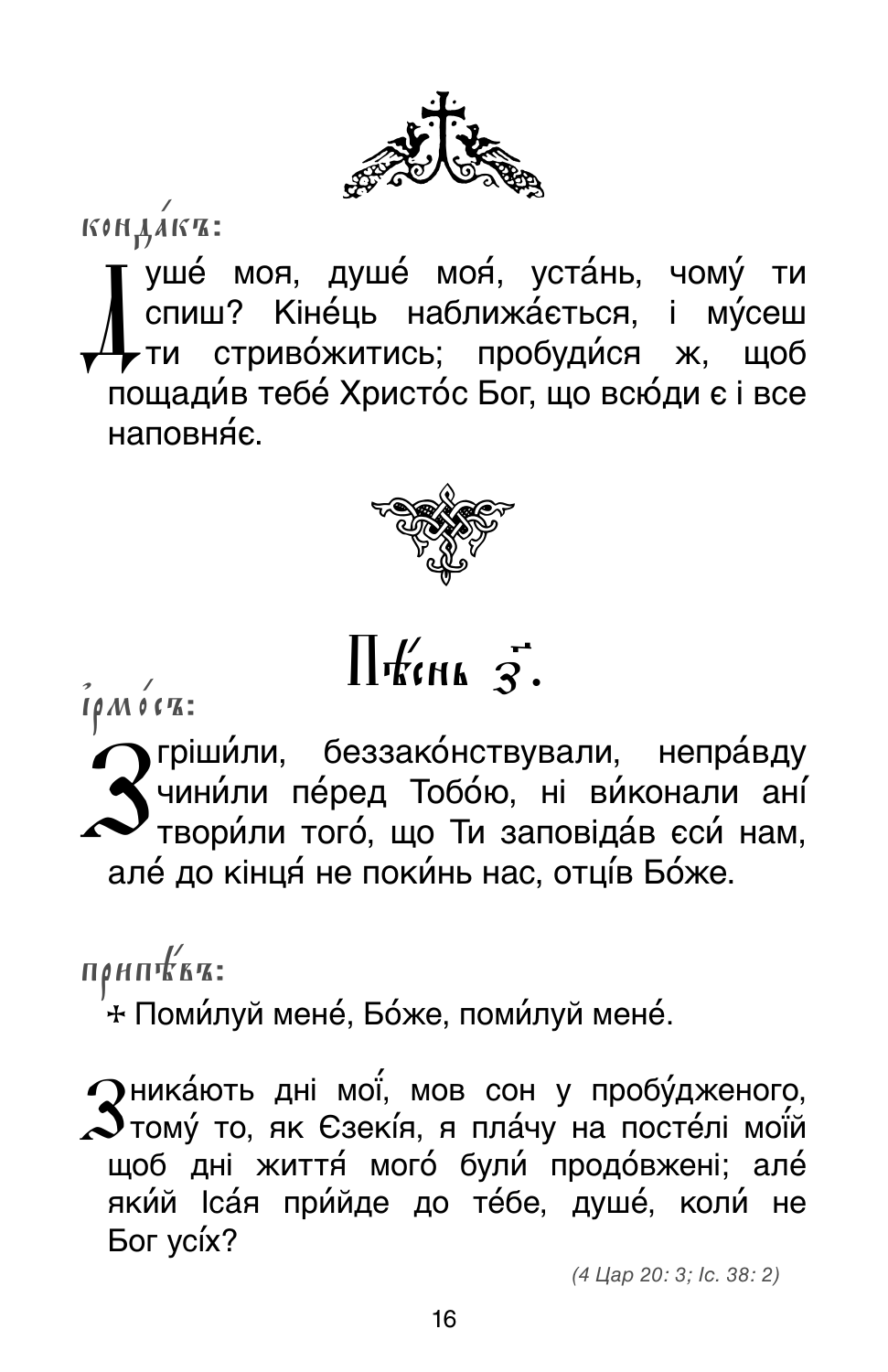

kontakion:

We are you, my soul, rise up. Why are you<br>sleeping? The end draws near, and soon sleeping? The end draws near, and soon you will be troubled. Watch, then, so that Christ God may spare you, for He is present everywhere and fills all things.



IRMUS:  $O_{DE}$  7.

 $\binom{1}{x}$  e have sinned, we have transgressed, we<br>have done evil before You, and neither have done evil before You, and neither have we followed, nor have we done, what You commanded us. But do not reject us utterly, O God of our fathers.

refrain:

**e** Have mercy on me, O God, have mercy on me.

My days have vanished like a dream of one awaking; and so, like Hezekias, I weep on my bed, so that years may be added to my life. But what Esaїas will come to me, O soul, except the God of all?

(4 Kgs 20: 3; Іс. 38: 2)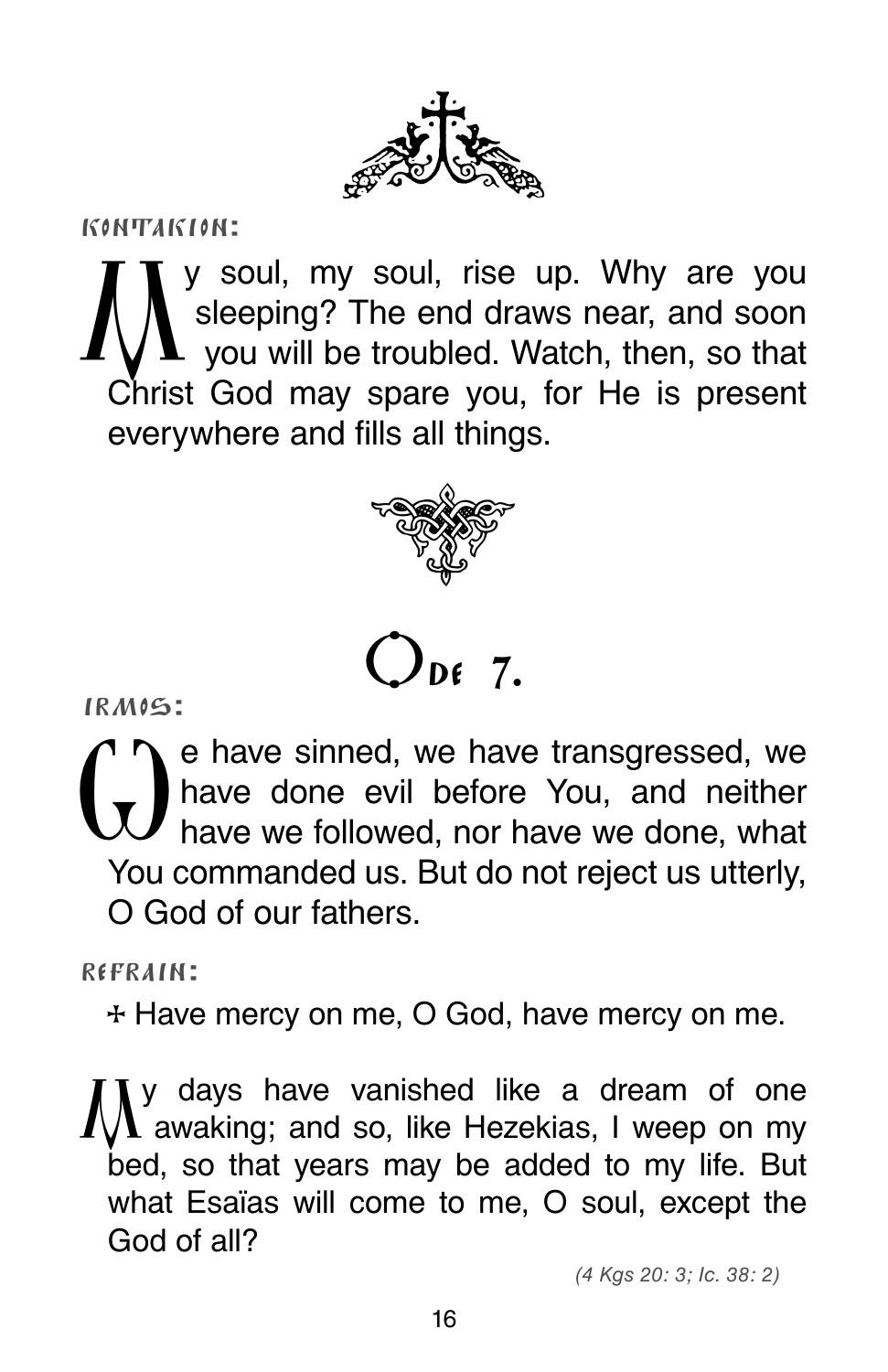\* Поми́луй мене́, Бо́же, поми́луй мене́.

Припада́ю до Те́бе і прино́шу Тобі́, як сльо́зи,<br>Пслова́ мої́: згріши́в я, як не згріши́ла блу́дни́ця, й беззако́ння чини́в, як ніхто́ на землі́, але́ зми́луйся, Влади́ко, над творі́нням Твої́м і прикли́ч мене́.

\* Поми́луй мене́, Бо́же, поми́луй мене́.

Тохова́в я Твій о́браз і поруши́в Твою́ за́повідь, I зів'я́ла уся́ краса́ моя́, і при́страсті погаси́ли світи́льник, але́ зми́луйся, Спа́се, і поверни́ мені, як Дави́д співає, ра́дість спасі́ння.

 $( \Pi c 50: 14)$ 

\* Поми́луй мене́, Бо́же, поми́луй мене́.

∐аверни́ся, пока́йся, відкри́й потає́мне, скажи́<br>∐всевидю́щому Бо́гу: Ти зна́єш мої́ таємни́ці, єдиний Спасе, але Сам поми́луй мене, як співає Дави́д, з ми́лости Твоє́ї.

### ╈

ПОПЕНЫА:

+ Преподо́бна ма́ти Марі́є, моли́ Бо́га за нас.

Рзива́ючи до Пречи́стої Богома́тері, **TM**  $\mathbf h$ насампере́д відки́нула несамови́тість пристрастей, що невідсту́пно гнітили тебе, і посоромила ворога-спокусника; подай же нині поміч у скорботах і мені, рабу твоєму.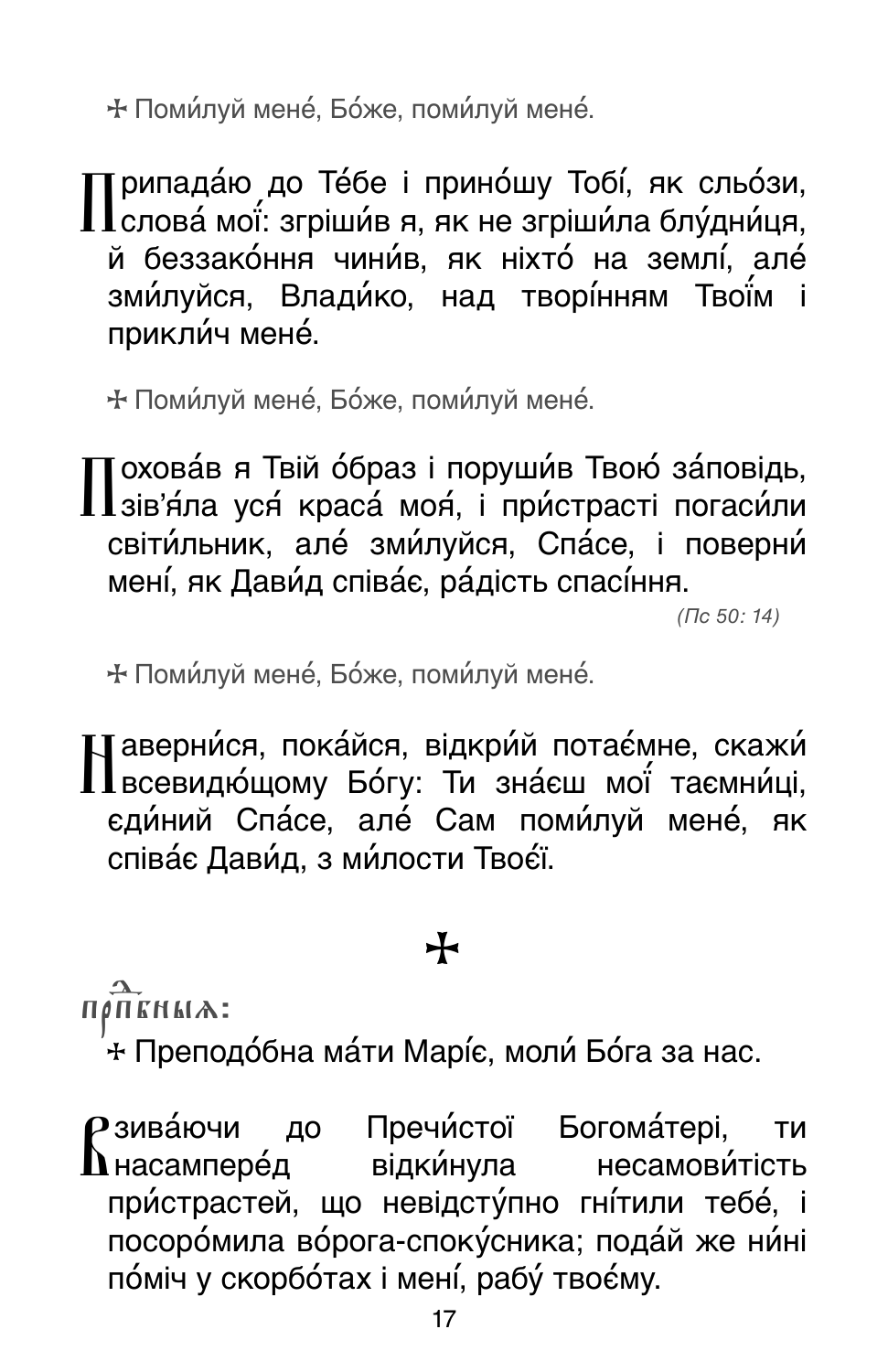**e** Have mercy on me, O God, have mercy on me.

I fall before You, and as tears I offer You my words. I I have sinned as the Harlot never sinned, and I have transgressed as no one else on earth. But take pity on Your creature, O Master, and call me back.

**e** Have mercy on me, O God, have mercy on me.

I have discoloured Your image and broken Your I commandment. All my beauty is darkened and my lamp is quenched by the passions, O Saviour. But take pity on me, as David sings, and restore to me Your joy.

(Ps 50: 14) **e** Have mercy on me, O God, have mercy on me.

Turn back, repent, uncover all that you have hidden. Say to God, to whom all things are known: You alone know my secrets, O Saviour; have mercy on me Yourself, as David sings, according to Your mercy.

### **e**

ven. mary:

**e** Venerable Mother Mary, pray to God for us.

 $\gamma$  rying out to the most pure Mother of God, of **old you drove back the fury of the passions that** violently attacked you, and put to shame the enemy who sought to make you stumble. But give your help in trouble also to me, your servant.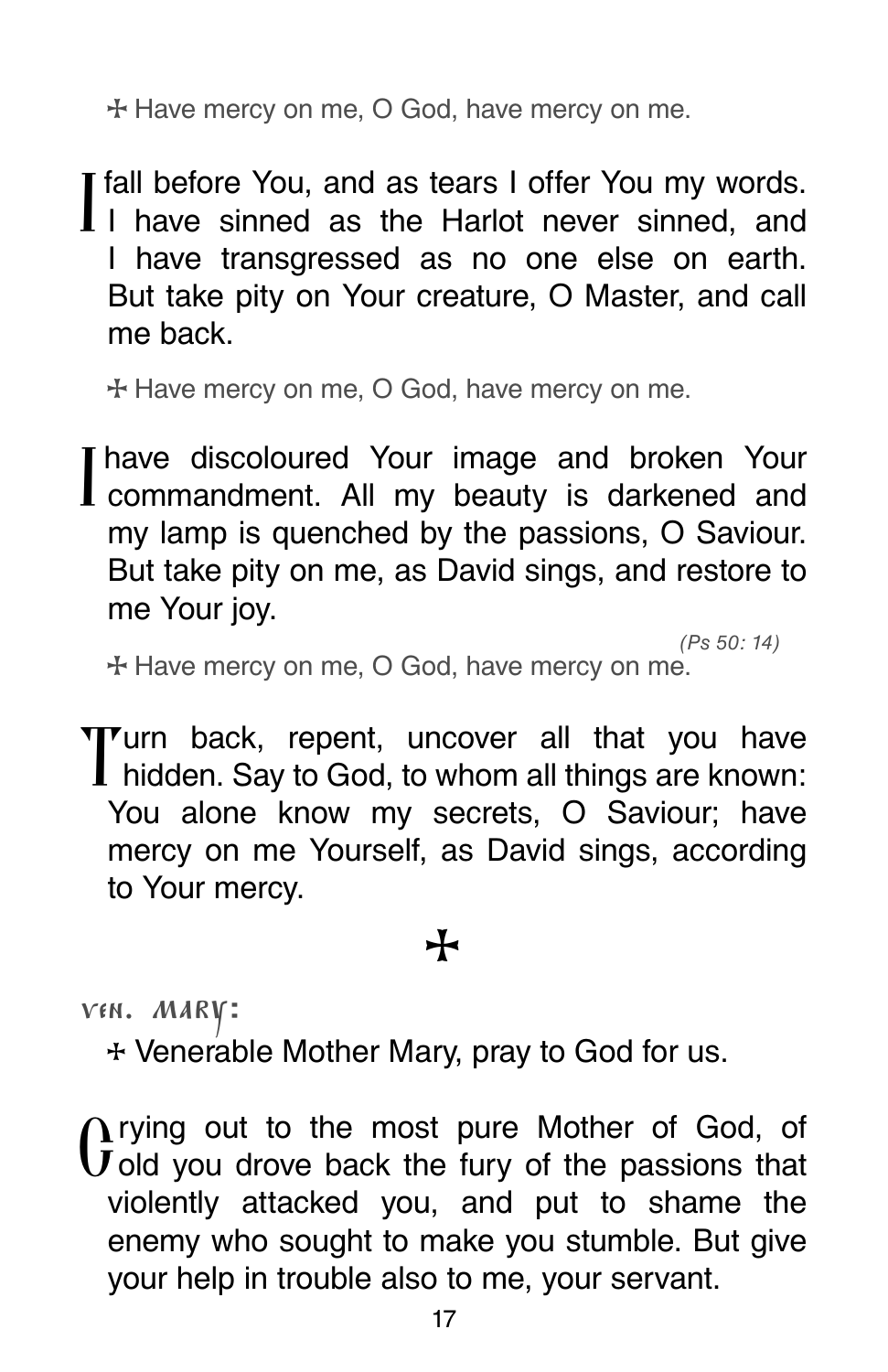ПРПЕНЫА: \* Преподо́бна ма́ти Марі́є, моли́ Бо́га за нас.

 $\mathbf T$ ого́, Кого́ полюби́ла, Кого́ бажа́ла, задля́ Ко́го<br> $\mathbf T$  ви́снажила ті́ло твоє́, преподо́бна, блага́й ни́ні Христа за рабів, щоб був ми́лости́вим до всіх нас і дарува́в мир тим, що Його́ почита́ють.



+ Сла́ва Отцю́, і Си́ну, і Свято́му Ду́хові.

Τργεκπ.

Тробйце простая, нерозді́льная, єдиносу́щная і<br>Тество́ єди́не — сві́тла і сві́тло: три святі́ і одне́ святе́, Бог - Тро́йця співа́ється. Заспіва́й же, о душе́, і ти, прино́сь сла́ву Життю́ й Життя́м -Бо́гу всіх.

+ І ни́ні, і повсякча́с, і на ві́ки вікі́в. Амі́нь.

 $K \Gamma \rho$  o  $A$ HYEHZ:

Cníbyemo Тебе, благословимо Тебе́. Локлоняємося Тобі, Богомати, бо Ти породи́ла єдиного з нероздільної Тройці Христа Бога, й Сама відкри́ла нам. су́щим на землі́, небе́сне.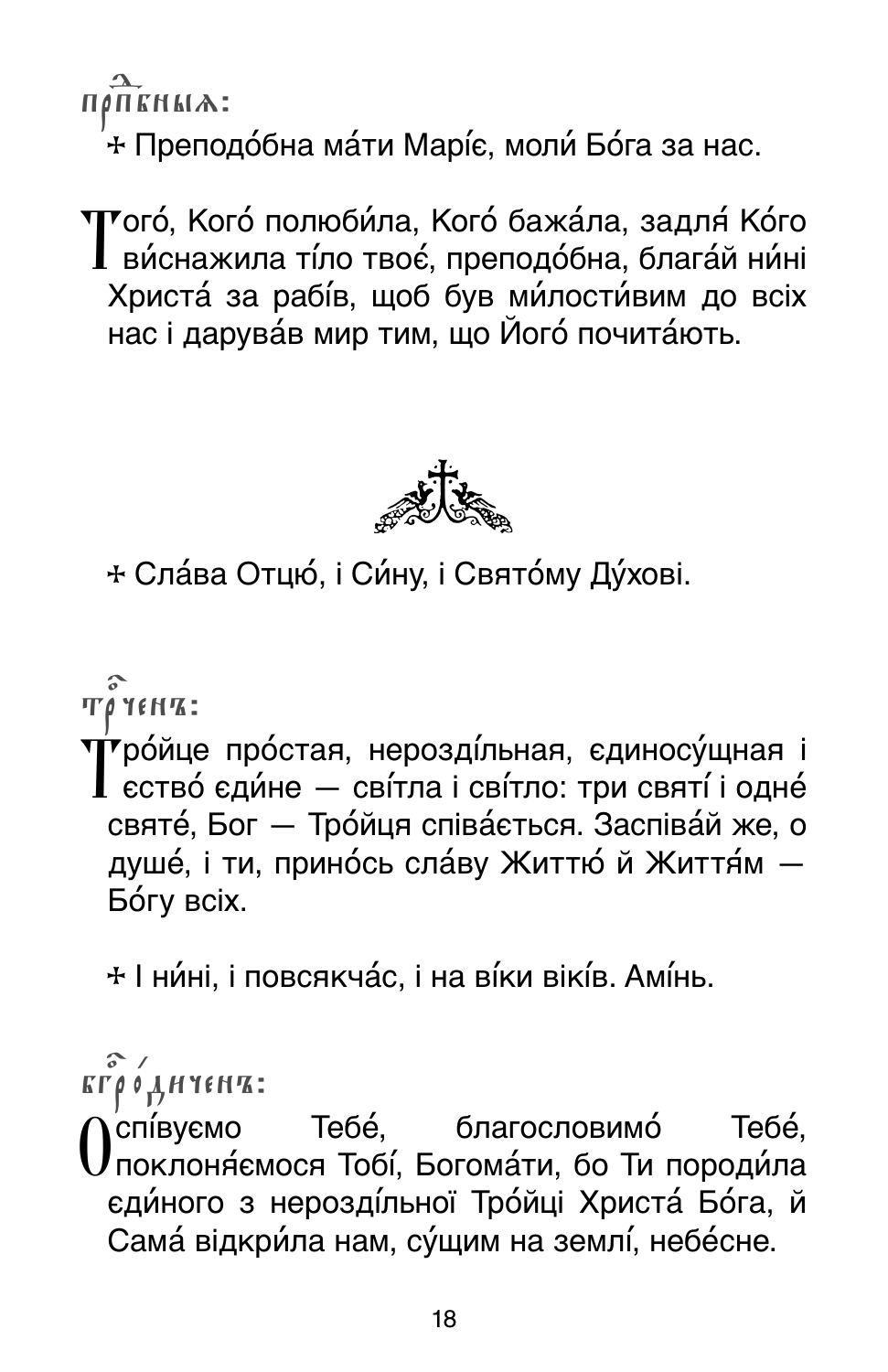ven. mary:

**e** Venerable Mother Mary, pray to God for us.

Pray to Him whom you loved, to Him whom you desired, for whose sake you wore out your flesh, O Venerable Mother; pray now to Christ for your servants, that He may show mercy on us all, and grant a peaceful existence to those who worship Him.



**e** Glory to the Father and to the Son and to the Holy Spirit.

#### triadicon:

**T**rinity, simple, undivided, consubstantial, and<br> **T** one in Essence, Lights and Light, three Holies and one Holy, God the Trinity is praised in song. So, O soul, praise and glorify Life and Lives, the God of all.

**e** Both now and ever and unto the ages of ages. Amen.

#### theotokion:

We praise you, we bless you, we venerate you, O Mother of God: for you have given birth to Christ God, one of the undivided Trinity; and you yourself have opened the heavenly places to us who dwell on earth.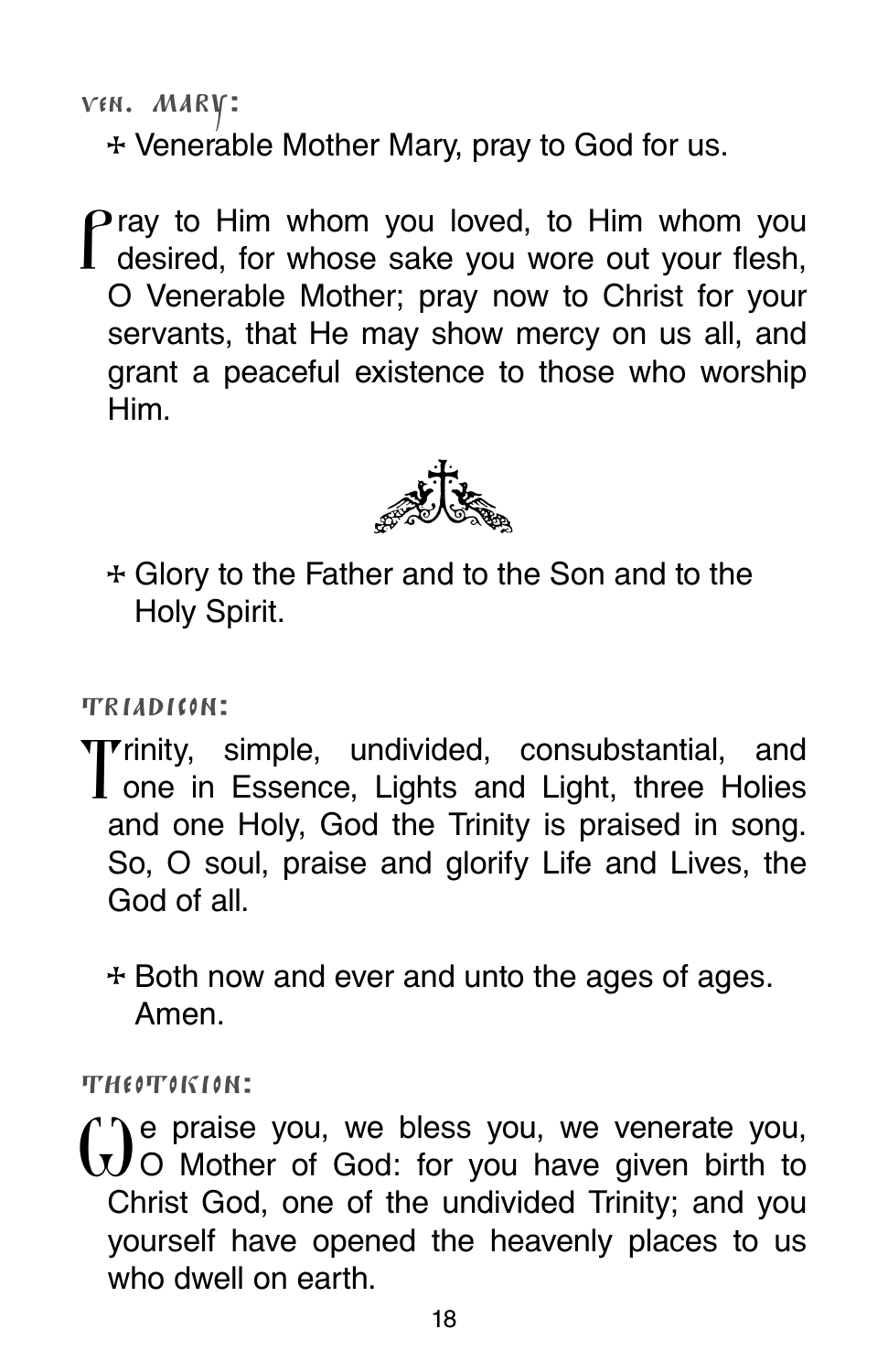## $\prod$   $\mathcal{H}'$  (Hk  $\overrightarrow{H}$ ).

 $I \rho M$   $O \Gamma$ .

гого́, що во́їнства небе́сні сла́влять і трепе́щуть херуви́ми і серафи́ми, — все<br>що ди́ше і твар, сла́вте, благослові́ть, і вихваля́йте по всі віки́.

 $n\rho$ ип $k$ въ:

\* Поми́луй мене́, Бо́же, поми́луй мене́.

 $\mathbf\Psi$ а́шу сліз, немо́в ми́ро, вилива́ю я на го́лову Г Твою́, Спа́се, і взива́ю до Те́бе, як блу́дни́ця, яка́ ми́лости шука́є, прино́шу молі́ння й блага́ю прощення подати.

 $(MT 26: 7: \pi K 7: 38)$ 

\* Поми́луй мене́, Бо́же, поми́луй мене́.

**ү″**оч і ніхто́ не згріши́в пе́ред Тобо́ю, як я,  $\bf{1}$ але́ прийми́ і мене́, милосе́рдний Спа́се, що ка́юся зі стра́хом і заклика́ю з любо́в'ю: згріши́в я пе́ред Тобо́ю єди́ним, поми́луй мене́, **Ми́пости́вий!** 

\* Поми́луй мене́, Бо́же, поми́луй мене́.

Тощади́, Спа́се, творі́ння Твоє́ і пошука́й, як Лпа́стир, загу́блене, попере́дь заблу́длого, ви́рви від во́вка, зроби́ мене́ ягня́м на пасови́щі Твоїх ове́ць.

(Пс 118: 176; Йн 10: 11-16)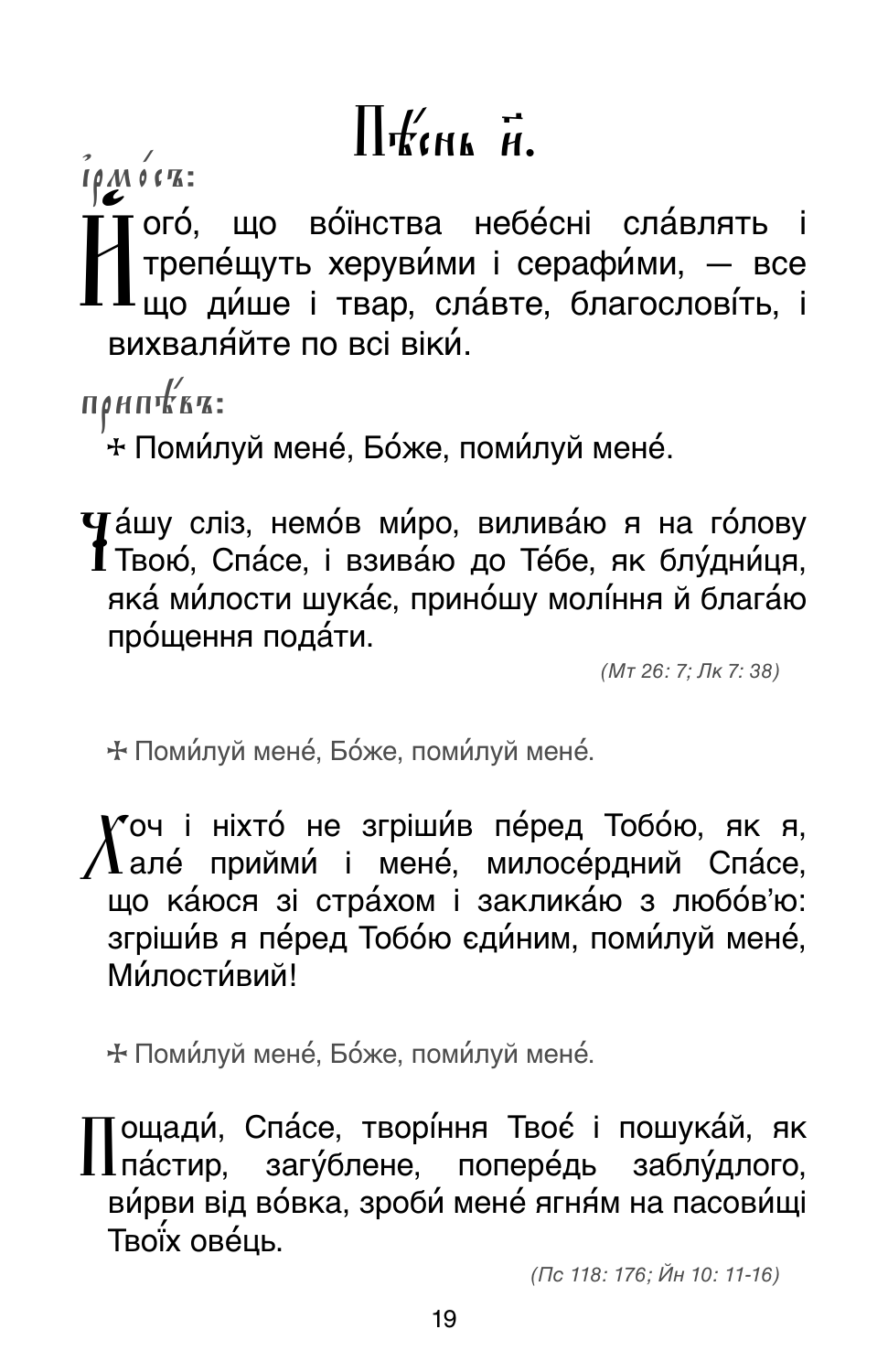# $Q_{\text{DE}}$  8.

I im, whom the hosts of heaven glorify, and who<br>terrifies the Cherubim and the Seraphim, let<br>overything that has broath and overy creature terrifies the Cherubim and the Seraphim, let  $\mathsf L$  everything that has breath and every creature praise, bless, and highly exalt to all the ages.

refrain:

**e** Have mercy on me, O God, have mercy on me.

Saviour, as ointment I empty on Your head the alabaster box of my tears. Like the Harlot I cry to You, seeking mercy: I bring my prayer and ask to receive forgiveness.

(Mt 26: 7; Lk 7: 38)

**e** Have mercy on me, O God, have mercy on me.

To one has sinned against You as I have; yet accept even me, compassionate Saviour, as I repent in fear and cry with longing: I have sinned against You alone; I have transgressed, have mercy on me.

**e** Have mercy on me, O God, have mercy on me.

Saviour, spare what You have made Yourself, and as shepherd — seek the lost sheep that has gone astray. Snatch me from the wolf and make me a sheep in the pasture of Your flock.

(Ps 118: 176; Jn 10: 11-16)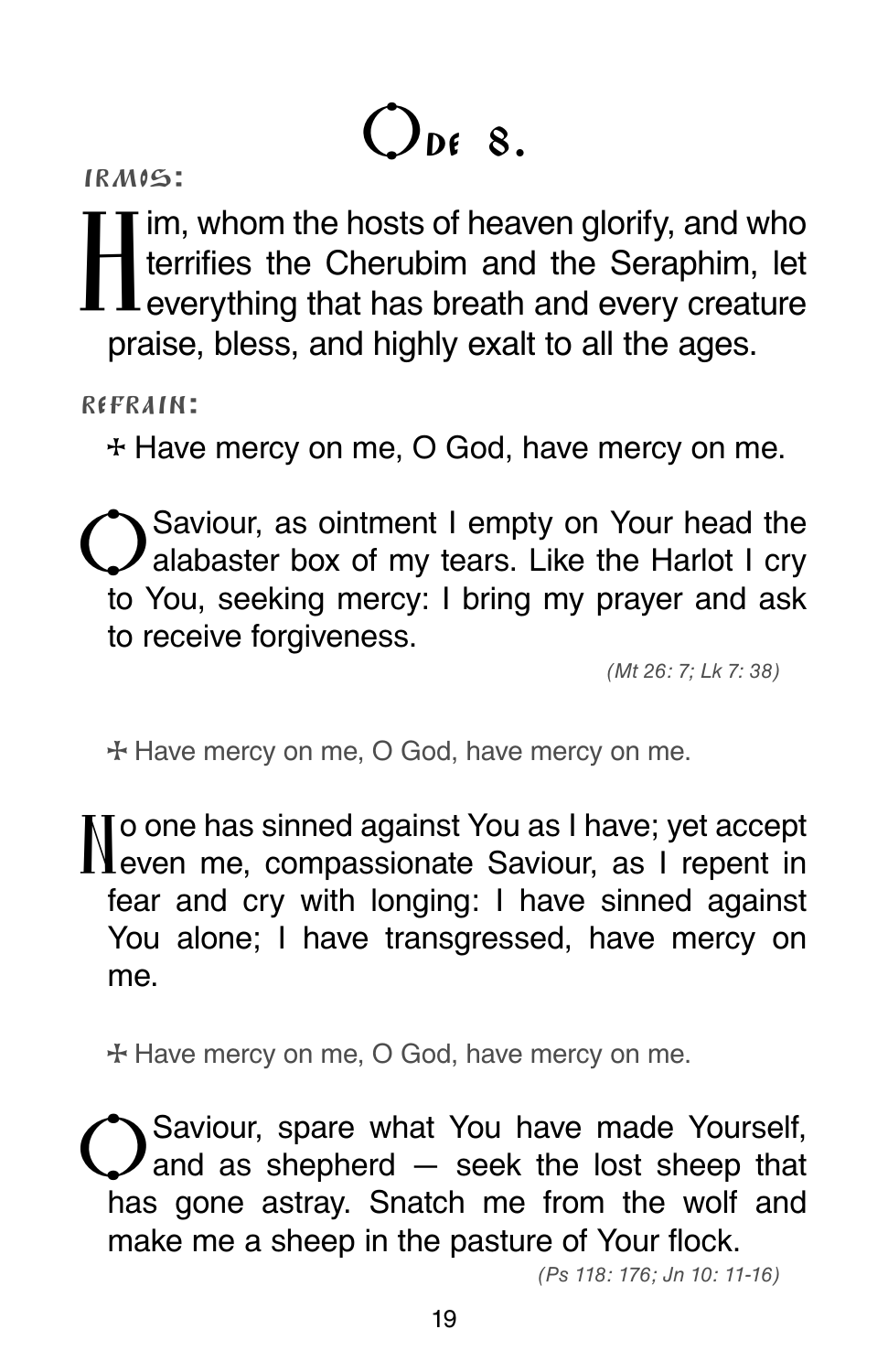\* Поми́луй мене́, Бо́же, поми́луй мене́.

И оли́ Ти, милосе́рдний, зася́деш Судде́ю і<br>Лпока́жеш страшну́ сла́ву Твою́, Спа́се, яки́й тоді́ страх пе́ред по́лум'ям пе́чі відчу́ють усі́, що бояться Твого нестерпимого судища.

 $(MT 25: 31-46)$ 

### $\div$

ПОПЕНЫА:

+ Преподо́бна ма́ти Марі́є, моли́ Бо́га за нас.

 $\Lambda$ ві́тла незаходи́мого Ма́ти, тебе́ просвіти́вши,  $\bf{U}$ ви́зволила з те́мряви при́страстей; тому́, оде́ржавши благода́ть Ду́ха, просвіти́, Маріє, тих, що з вірою сла́влять тебе́.

#### ПОПЕНЫА:

+ Преподо́бна ма́ти Марі́є, моли́ Бо́га за нас.

Тоба́чивши в тобі́, ма́ти, воі́стину нове́ чу́до, I Гбоже́ственний Зоси́ма жахну́вся, бо поба́чив ангела у пло́ті і, весь охо́плений по́дивом, оспівував Христа повіки.



+ Сла́ва Отцю́, і Си́ну, і Свято́му Ду́хові.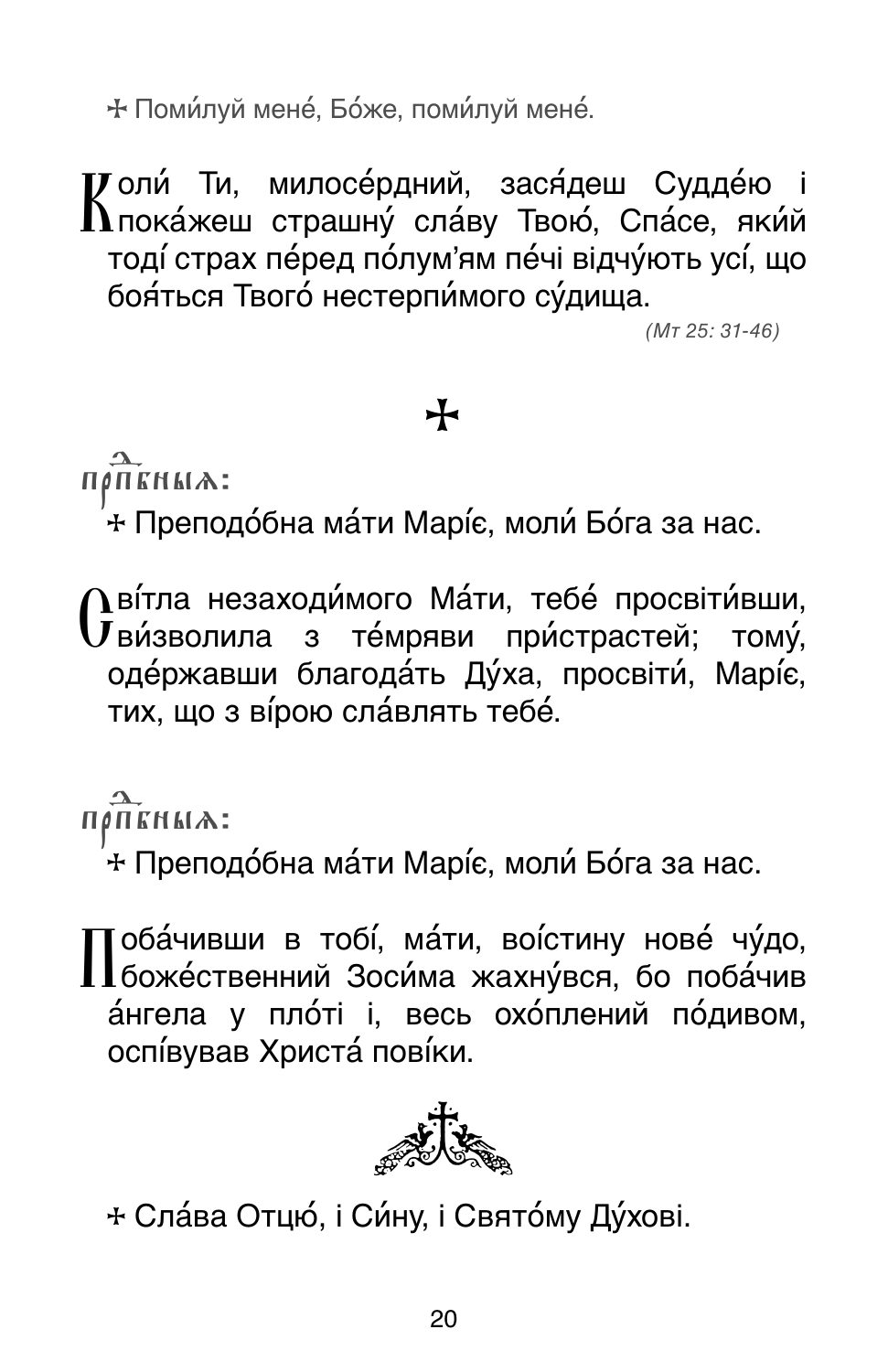**e** Have mercy on me, O God, have mercy on me.

(i) hen You, the compassionate Judge, are<br>enthroned and reveal Your dread glory, O Christ, what fear there will be then, when the furnace burns with fire, and all shrink back in terror before Your Judgement-seat.

(Mt 25: 31-46)

#### $\div$

ven. mary:

**e** Venerable Mother Mary, pray to God for us.

The Mother of the Light that never sets illumined<br>I you and freed you from the darkness of the passions. O Mary, who has received the grace of the Spirit, give light to those who faithfully praise you.

**e** Venerable Mother Mary, pray to God for us.

 $\Omega$  odly Zosimas was struck with amazement,  **beholding in you, O Mother, a wonder truly strange** and new. For he saw an angel in the body and was filled with astonishment, praising Christ to the ages.



**e** Glory to the Father and to the Son and to the Holy Spirit.

ven. mary: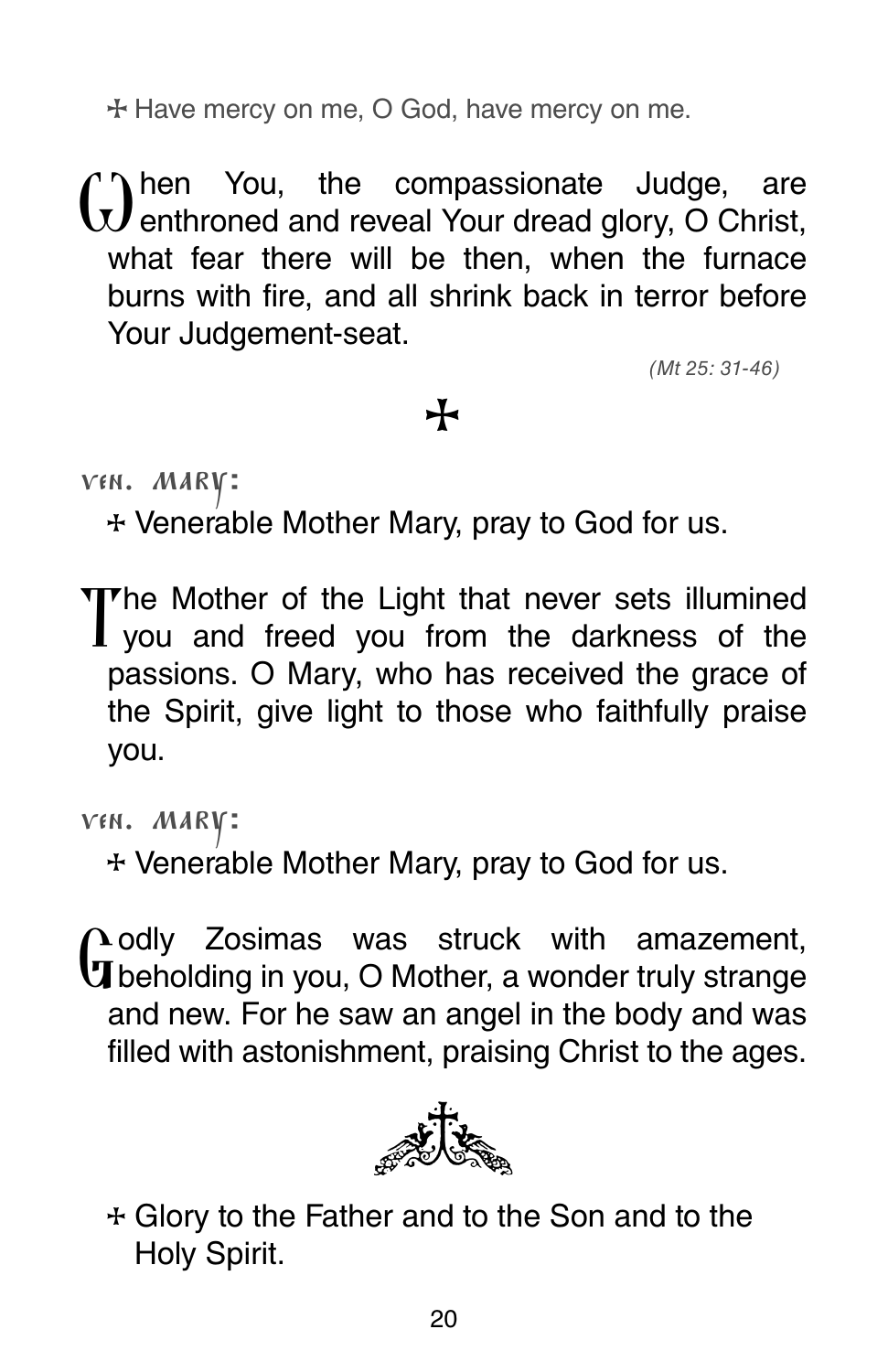Τρ ΥεΝΊΣ:

<sup>,</sup> езнача́льний О́тче, Си́ну співбезнача́льний,  $\mathbf \Lambda$ Утіши́телю благи́й, Ду́ше пра́вий, Сло́ва Божого Родителю, Отця безначального Слове, Ду́ше живи́й і всетво́рчий — Тро́йце Єди́нице, поми́луй мене́!

+ І ни́ні, і повсякча́с, і на ві́ки вікі́в. Амі́нь.

 $\tilde{\mathbf{r}}$  г $\tilde{\boldsymbol{\rho}}$  о́  $\tilde{\mathbf{A}}$  ичениз:

,<br>Дов із пу́рпуру, Пречи́ста, у Твоє́му ло́ні<br>Дви́ткалася ми́слена багряни́ця — ті́ло ,<br>Еммануї́ла — тому́ Тебе́, Богоро́дицю і́стинну, велича́ємо.



### $\prod$ Kena  $\Gamma$ .

 $I \rho M$   $0$   $C$ <sup> $K$ </sup>:

,<br>▼езсі́менного зача́ття Різдво́ несказа́нне;<br>Ŋ Ма́тері безму́жної нетлі́нний плід; Бо́же бо  $\blacksquare$ наро́дження обновля́є єство́. Тому́ всі ро́ди Тебе, як Богоневісную Матір, правосла́вно **BANAJÁCMO** 

 $n\rho$ ип $k$ ва: \* Поми́луй мене́, Бо́же, поми́луй мене́.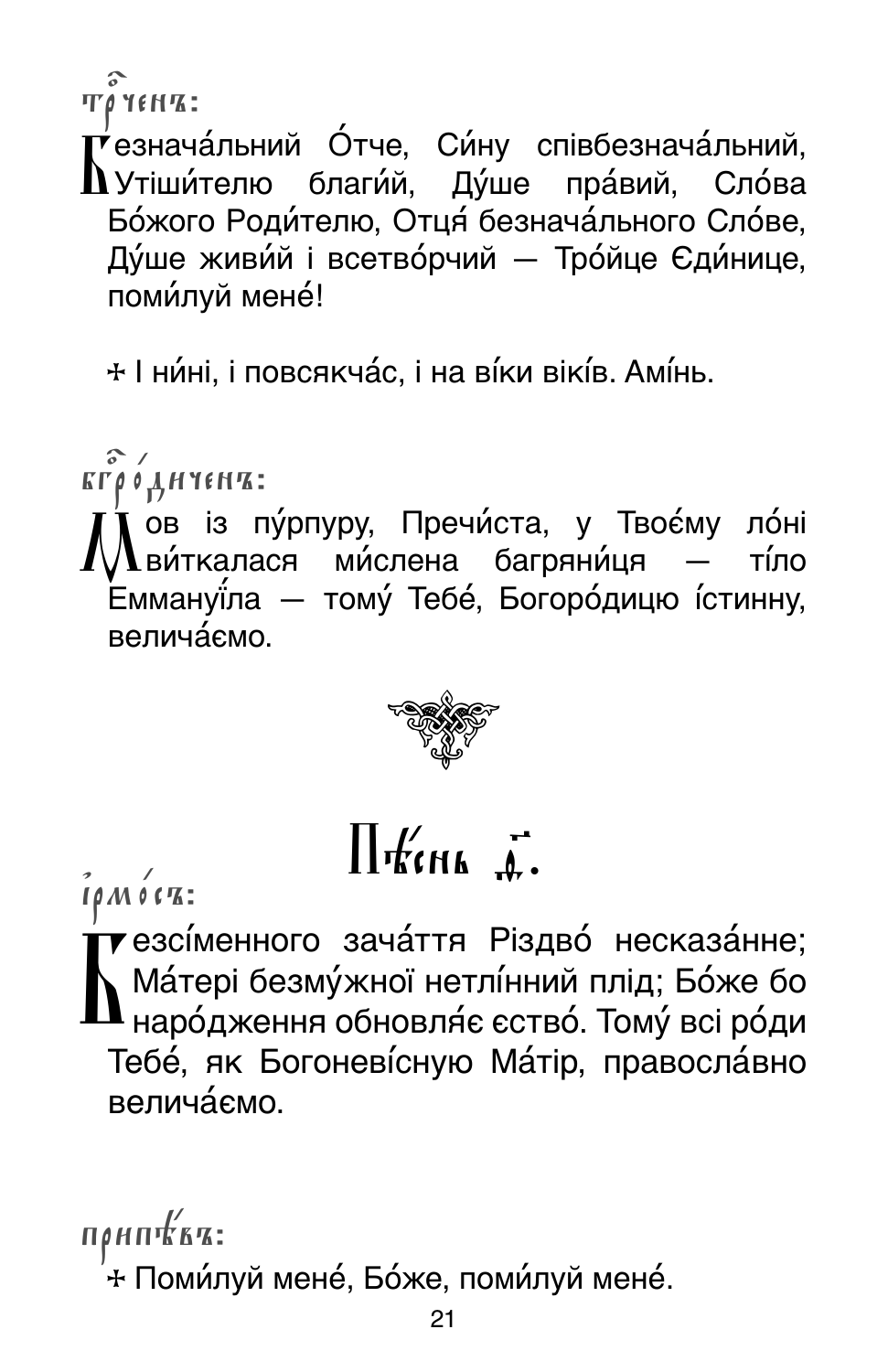TRIADICON:

**Tather** without beginning, Son also without  $\mathbf I$  beginning, good Paraclete, Spirit of truth; Begetter of the Word of God, Word of the Father without beginning, Spirit, living and creating: Trinity in Unity, have mercy on me.

+ Both now and ever and unto the ages of ages. Amen

THEOTOKION:

**J** s from purple thread, O All-Pure, the spiritual royal  $\boldsymbol{H}$ robe of Emmanuel, His flesh, was woven within your womb. Therefore we honour you in truth as Mother of God





IRMOS:

 $\nabla$  he nativity is past understanding  $-$  from a conception without seed; the child-bearing is undefiled  $-$  from a Mother without a husband: for the birth of God makes the natures new. Therefore with true belief all generations magnify you as Bride and Mother of God.

REFRAIN:

\* Have mercy on me, O God, have mercy on me.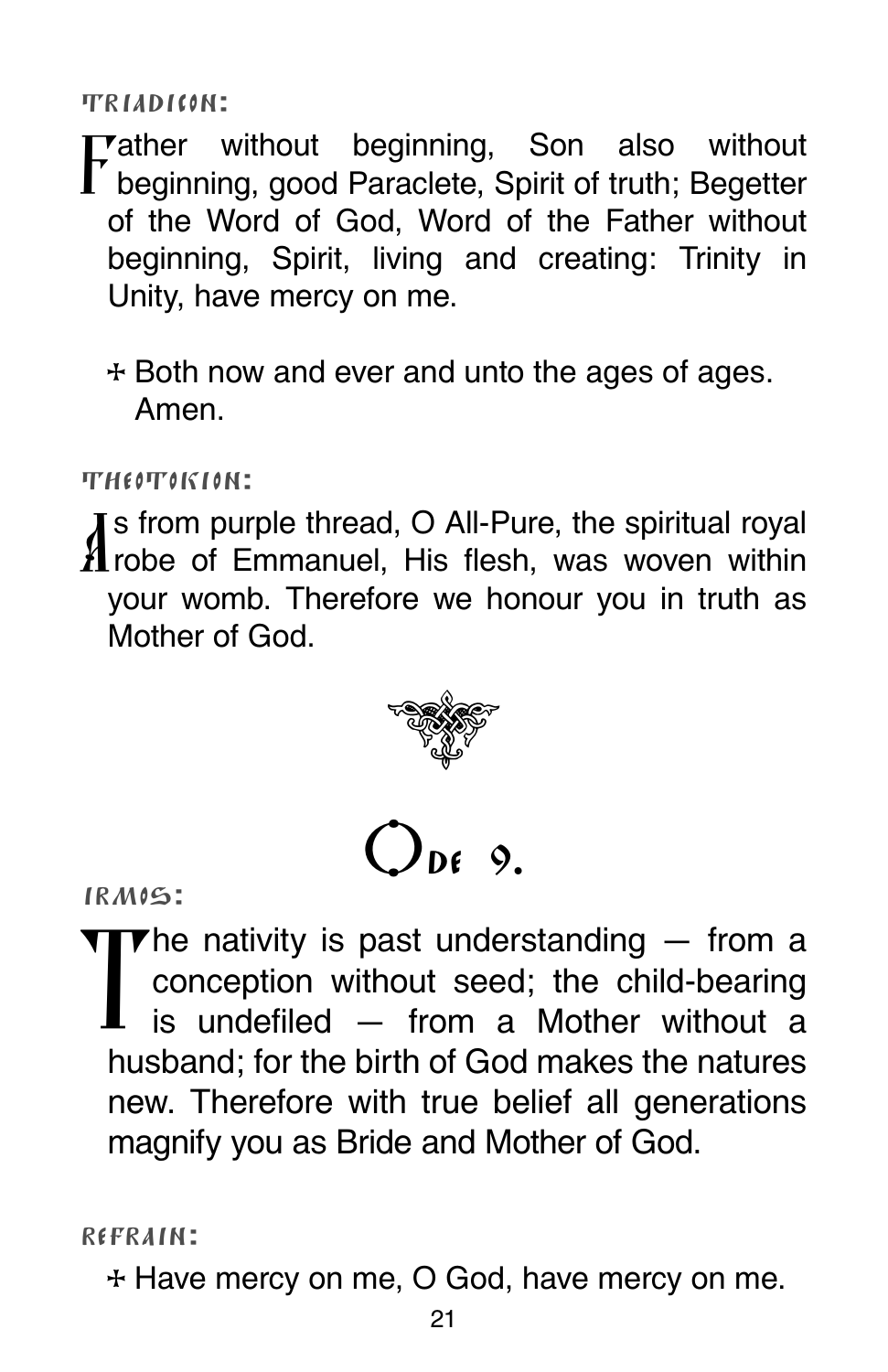$\bigcap$ милосе́рдься, спаси́ та поми́луй мене́, Си́ну  $\mathcal{\mathcal{\mathcal{S}}}$ Дави́дів, що біснува́тих зціля́в сло́вом, скажи́ і мені милосе́рдним го́лосом, як розбі́йникові «Воїстину бу́деш в ра́ю зі Мно́ю, коли́ Я прийду́ в сла́ві Мої́й.»

 $(\Pi K 9: 38 - 42: 23: 43)$ 

\* Поми́луй мене́, Бо́же, поми́луй мене́.

Розбійник Тебе́ ганьби́в, і розбі́йник ви́знав Тебе́ Бо́гом - оби́два бо на хресті́ висі́ли; але́, ми́лости́вий як ві́рному розбі́йникові Твоє́му, що пізнає у Тобі Бо́га, відкрий і мені две́рі сла́вного Ца́рства Твого́.

(Лк 23: 32-42)

\* Поми́луй мене́, Бо́же, поми́луй мене́.

 $\boldsymbol{\rho}$ се творі́ння тремті́ло, ба́чачи Тебе́ розіп'я́того.  ${\bf h}$ розпада́лися від жа́ху го́ри і камі́ння, й земля́ тряслася, і пекло відкри́лося і в день світло затьма́рилося, поба́чивши Тебе́, Ісу́се, ті́лом приби́того до хреста́.

 $(MT 27: 51-53; JK 23: 44-45)$ 

\* Поми́луй мене́, Бо́же, поми́луй мене́.

вимага́й від ме́не досто́йних плодів Ллокая́ння, бо си́ла моя́ в мені́ осла́бла; дару́й мені завжди скрушене серце й смиренність ду́ху, щоб я приносив Тобі́це як же́ртву уго́дну, єдиний Спасе.

 $(MT 3: 8; 5: 3; \Pi c 50: 17)$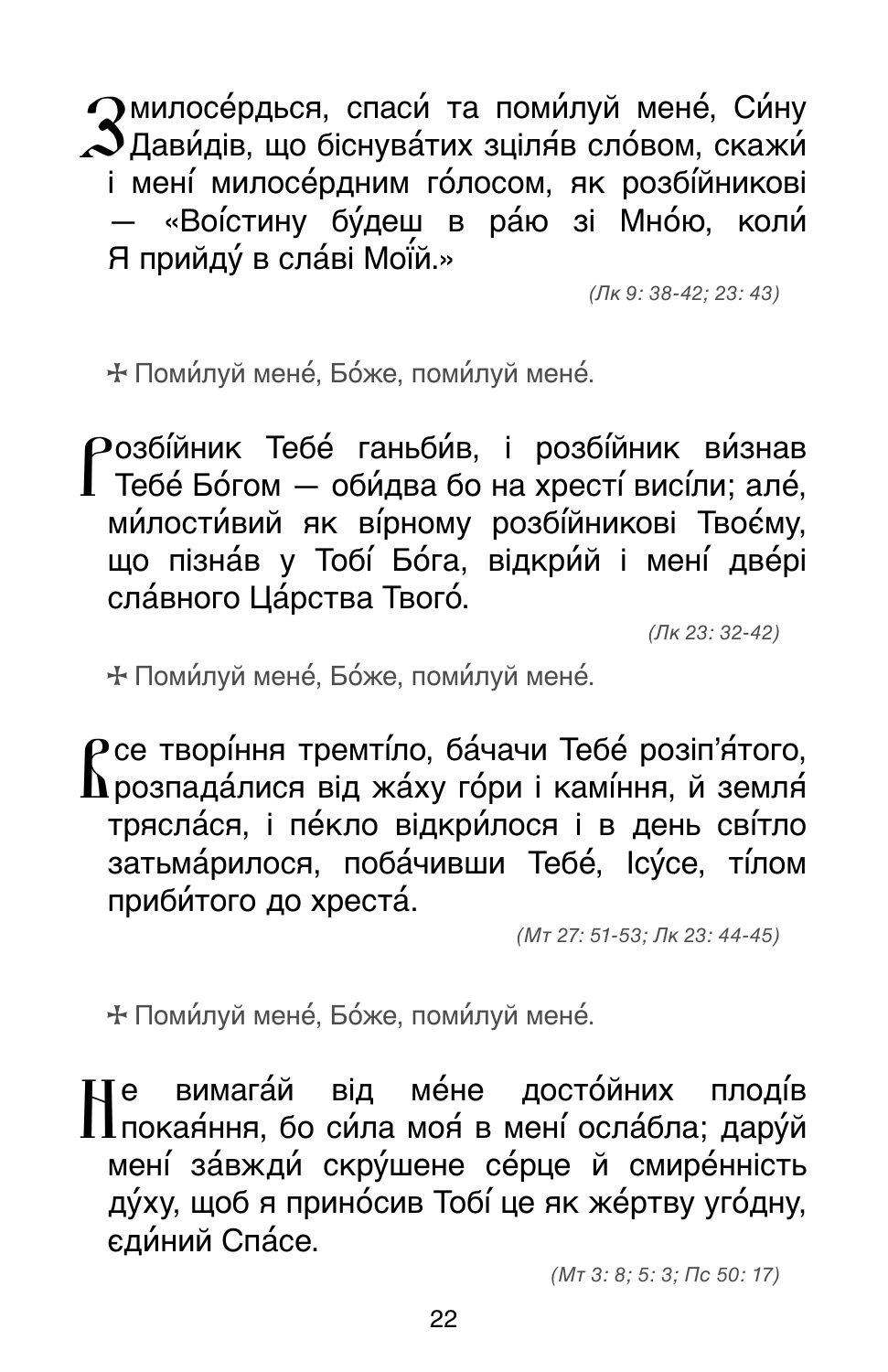Son of David, with a word You healed the possessed: be compassionate, save me and have mercy. Let me hear Your compassionate voice speak to me as to the Thief — "Amen, I say to you, you will be with Me in Paradise, when I come in My glory."

(Lk 9: 38-42; 23: 43)

**e** Have mercy on me, O God, have mercy on me.

I thief accused You, a Thief acknowledged You as  $\boldsymbol{\mathrm{M}}$  God: for both were hanging beside You on the Cross. O Greatly-compassionate, open to me also the door of Your glorious kingdom, as once it was opened to Your Thief, who with faith recognized You as God.

(Lk 23: 32-42)

**e** Have mercy on me, O God, have mercy on me.

The creation was in anguish when it saw You I crucified; mountains and rocks were split from fear, and the earth quaked, and hell was despoiled; and the light grew dark in the day, when they beheld You, O Jesus, nailed in the flesh.

(Mt 27: 51-53; Lk 23: 44-45)

**e** Have mercy on me, O God, have mercy on me.

**To not demand from me worthy fruits of repentance, for my strength has failed within me. Give me an** ever-contrite heart and poverty of spirit, so that I may offer these to You as an acceptable sacrifice, O only Saviour.

(Mt 3: 8; 5: 3; Ps 50: 17)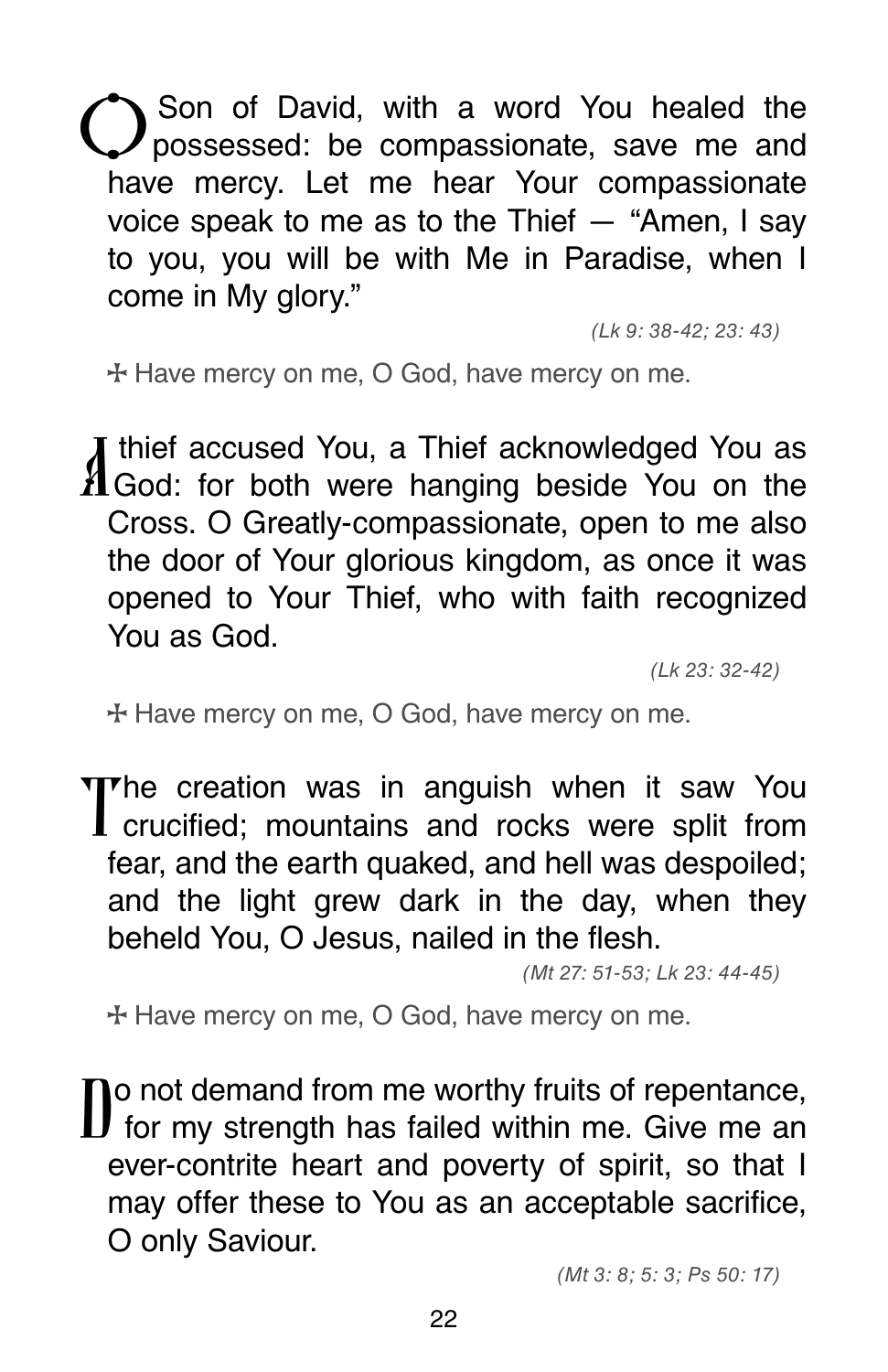\* Поми́луй мене́, Бо́же, поми́луй мене́.

 $\gamma$ у́дде мій що знає́ш мене́, коли́ зно́ву Ти схо́чеш  ${\bf U}$ прийти́ з а́нгелами суди́ти ввесь світ, спогля́нь тоді ми́лости́вим о́ком на ме́не, Ісу́се, пощади́ та поми́луй мене́, що згріши́в більш, як уся́ка лю́дська́ істо́та.

 $(MT 25: 31-32)$ 

### ╈

ПОПЕНЫА:

+ Преподо́бна ма́ти Марі́є, моли́ Бо́га за нас.

 $\Omega$ дивува́ла ти всіх незвича́йним життя́м свої́м  $\mathbf{\Im}_{-}$  і а́нгельські чи́ни, і собо́ри люде́й; подола́ла земне і жила неземним, перевершивши єство, тому, Маріє, ти безтілесними ногами, Йордан перейшла.

### ПОПЕНЫА:

+ Преподо́бна ма́ти Марі́є, моли́ Бо́га за нас.

у милости́в Творця́ до тих, що прославля́ють  $\boldsymbol{\mathsf{\hat{O}}}$ тебе́, преподо́бна ма́ти, щоб нам ви́зволитись від гризо́т і скорбо́т, що на нас звідусіль напада́ють. шоб МИ **ВИЗВОЛИЛИСЬ** 3 випробо́вувань і безпереста́нно велича́ли Господа, що прославив тебе.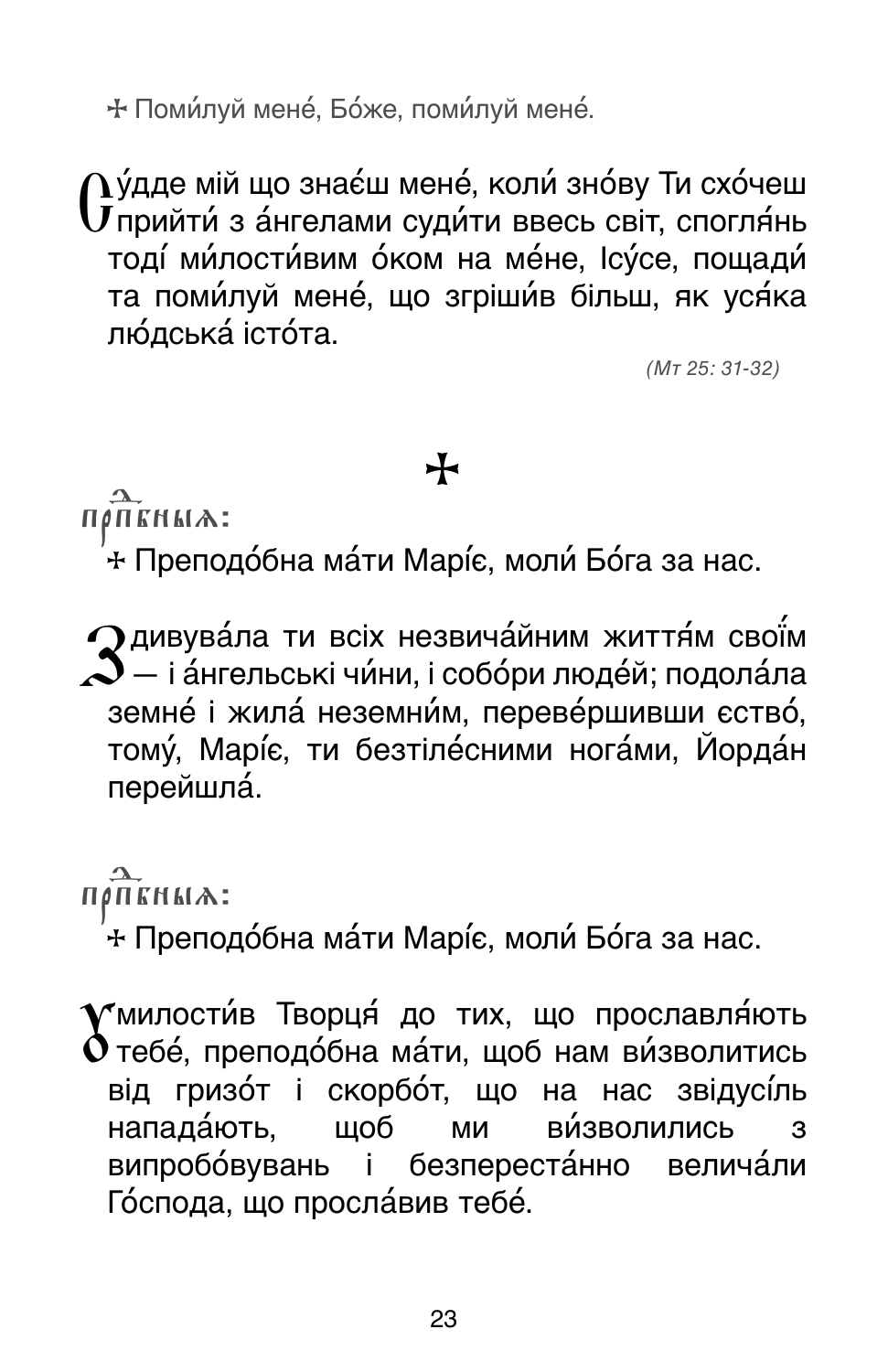**e** Have mercy on me, O God, have mercy on me.

**IV** Judge, who know me, when You come again with the angels to judge the whole world, look on me then with Your merciful eye and spare me; take pity on me, O Jesus, for I have sinned more than the whole nature of mankind.

(Mt 25: 31-32)

#### **e**

ven. mary:

**e** Venerable Mother Mary, pray to God for us.

 $\mathbf{P}$ y your strange way of life you have struck all with  $\mathbf \Lambda$  wonder: the hosts of angels and the assemblies of mortals; for you surpassed nature and lived as though no longer in the body. Like a bodiless being you walked on the Jordan with your feet and crossed over.

ven. mary:

**e** Venerable Mother Mary, pray to God for us.

Venerable Mother, call down the gracious mercy  $\bf{V}$  of the Creator on those who praise you, that we may be set free from the sufferings and afflictions that beset us round about; so that without ceasing, delivered from temptations, we may magnify the Lord who has glorified you.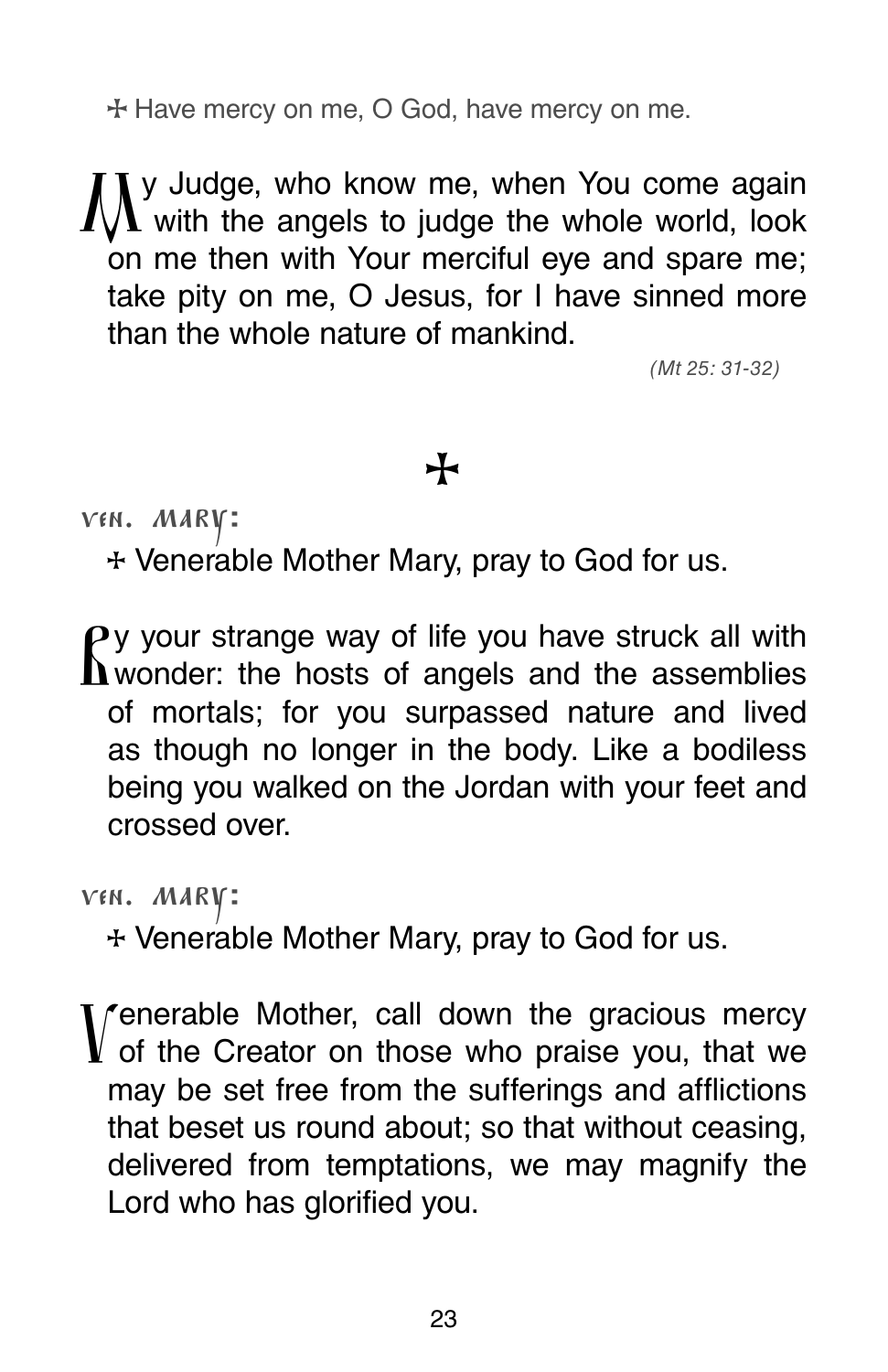$\hat{A}H_{1}$ ρέω:

Преподобний отче Андрію, моли Бога за нас.

А Критський — не переставай молитися за  $\boldsymbol{J}$ ндрі́ю че́сний, о́тче триблаже́нний, па́стирю тих, хто оспівує тебе, щоб позбавилися гніву й скорботи і тління і гріхів безмірних усі ми, хто почитаємо пам'ять твою вірно.



**e** Слава Отцю, і Си ну, і Святому Духові.

 $\mathbf{T}\boldsymbol{\theta}$   $\mathbf{Y}\boldsymbol{\epsilon}$   $\mathbf{H}\mathbf{Z}$ :

Отця́ просла́вмо, Си́на превознесі́мо,<br>Боже́ственному Ду́ху ві́рно поклоні́мося, Тройці нероздільній, Єдиниці єством, як Світлу і Сві́тлам, і Життю́ — і Життя́м, що оживля́є й просвітлює кінці.

**e** І нині, і повсякчас, і на віки віків. Амінь.

бг bр0диченъ:

Г Тобі він вірою царює, в Тобі утверджується  $\bar{\mathbf{r}}$ рад Твій охорони́, Пречи́ста Богоро́дице, в кріпкістю і, перемагаючи, Тобою поборює усі спокуси, полонить ворогів своїх і підкорює їх.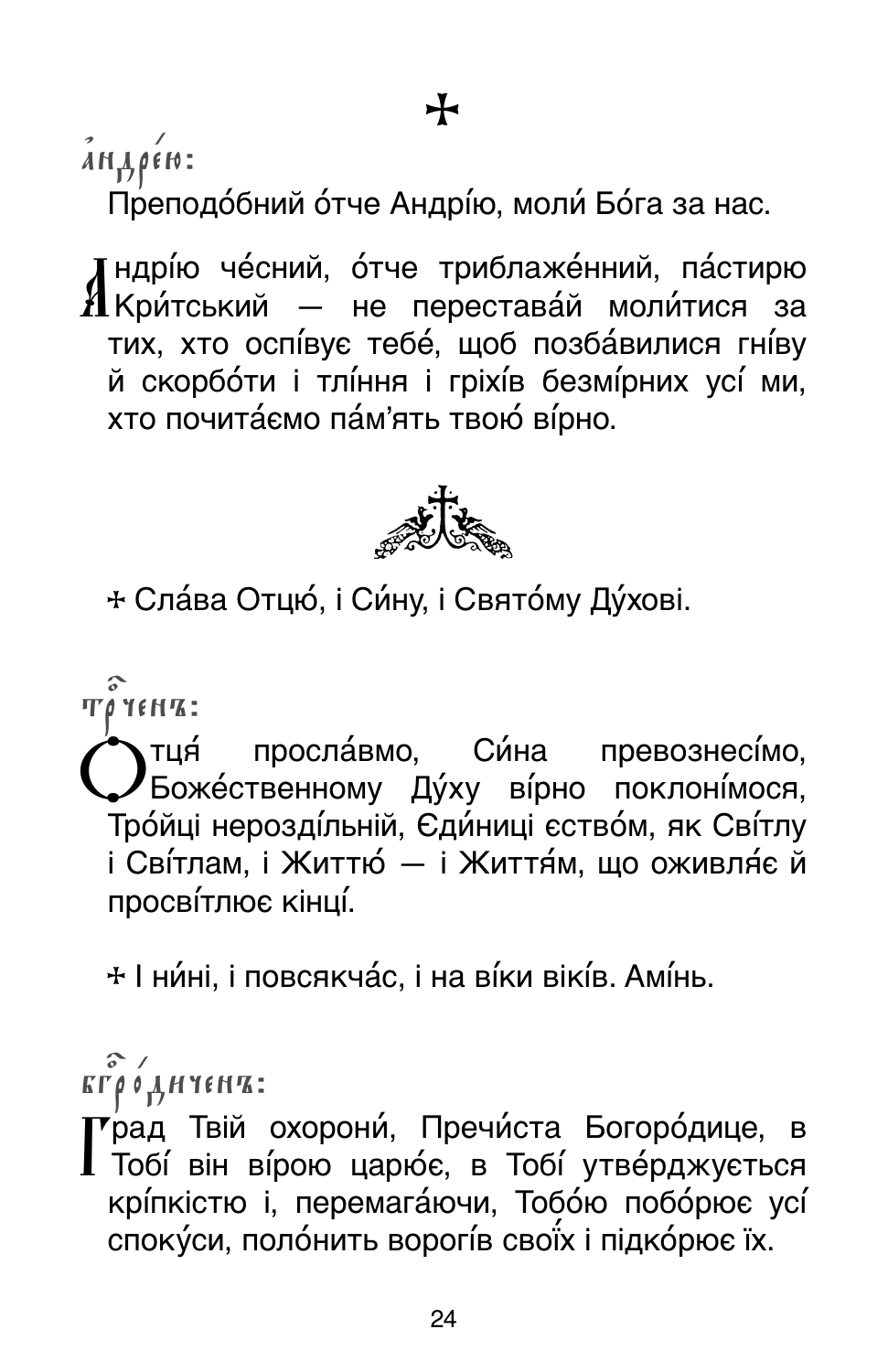ven. andrew:

Venerable Father Andrew, pray to God for us.

Venerable Andrew, thrice-blessed father, shepherd of Crete, do not cease to offer prayer for us who sing your praises, so that we, who honour your memory with faith, may be delivered from all wrath and affliction and corruption, and released from faults.



**e** Glory to the Father and to the Son and to the Holy Spirit.

triadicon:

I et us glorify the Father, let us exalt the Son, and **L**with faith let us worship the divine Spirit: undivided Trinity, Unity in Essence, as Light and Lights, and Life and Lives, giving life and light to the ends of the earth.

**e** Both now and ever and unto the ages of ages. Amen.

theotokion:

Preserve your city, all-pure Mother of God. For by you she reigns in faith, and by you she is made strong, and through you she is victorious; she puts to flight every temptation, and she despoils the enemy, and she administers the subjects.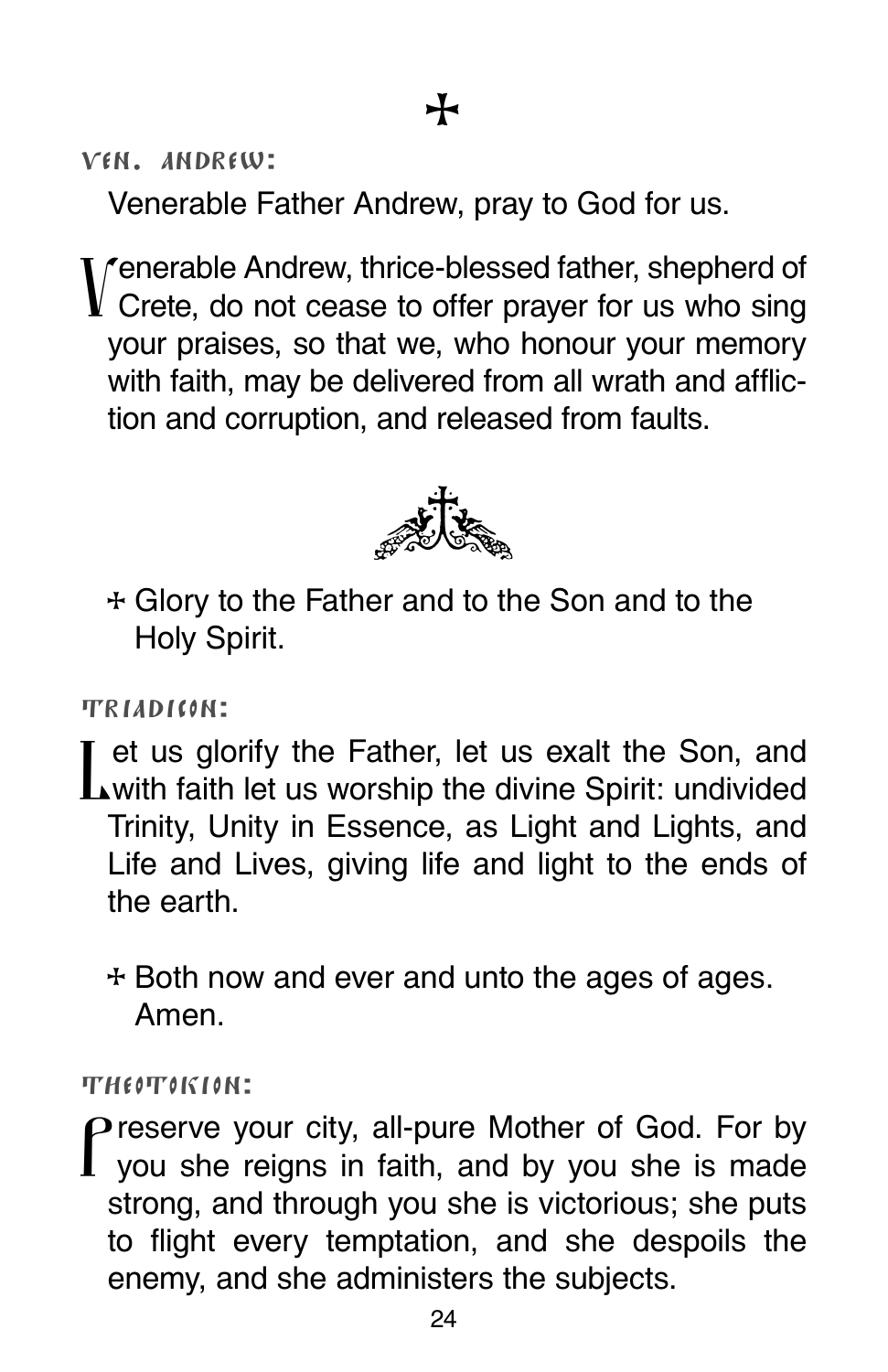

 $KATABA\left(1\right)$ 

▼езсі́менного зача́ття Різдво несказа́нне; Ма́тері безму́жної нетлі́нний плід; Бо́же бо  $\mathbf{l}$  наро́дження обновля́є єство́. Тому́ всі ро́ди Тебе, як Богоневісную Матір, православно велича́ємо.

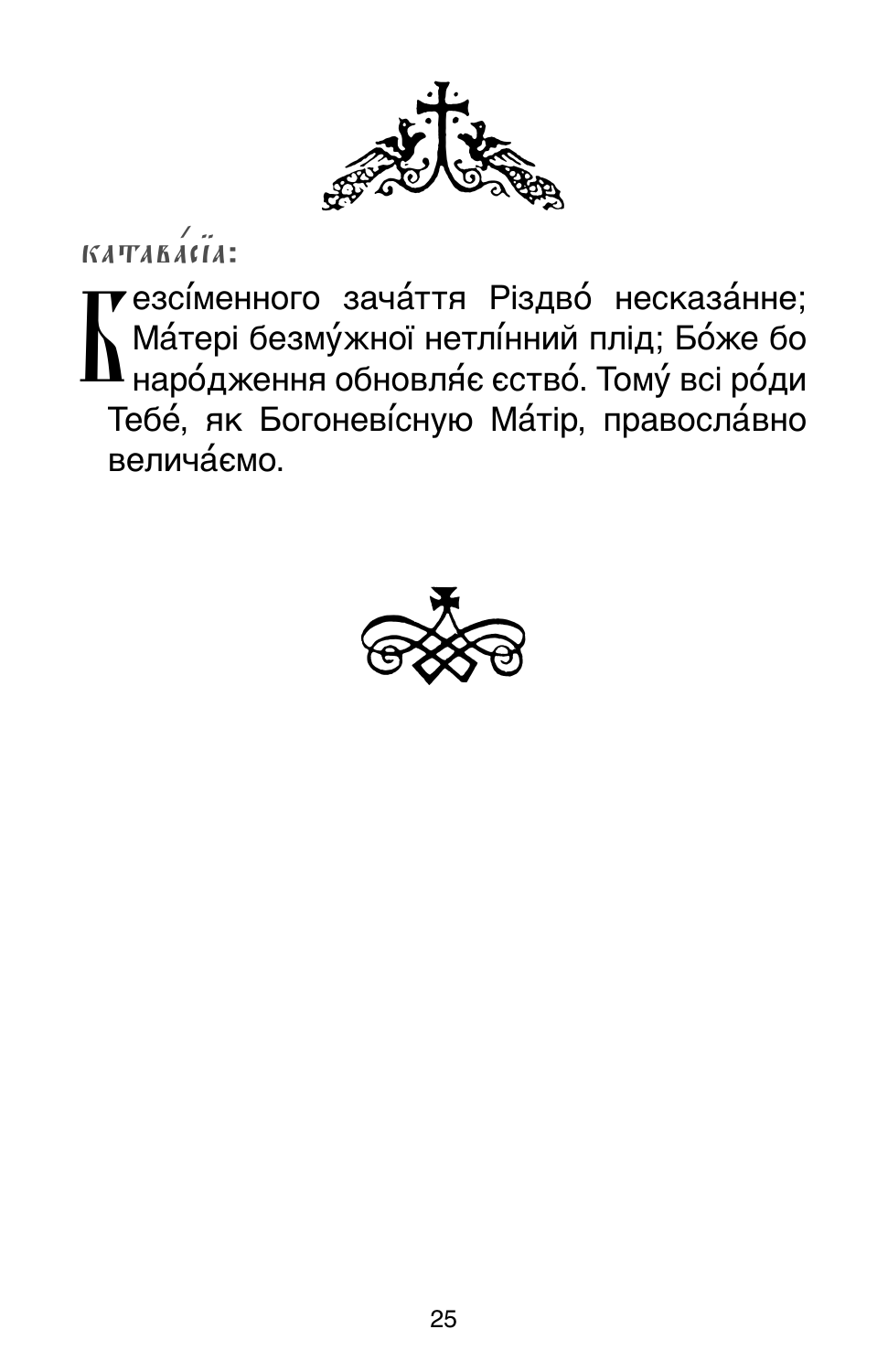

katavasia:

The nativity is past understanding — from a<br>conception without seed; the child-bearing<br>is undefiled from a Mether without a conception without seed; the child-bearing is undefiled — from a Mother without a husband; for te birth of God makes the natures new. Therefore with true belief all generations magnify you as Bride and Mother of God.